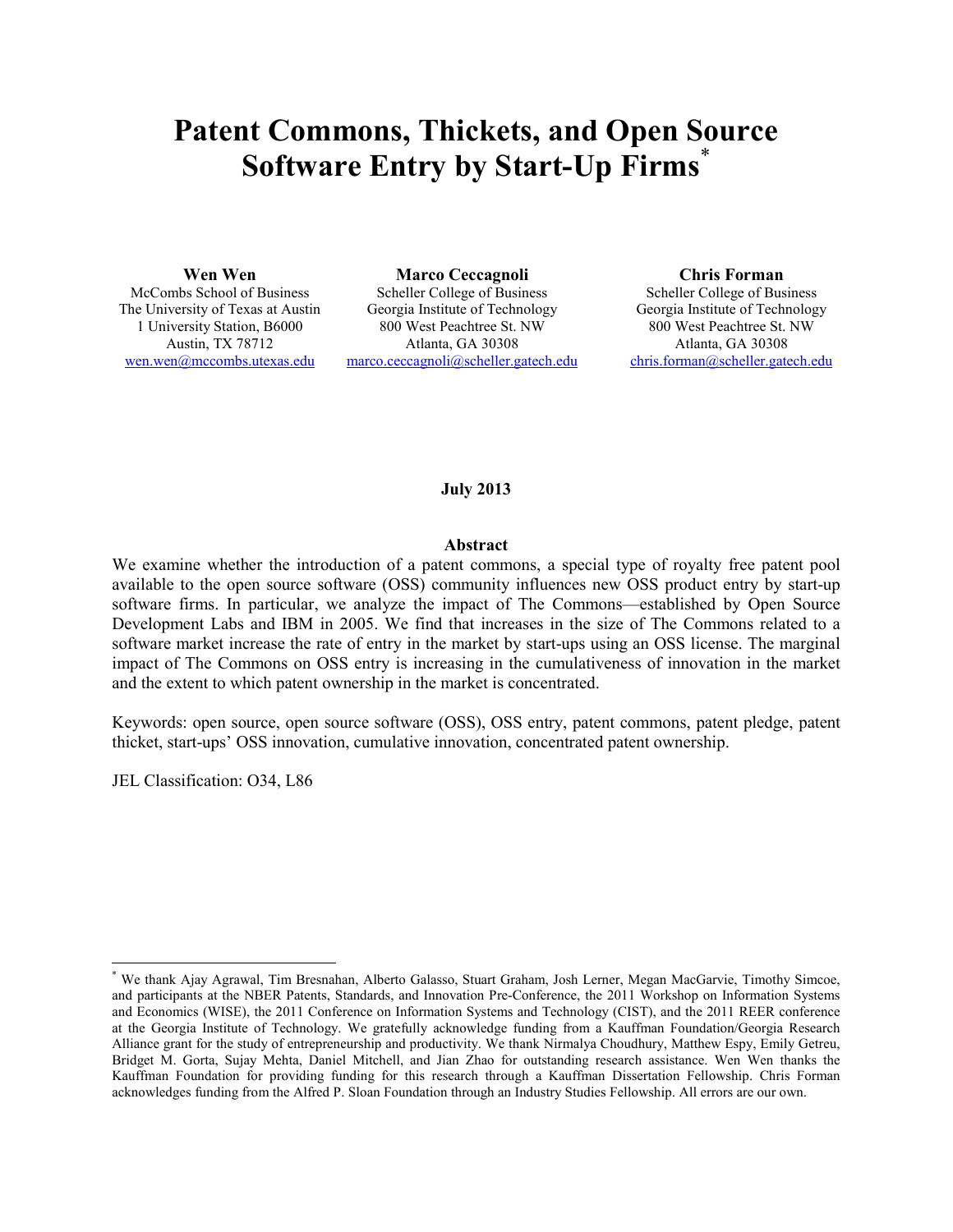# **1. Introduction**

-

While patents play an important "property rights" role in facilitating transactions in markets for technology (e.g., Arora et al. 2001; Gans et al. 2002; Teece 1986), the strategic use of patents and the appearance of dense, overlapping webs of property rights known as patent thickets may also work to stifle innovation (e.g., Bessen and Meurer 2008; Jaffe and Lerner 2004; Shapiro 2001). Empirical evidence on this issue is still mixed, with implications varying across industries and firms.<sup>1</sup> The presence of patent thickets may be a particular issue for developers of information technology (IT) products like computing hardware and software, where innovation is often highly cumulative and products rely on standards of heterogeneous inventions for whose patent rights are often owned by many different firms.<sup>2</sup> Small firms will often find navigating such patent thickets particularly difficult, as they will typically not have a large intellectual property portfolio that they can use to cross-license with existing IP holders.

A range of institutional mechanisms have appeared to help companies navigate patent thickets, including standard setting organizations (SSOs) and patent pools. Some of these mechanisms, such as traditional patent pools and SSOs that make patents available under "reasonable and non-discriminatory terms, lower the transaction costs of identifying and negotiating licensing agreements for related technologies, but may also increase the incentives for some patentees to litigate (e.g., Lampe and Moser 2013; Simcoe, Graham, and Feldman 2009) As a result, their effects on the use of cumulative inventive activity building upon covered technologies have been mixed.<sup>3</sup>

An alternative approach is to form institutions under which IPR are made available royalty free, requiring neither a licensing fee nor grant-backs to the community. One recent development has been to offer IPR through a patent commons, a special type of patent pool that offers royalty-free usage of patents, generally covering a broad set of technologies, to any firm that promises not to assert their IPR against the commons' beneficiaries (Lévêque and Ménière 2007, Serafino 2007, Hall and Helmers 2011). While the number and size of such donations have been growing rapidly, thus far we have little evidence on whether they in fact contribute to increased innovative activity.<sup>4</sup> This is an important gap in understanding. The

<sup>&</sup>lt;sup>1</sup> For example, Hall and Ziedonis (2001) study on the semiconductor industry finds that the pro-patent shift in U.S. policy in the 1980s spawned an increase in strategic patenting among capital-intensive firms, but also facilitated entry by specialized design firms. Cockburn and MacGarvie (2011) find that, following expansions in the patentability of software in the mid-1990s, average entry rates declined but the likelihood of entry by firms holding patents increased.

 $2^2$  For example, Biddle, White, and Woods (2012) identify 251 technical interoperability standards in a modern laptop. Of these 251 standards, 112 were developed by consortia, 90 by formal standards development organizations, and 49 were developed by individual companies.

 $3$  For example, Rysman and Simcoe (2008) show that citations to patents increase significantly after disclosure that they are part of a standard, while Lampe and Moser (2010) study the sewing machine patent pool and find that the pool decreased patenting and innovation, particularly among members of the pool.

<sup>&</sup>lt;sup>4</sup> One recent exception is Hall and Helmers (Forthcoming), whose recent study of the "Eco-Patent Commons" showed that it had "no discernible impact on the diffusion of the knowledge embedded in the protected technologies to other patenting firms" (Hall and Helmers 2011). However, their results must be interpreted with caution, given the short period of time following the establishment of this particular patent commons (2008).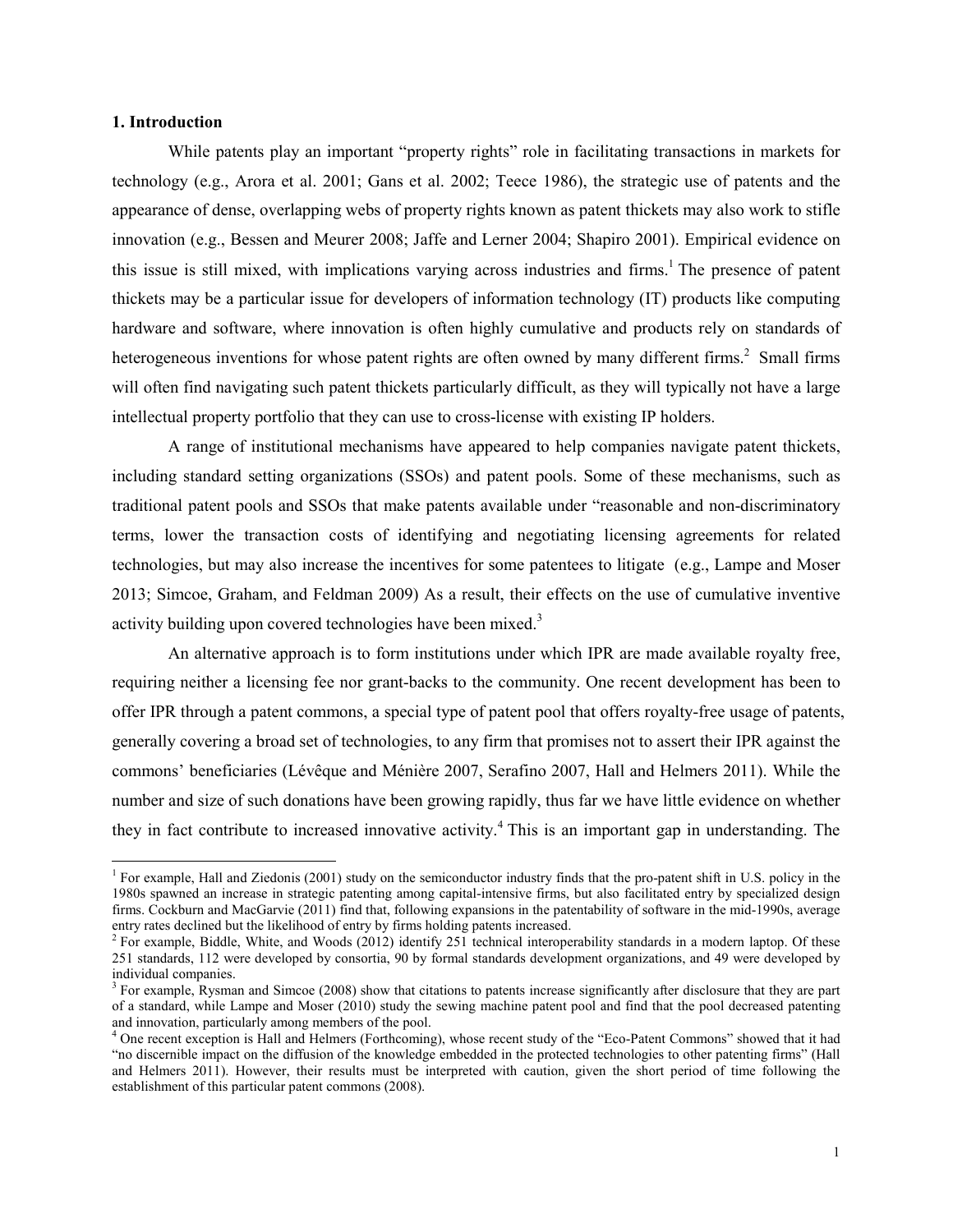literature suggests that inventors may have insufficient incentives to provide intellectual property as a public good to the community (Gambardella and Hall 2006), and so the patent commons may contain few or low-quality patents that have little impact on innovative activity.<sup>5</sup> In addition to the potential low quality issue associated with poor incentives highlighted earlier, the patents pledged in the commons may not contain all of the technologies necessary to produce and commercialize a new invention. If other necessary technologies are not held within the commons, barriers to entry may still be high. In short, our research speaks to the efficacy of a growing mechanism to help firms navigate patent thickets.

Motivated by these observations, we take a first step to evaluate how the creation of a patent commons affects innovation in the open source software (OSS) setting. Our key argument is that because patent commons could potentially mitigate licensing cost and litigation threats caused by patent thickets, start-ups that have access to the commons would face lower sunk costs of entry than otherwise and thus be more likely to enter into downstream markets. Using a similar logic, we argue that such institutional mechanisms should be particularly valuable in environments with high licensing and litigation costs. We follow the existing literature and highlight the following two settings where such costs would be the highest and thus patent commons would have the greatest impact on OSS entry—when innovations are highly cumulative and when IPR ownership (particularly patent ownership) is very concentrated.We examine how the introduction of a patent commons, initiated by the Open Source Development Labs and IBM in 2005 (commonly referred to as "The Commons") influences entry by startups using an OSS license (which we refer to as "OSS entry").<sup>6</sup> We assemble data on OSS entry using longitudinal press releases from 2,054 U.S. start-up software firms contained in the Gale database "PROMT". Using count data conditional fixed effects models, our empirical strategy examines whether time series variation in the number of patents contributed to The Commons related to a narrowly defined software market is associated with changes in the number of OSS entrants into that market. A key and challenging task in assembling our dataset was to identify patents relevant to innovation and entry in product markets. Following prior work that has examined the extent to which patents deter entry into the software industry (Cockburn and MacGarvie 2009, 2011), we allocate patents to software product markets based upon the technological classes of patents and their key words.

Our initial econometric approach assumes that changes in the number of The Commons' patents are uncorrelated with omitted variables that may influence OSS entry by start-ups. Our results show that a 10% increase in The Commons' patent claims in a software market is associated with a 1.3%-2.9%

 $\overline{a}$ 

<sup>&</sup>lt;sup>5</sup> While we do not explicitly focus our research on the question of why firms may contribute some of their patents to the commons, we do discuss IBM's incentives for establishing a patent common in 2005 to motivate our analysis as well as to probe our identification strategy (see sections 3.2 and 6.3).<br><sup>6</sup> We similarly refer to firms that have engaged in OSS as "OSS firms." More precisely, an OSS firm is defined as one that

develops, uses, or commercializes source code that meets the Open Source Initiative definition of open source software.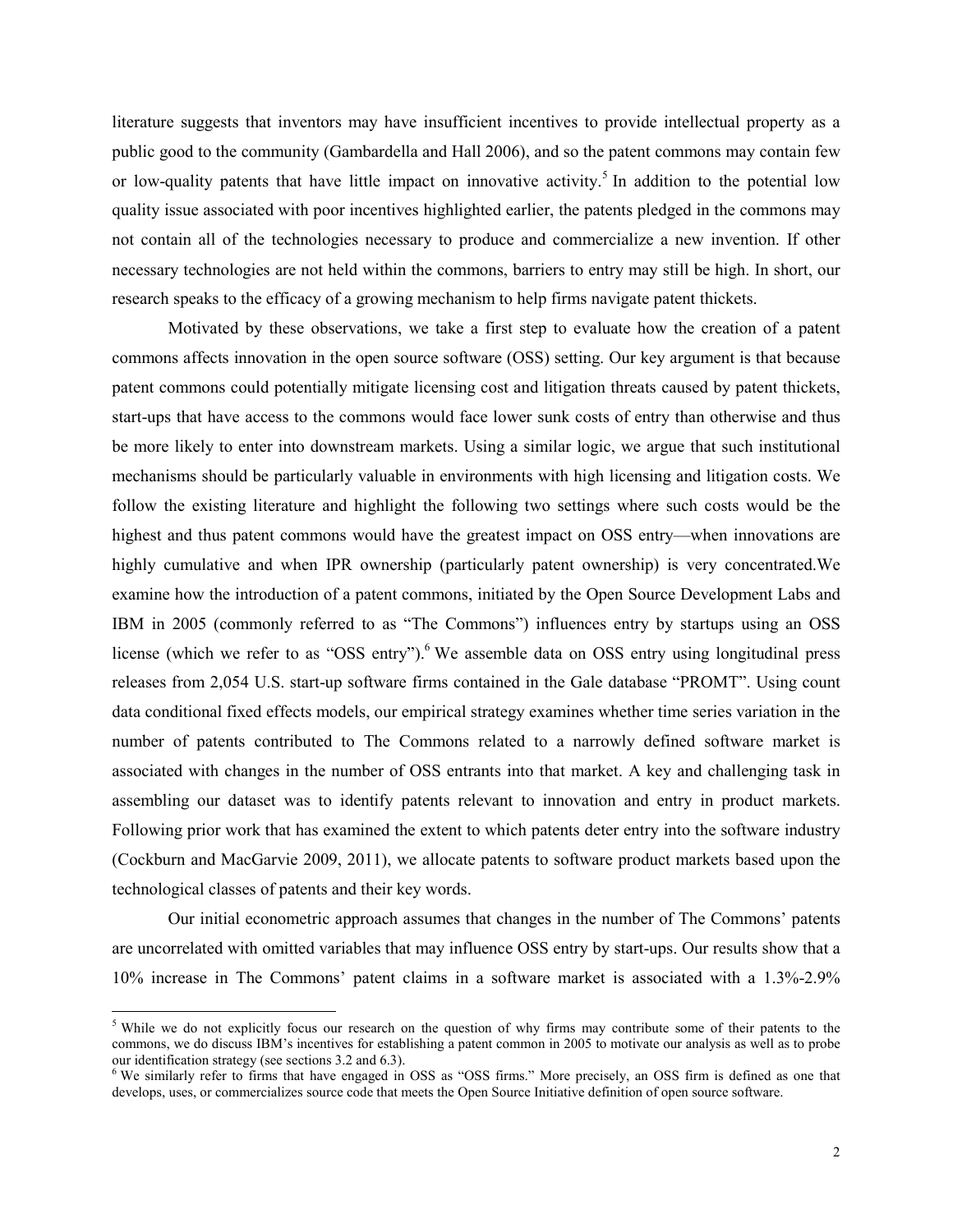increase in the rate of OSS entry by start-ups into that market.<sup>7</sup> However, introduction of The Commons influences entry only in those markets where the ex ante costs of litigation and licensing are highest, namely those where innovations are highly cumulative and when IPR ownership is concentrated. Figures 2, 3 and 4, which show how OSS entry is shaped by the introduction of The Commons and the extent of cumulativeness and concentration in the market, forecast our main results. Figure 2 shows that in markets with a large number of The Commons' patents there is a significant entry after introduction of The Commons, while there is no change in entry in other markets. Figures 3a and 4a show that there is little growth in entry after the introduction of The Commons in markets where The Commons has few patents. Figures 3b and 4b examine growth in entry in markets where The Commons is well represented; Figure 3b shows that the introduction of The Commons is associated with greater entry but only in markets where innovation is cumulative, while Figure 4b shows that growth in entry post-Commons is higher in markets with high IPR concentration.

A particular concern is that donations to The Commons are the result of decisions by mostly one firm, IBM. If there are changes in unobserved factors that influence entry and the size of The Commons in a market, such as sales growth, then this could cause is to misinterpret our results as reflecting the causal benefits of The Commons. We examine concerns about how this potential alternative explanation, as well as other sources of omitted variable bias, might influence our results. First, in addition to our baseline results that control for several time-varying market features, we show that our results are robust to controlling for market-specific time trends. Second, we show that growth in The Commons is not associated with increased entry from products that should not see entry costs fall with its introduction, namely products offered under a proprietary license. Next, we examine the timing of the effects of The Commons. We find that growth in The Commons is not associated with increased entry between 1999- 2003, but do find that it is associated with entry in 2004, one year prior to its introduction. We provide evidence that this finding is likely caused by other activities that IBM was engaged in to promote open source over the same period.

We estimate count data models with instrumental variables using the Generalized Method of Moments (GMM) to address the potential endogeneity of the patent commons variable. Our first instrument strategy uses variation in IBM patents litigated at the European Patent Office (EPO). Our identification strategy is based on the assumption that this variable is correlated with IBM's holdings of blocking patents across different narrowly defined software markets, which should influence its propensity to pledge. Our other instruments use an exogenous change in the perceived risks to OSS and IBM support to OSS that occurred during our sample period; namely, SCO's lawsuit against IBM for

 7 All marginal effects are evaluated at mean values of covariates.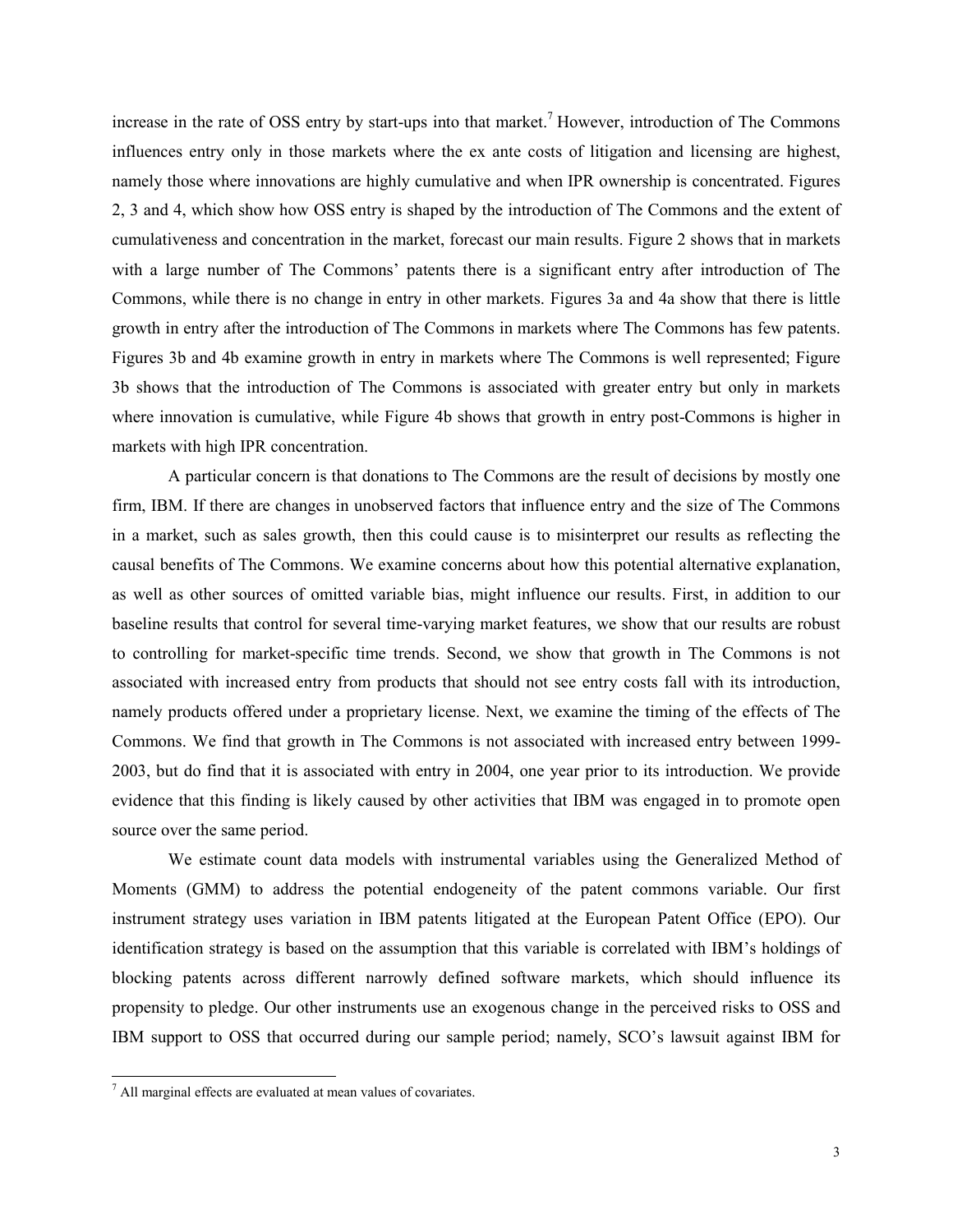copyright infringement in the Linux kernel (Alexy and Reitzig 2013). Our second instrument interacts our first with a time dummy that turns on after 2003 to capture how changing incentives to contribute to The Commons may interact with IBM's patent holdings. Finally, since this enforcement is particularly related to IBM's deployment of Linux operating system, our third instrument is the three-way interaction among the first, the time dummy that turns on after 2003, and a dummy that turns on for operating system software market. Our results using these models are consistent with the baseline described above. While we acknowledge that none of these analyses individually eliminates the possibility that our results are influenced by omitted variables, together they collectively circumscribe the manner in which omitted variables would need to influence our results.

Several considerations support the significance of our research question. First, despite the rapid growth in the commercialization of OSS,<sup>8</sup> OSS contributors and users are easily targeted by proprietary holders of IPR because of the cumulative nature of the development process and the difficulty in identifying the provenance of source code ownership. The existence of fear, uncertainty, and doubt (FUD) arising from the threat of litigation will be important for the commercialization of OSS. In general, while OSS emphasizes open access to the source code and avoids the use of formal appropriability mechanisms, there has been little understanding of how the existence and exercise of formal IPR influence OSS innovation (Lerner and Tirole 2005a, von Hippel and von Krogh 2003).

Related, our research has important implications for technology management. Contributors to patent commons forego potential opportunities to license their IPR in hopes of increasing innovative activity that will spur demand for complementary products and services from which the contributor can appropriate value. If contributions do not lead to entry of new products using the contributed technologies, then the benefits to contribution will be isolated to the positive publicity in the OSS community.

Last, our findings inform recent work on the impacts of patent thickets on start-up innovation (e.g., Cockburn and MacGarvie 2011). Unlike large firms, start-ups usually lack the R&D capabilities and financial resources required to expand their own patent portfolios, so it is difficult for them to navigate patent thickets using other approaches such as cross-licensing agreements.<sup>9</sup> Start-ups may be offering complementary technologies within different platforms and may be unaware of the extent to which they are infringing patents or to which patents in The Commons offer a means to avoid patent infringement.

#### **2. Theoretical framework**

<u>.</u>

# **2.1 How patent commons lower the sunk costs of entry for OSS firms**

<sup>&</sup>lt;sup>8</sup> For example, a recent survey has indicated that worldwide revenue from commercializing OSS reached \$1.8 billion in 2006 and is expected to reach \$5.8 billion in 2011 (Broersma 2007).

As noted by Matt Asay, the chief operating officer at Canonical (the company behind the Ubuntu Linux operating system), "this [type of patent collective] may be the only refuge for start-ups and others, like Red Hat, that don't have an aggressive patentacquisition policy." (Matt Asay 2010)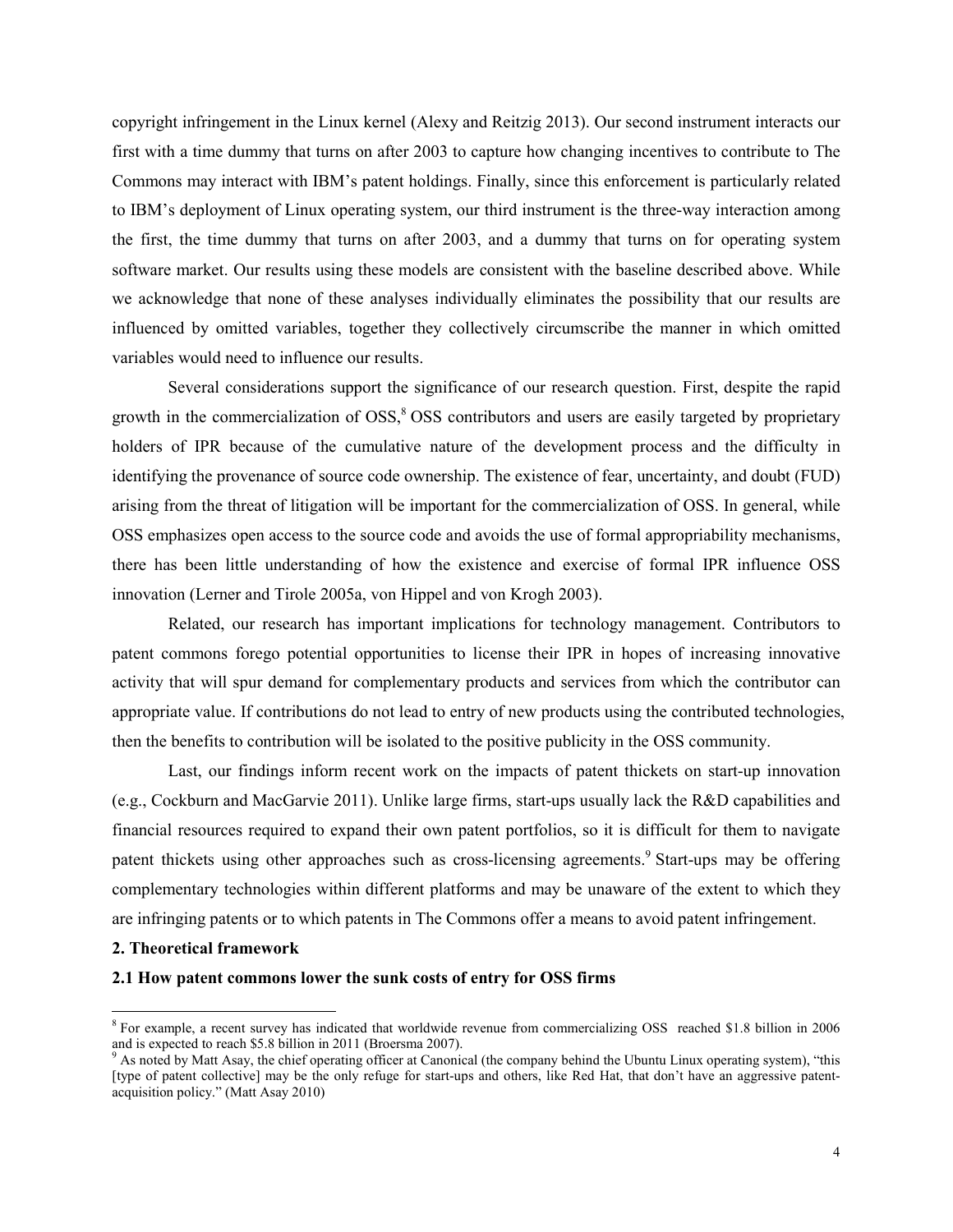Patent thickets can increase at least three broad types of sunk costs of entry by start-ups: (1) the costs of inventing around existing patents; (2) the costs of infringement, which may include the costs of licensing the infringed technology and the costs of litigation such as acquiring a defensive patent portfolio as well as injunction and damages; and (3) the transaction costs of acquiring patents owned by others.

While firms that have a defensive patent portfolio may be able to navigate the patent thicket through cross-licensing their own patents with those of other IPR holders, this strategy will be harder to implement for OSS firms. OSS developers are often philosophically opposed to software patents, considering them antithetical to the spirit of freedom that imbues OSS development (Schultz and Urban 2012; Stallman 2011; Marson 2004).<sup>10</sup> Further, the costs of writing and administering patents may be too high for small, OSS developers or firms relative to their benefits. For example, small OSS firms may have insufficient resources to hire legal staff.

As has been noted elsewhere, firms with significant patent portfolios and who use traditional appropriability mechanisms to commercialize new technologies in other settings will sometimes also contribute to open source communities under a so-called "private-collective model of innovation" (von Hippel and von Krogh 2003). Under this model, firms may contribute to public goods such as OSS. While they may be unable to appropriate value directly from the public good, they may be able to create and appropriate value from complementary products and services such as downstream application software that interfaces with open source or support for open source software.<sup>11</sup> While such firms may be able to navigate patent thickets through the use of their own patent holdings in cross-licensing, the inability of other small firms to similarly navigate the thicket may reduce the extent of complementary innovation and in so doing reduce the value of the public good.

One institutional mechanism that existing patent holders have used to stimulate complementary innovation is to donate patents to the community. Such donations go beyond the requirement that contributors to OSS products automatically grant a license to use, modify, and redistribute the code to all other legitimate users of the code but also extends to complementary technologies that may be used in conjunction with existing OSS products. Such contributors not only incur the opportunity cost of foregone profits from not enforcing the IPR, but also bear an explicit cost of maintaining and renewing the patent. These contributions have often been labeled royalty-free patent pools, or patent commons (Hall and

-

<sup>&</sup>lt;sup>10</sup> OSS firms may fear the existence of patents that are even pledged to the community for purely defensive purposes; while the initial motivates may be altruistic, it remains possible that the original patent holder may have a change in strategy, in particular a change in ownership or management may initiate a change in how patents are used within the organization (e.g., Schultz and Urban 2012).

<sup>&</sup>lt;sup>11</sup> For example, Fosfuri et al. (2008) find that firms will be more likely to produce open source software products when they have large stocks of complementary patents or downstream complementary capabilities.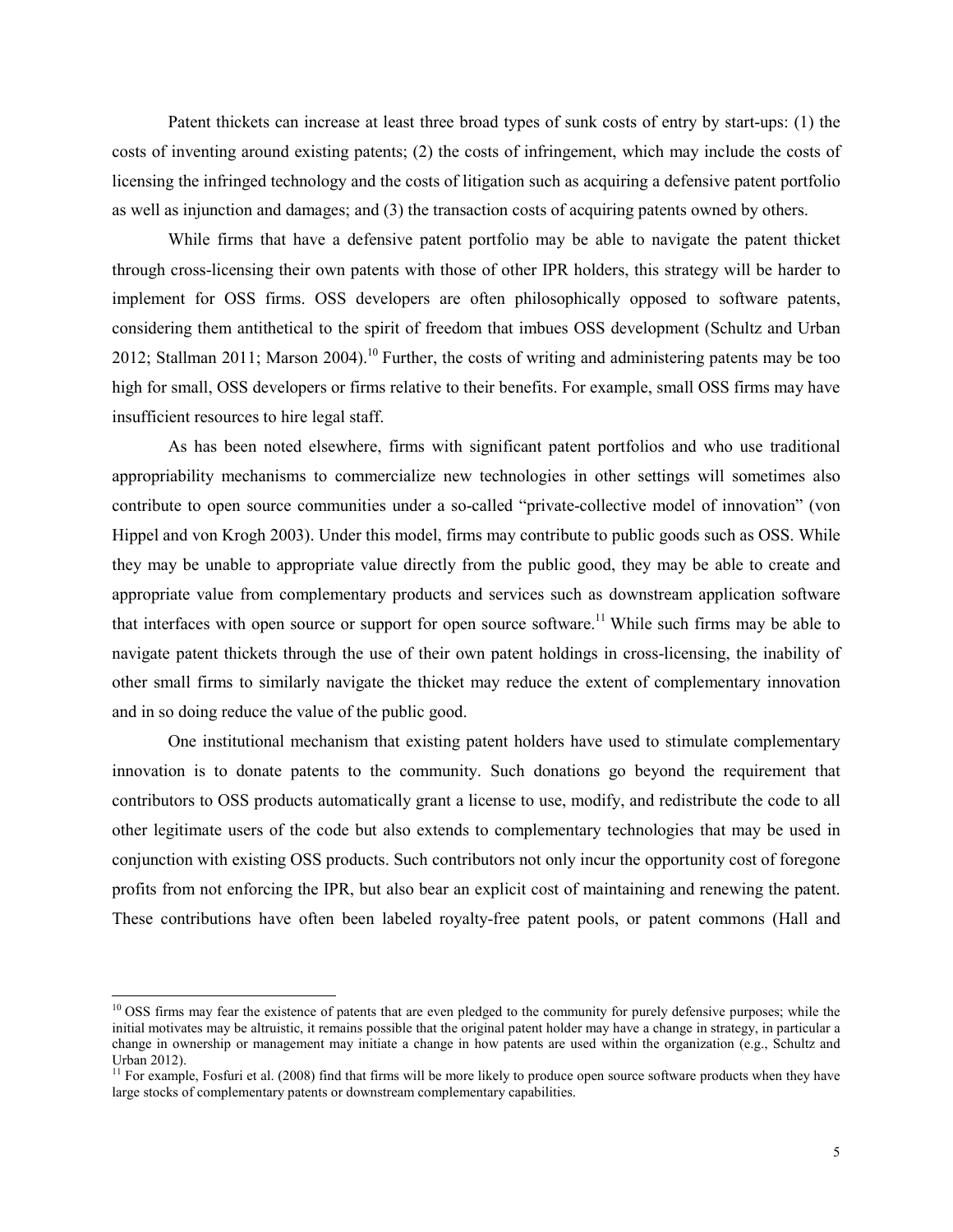Helmers 2012). While the motivations to contribute to these patent commons are in themselves interesting, it is not our goal to explore them, as they have been investigated elsewhere (Alexy and Reitzig 2013).

Contributions to patent commons can have direct and indirect benefits to potential OSS producers. A first direct benefit is the reduction in expected invention and licensing costs related to the donated technology. Instead of inventing around, OSS firms can directly use the technology protected by the commons' patent. Moreover, start-ups could also possibly use the pledged patent to substitute blocking patents that are not in the commons, avoiding the costs of transacting and negotiating with patentees who have not contributed their IPRs. These benefits will be increasing in the number of patents that are made available to OSS producers. Second, as incumbents increase their contributions it will signal their intention to generate profits as a private-collective (p-c) innovator through the production of complementary goods and services, rather than through direct enforcement of IPRs. While the contributor retains the right to enforce other patents not included in the donation, doing so would harm its reputation among OSS contributors, decreasing its ability to create and appropriate value as a p-c innovator. As a result, the perceived threat of litigation will decline, or, to use a widespread terminology among software industry practitioners, there will be less "*fear, uncertainty, and doubt"* (FUD, cf. Auza 2011).

However, there may be indirect benefits as well. As Alexy and Reitzig (2013) describe, the donation of patents may encourage reciprocal behavior from other industry participants that may benefit p-c innovation. For example, other firms involved in private-collective innovation may also choose to pledge patents for use by the community, and may acquire additional patent rights to prevent proprietary innovators from acquiring the same and using them against the community. As more patents in a technology area are pledged in the commons, it is more likely to create norms of non-enforcement and encourage other private-collective innovators' contribution. One way to view this result is through the lens of public goods. The contribution of patents represents a commitment not to assert IPRs with the goal of fostering the development of new software development by entities who are unable to protect themselves against IPR enforcement by traditional means. This goal is more likely to be accomplished when contributions are made by multiple firms. However, in an asymmetric information environment, firms have an incentive to undercontribute (Coase 1960). To provide the public good, actors with high valuations must contribute more than those with lower valuations (Mailath and Postlewaite 1990; Al-Najjar and Smorodinsky 2000). In our setting, this corresponds to the initiator of the commons providing more than other firms, and so the likelihood of forming successful patent commons will be increasing in the initial contribution. In sum, we expect that patent commons may effectively reduce licensing costs and litigation threats faced by the start-ups, and such benefits will be increasing in the size and scope of the original pledge. It is also worth noting that these positive effects on entry would be reinforced as potential OSS producers enter and produce complementary OSS products, as these complementary products would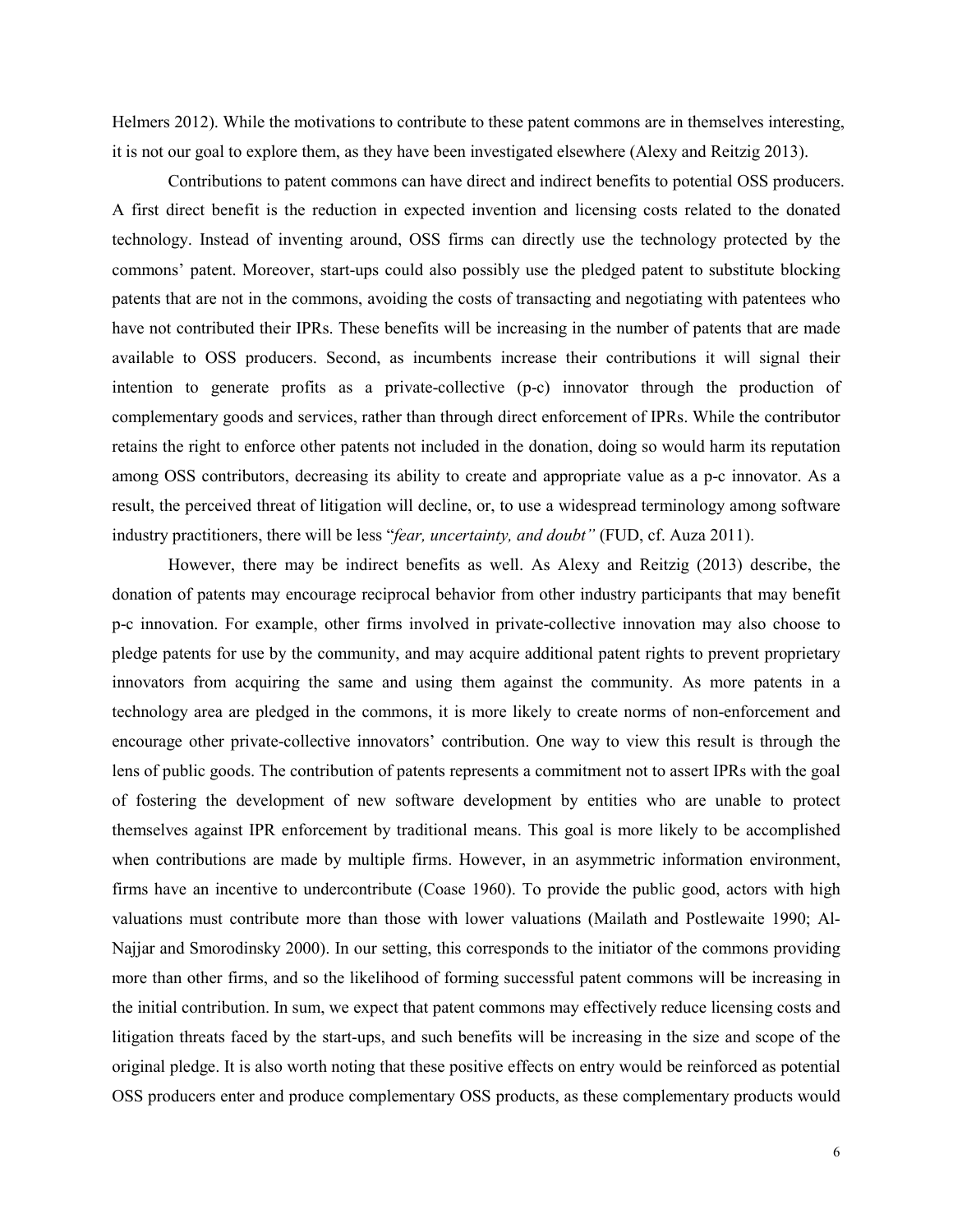create a platform of interlocking components, which increases the value of OSS products and services to potential buyers and thus further facilitate entry.

# **2.2 How the value of the commons varies with market characteristics**

In the previous section we showed how a patent commons can reduce entry costs by reducing expected invention costs and by alleviating infringement costs and transaction costs of negotiating with patentees. In this section we explore market circumstances where the effects of such a patent commons on reducing entry costs, and so encouraging entry, will be greatest.

We focus on two observable dimensions of patent thickets that influence the ex ante costs of entry, where we should expect to see the effect on entry through introduction of the commons would vary, other things equal. The first is the cumulativeness of innovation, defined as the extent to which an innovator builds on prior developments and discoveries (Scotchmer 2004: 127). In environment with high cumulativeness, the boundaries of potential blocking patents usually blur, which makes it difficult to build upon existing patents, leading to high costs of inventing around. Second, highly cumulative innovations also suggests high infringement costs and transaction costs, as start-ups could easily infringe and may need to obtain licenses for a large set of related patents to enter into a technology space. These costs are particularly high when prior inventions are protected by broad patents (Merges and Nelson, 1990; Scotchmer 1991; Bessen and Maskin 2009). Therefore, because patent commons could reduce these costs and become most valuable when these ex ante costs are highest, it will have the greatest effect on entry in environments with cumulative innovations.

The second market characteristic that we study is the concentration of IPR ownership within a software market, defined as the extent to which IPR are distributed across patent holders. Two views have recently been set forth about how concentration influences the costs of licensing negotiations. One view holds that increases in fragmentation of IPR (i.e. decreases in concentration of IPR) will increase the transaction costs of licensing IPR, creating an "anti-commons" effect (Heller 1998, 1999; Heller and Eisenberg 1998). Under this view, when there are many small exclusionary IPR that are held by many firms, the costs of coming to terms with many IPR holders will influence a firm's strategic response to potential expropriation risks from external patent holders. For example, Ziedonis (2004) shows that firms will patent more aggressively when property rights are fragmented. Under this view, the costs of acquiring the rights to use inventions owned by others are particularly high when IPR are fragmented.

Recent work has challenged the anti-commons view. Under this view, concentration of IPR increases the value of the negotiation for the licensor, increasing the incentives to litigate (Lichtman 2006; Galasso and Schankerman 2010). For example, consider the case where property rights are alternatively held by 1000 firms or 1 firm. While transaction costs are potentially higher in the former setting, the potential licensee may not need to obtain licenses from each of the 1000 firms as some patentees may not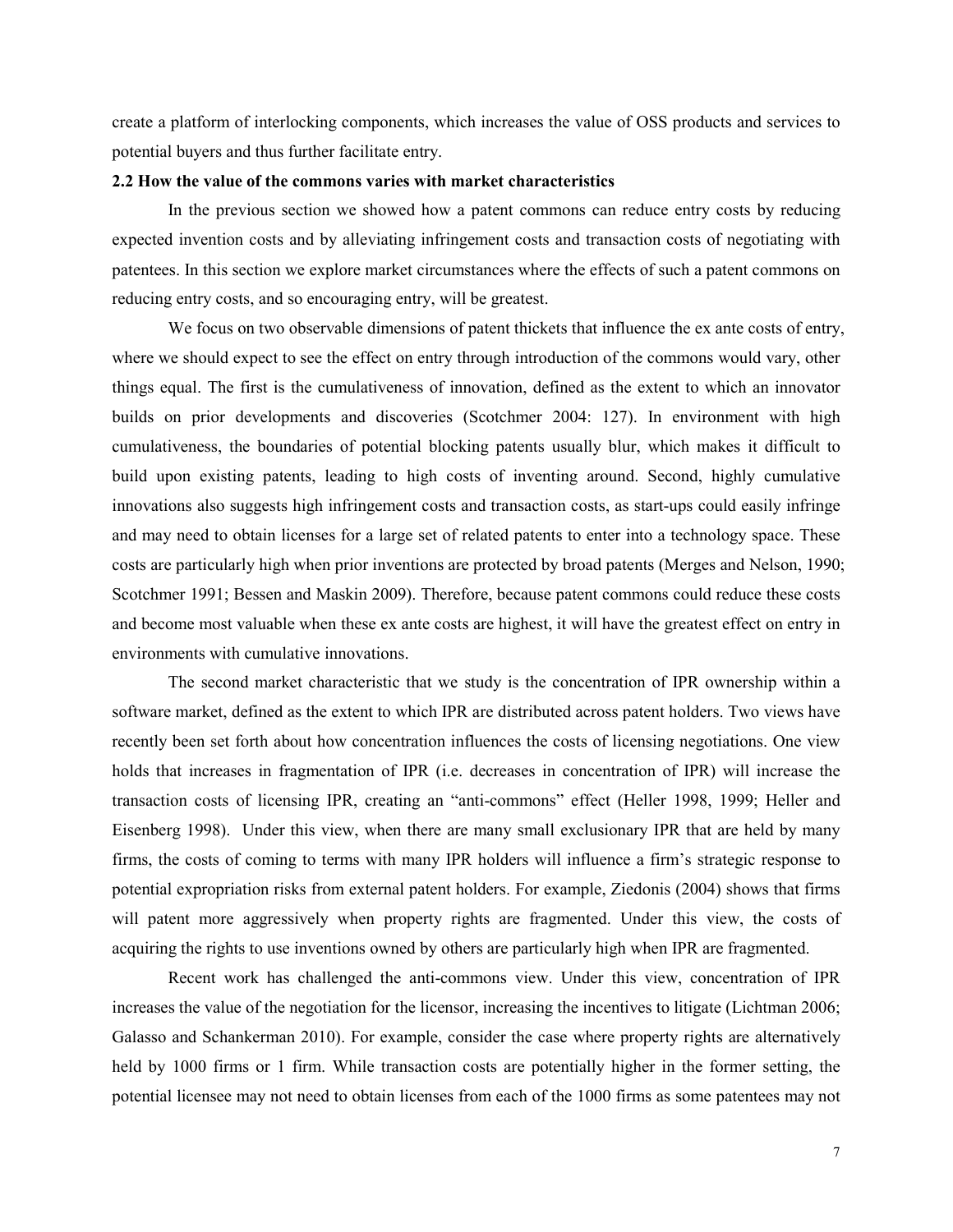litigate the patent if there are non-zero costs to litigating the patent and some uncertainty of whether the focal patent will be upheld. Galasso and Schankerman (2010) formalize this intuition, showing in the context of a bargaining game that fragmentation reduces the negotiation value of a patent that is potentially infringed and reduces the time to settlement in a patent dispute. In short, under this second view, the expected costs of infringement are highest when IPR are highly concentrated, and in such environment, an institution such as patent commons that could effectively reduce licensing costs and litigation threats would encourage entry.

#### **3. Research Setting**

# **3.1 The Commons.**

We focus on one major patent commons—the Open Source Development Labs' Patent Commons project (commonly referred to as "The Commons"). In January 2005, IBM pledged access to more than 500 software patents to "any individual, community, or company working on or using software that meets the Open Source Initiative (OSI) definition of open source software now or in the future." Subsequent to IBM's action, several other incumbents that use, sponsor, or develop OSS pledged additional 29 patents to The Commons.<sup>12</sup> "Pledge" in this context means that "patent holders agree they will not, under certain terms and conditions, assert patent rights against third parties who are engaging in activities that might otherwise give rise to a claim of patent infringement."<sup>13</sup> IBM announced in its press release that it believed this was the largest patent pledge of any kind. All pledged patents are explicitly listed on an online public database, and users of the technologies embedded in the patents are not required to sign any formal agreement with The Commons.

It is worth noting that, while we found a series of recent patent pledging events based on a search of major news outlets (see Appendix A for a detailed summary of these events), our choice of The Commons as the focus of our analysis is guided by several factors. First, The Commons is economically important in the sense that it comprises a large collection of patents. Second, The Commons covers multiple software technology markets, allowing us to use variation over time within software markets for identification. Third, The Commons was introduced in 2005, allowing sufficient time to observe changes in entry behavior after its introduction. Fourth, The Commons specifies contributed patents at a very detailed level, listing each of their patent numbers. We could find no other patent donation that similarly met all of these criteria. Nevertheless, in our empirical analysis we control for the effects of other commons-like institutions.

# **3.2 IBM historical support for open source software**

 $\overline{a}$ 

<sup>&</sup>lt;sup>12</sup> Example companies include Computer Associates International Inc. and Open Invention Network, LLC.

 $^{13}$  For more details, see http://www.patent-commons.org/resources/about\_commitments.php.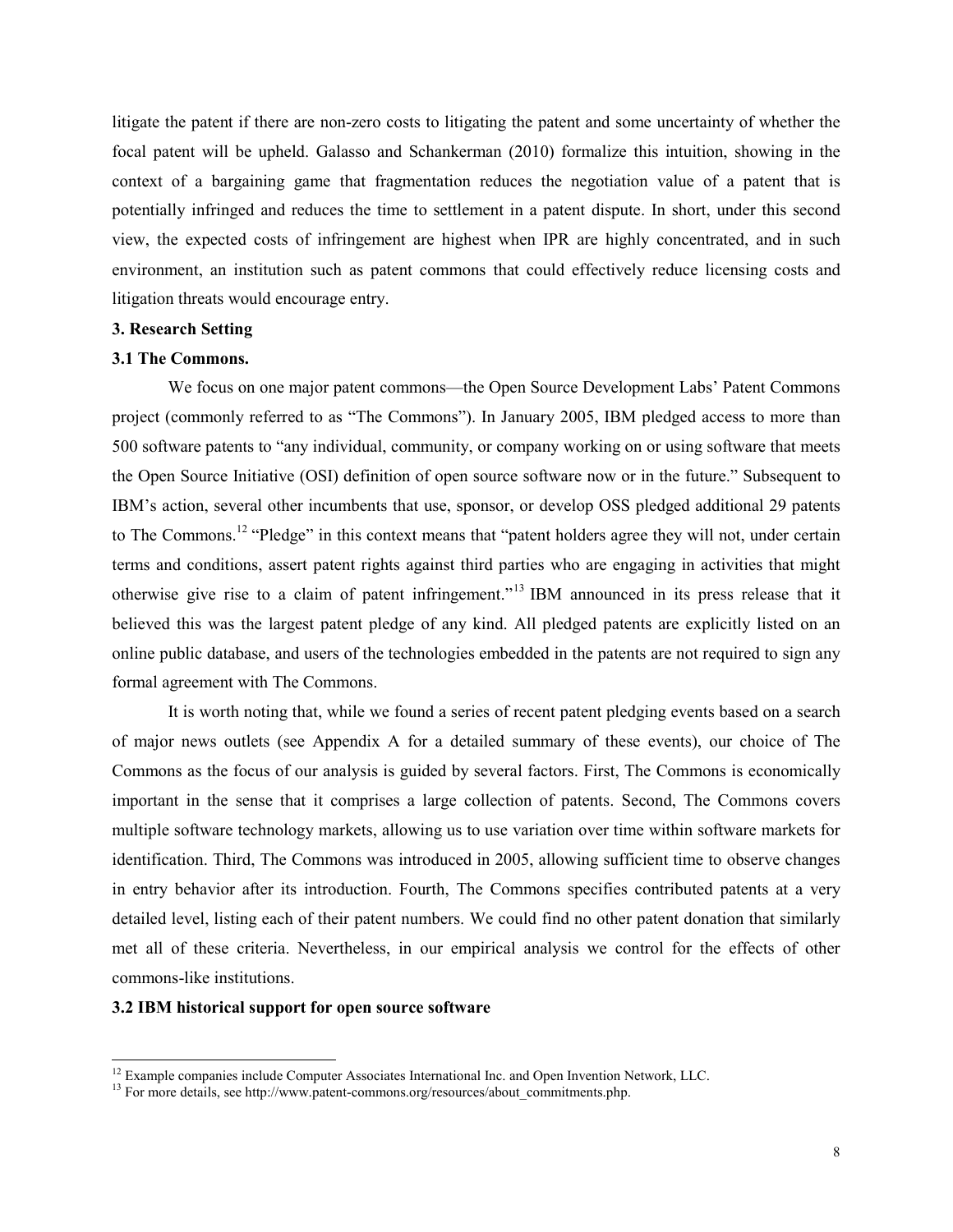The establishment of The Commons is consistent with IBM's strategy since the late 1990s of supporting OSS (Capeck et al. 2005; Samuelson 2006; Campbell-Kelly and Garcia-Swartz 2009). IBM initially announced its commitment to Linux in 1999, and in 2001 announced that it would invest \$1 billion over the following three years to make Linux more suitable for enterprise applications (Campbell-Kelly and Garcia-Swartz 2009). In keeping with this commitment, IBM has made all of its hardware platforms compatible with Linux, released Linux versions of its software products, and developed Linuxfocused service capabilities. IBM explicitly supports OSS to promote open standards in areas that are complementary to its profitable businesses (Capek et al. 2005). Over time, it has focused less on operating systems, and focused more on developing and marketing middleware or application software. IBM's business model now focuses on selling high end hardware, proprietary software running on top of Linux, and systems integration and other customized services to enterprise customers (Samuelson 2006).

IBM's contributions to create and license OSS throughout our sample period may cast doubt about the real effects The Commons may have on innovation by other OSS firms. As a practical matter, an OSS contributor implicitly grants a license to any patents that author holds that read on the software that has been developed; otherwise any users of that OSS may become inadvertent infringers of the patent. However, while some OSS licenses, such as the General Public License v3 (GPL v3), include an explicit grant of a patent license, many do not (Capek et al. 2005). Further, it may own IPRs that do not directly cover contributed technology but may be closely related to it. This contributes to create legal uncertainties for both producers and users of OSS.

In summary, our analysis of IBM's involvement with OSS suggests that its support for OSS starts before and continues throughout our sample period (1999 to 2009, as explained below). However, the establishment of The Commons represents a significant discontinuity in terms of IBM's *explicit* legal support for OSS. The only similar event that occurs during our sample period was IBM Senior Vice President Nick Donofrio's announcement during a keynote at the LinuxWorld conference that IBM would not assert its patents against the Linux kernel (Scannell 2004).<sup>14</sup> We will examine the effect of this 2004 announcement and its relationship with the establishment of the Commons in 2005 in our sensitivity analysis.

#### **4. Data**

<u>.</u>

# **4.1. Sample**

Our sample consists of 2,054 US software firms from the 2004 and 2010 editions of the

 $14$  It is believed that this announcement was made in response to a finding by the Open Source Risk Management organization that several large companies, including IBM, held patents that might affect the Linux kernel (Scannell 2004).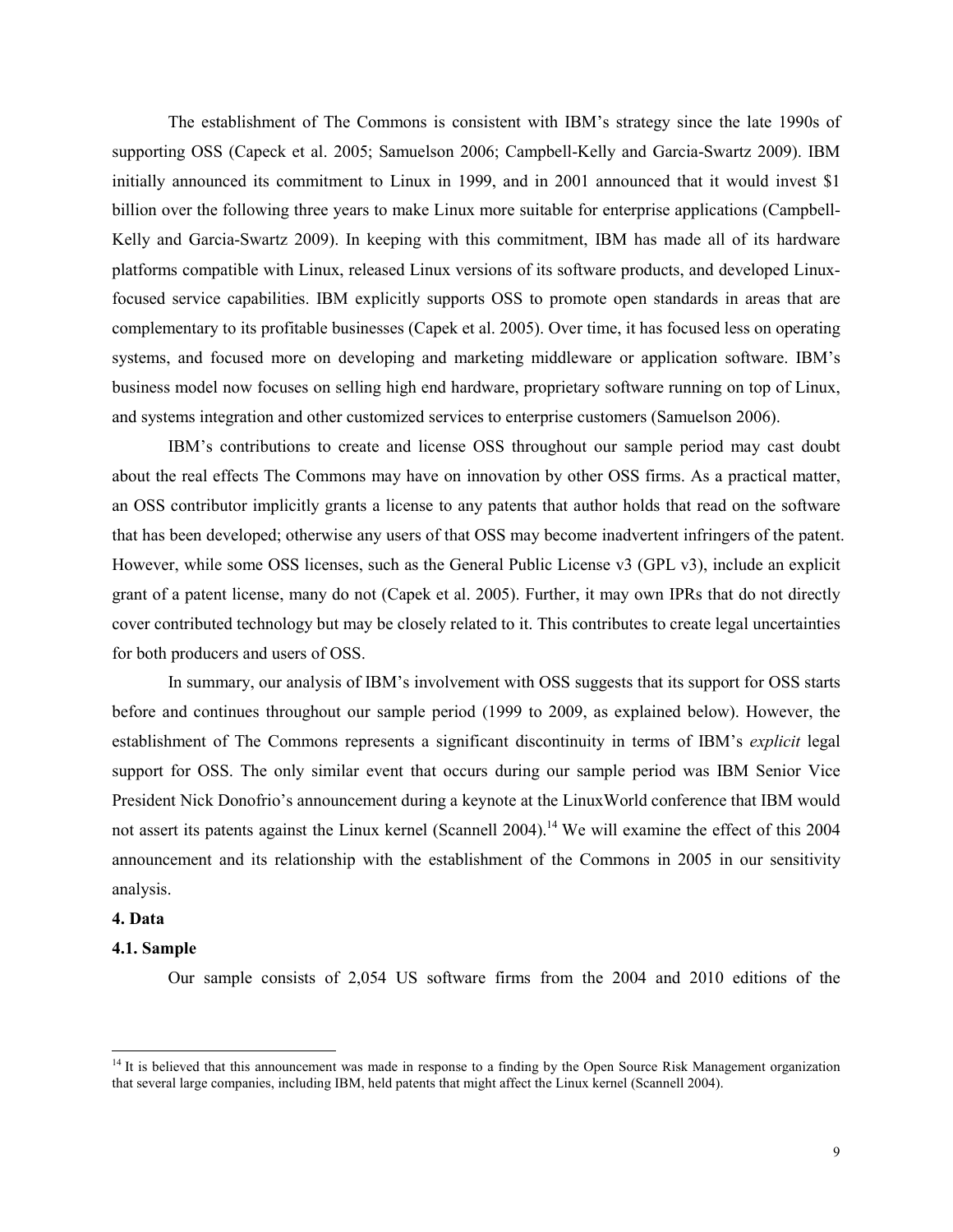CorpTech Directory of Technology Firms<sup>15</sup> (denoted as CorpTech 2004/2010 hereafter) that primarily operate in the prepackaged software industry. We combine this sample with data from the National Establishment Time Series (NETS) Database, which includes 100,000 US-based firms with primary SIC 7372. Our use of two data sources reflects constraints with each. The CorpTech data have detailed information on the product markets of firms, but have little time variation, while the NETS data have limited product market information but vary over time.

As noted above, the focus of our study is on start-up firms. As a result, we restrict our sample to firms that were founded after 1990 and that have fewer than 1000 employees and less than \$500 million in annual sales.<sup>16</sup> Our sample period is from 1999 to 2009, with 6 years before the establishment of The Commons and 5 years after. We believe this time window is sufficiently long to capture the impact of The Commons on OSS entry.

# **4.2. Identifying software markets and the matching patent classes**

We use the product code classification system embedded in the Gale database "PROMT" (Fosfuri et al. 2008) as our primary source to define software markets.<sup>17</sup> Because of certain drawbacks of only relying on the PROMT classifications (we describe these in further detail in Appendix B), we further match PROMT's software-related product categories with CorpTech's "SOF" product classes<sup>18</sup> to create a PROMT-CorpTech concordance so that each PROMT software product code is associated with a detailed set of keywords. The keywords for each product class are used to (i) manually assign PROMT product codes to PROMT news articles with missing codes and (ii) match software markets with the most relevant patent classes as described below.

An important part of our data construction involves matching product markets to patents. This allows us to identify both the cumulativeness of innovation and the concentration of patent ownership in a software market. As is well-established in the literature, this type of matching is difficult (e.g., Griliches, 1990, Silverman 1999). We follow Cockburn and MacGarvie (2006, 2011) and match software patents to CorpTech "SOF" product classes to create a patent-CorpTech concordance. Because our software markets are classified through PROMT categories, in order to create the final mapping between software markets and patent classes, we then combine the PROMT-CorpTech concordance and patent-CorpTech

 $\overline{a}$ 

<sup>&</sup>lt;sup>15</sup> Our choice of 2010 CorpTech data reflects a constraint with the data—we have contacted CorpTech and there are no historical data from 2005 to 2009, the core years of our sample period. The combination of CorpTech 2004 and 2010 is to address potential survivor bias.

<sup>&</sup>lt;sup>16</sup> Our results are robust to the use of alternative thresholds for inclusion in our sample. For example, our results are robust to an alternative sample of start-ups that includes firms founded after 1990 that have fewer than 500 employees and less than \$500 million annual sales.

 $17$  A few examples of PROMPT product codes are included in Table B-1 in Appendix B.

<sup>&</sup>lt;sup>18</sup> There are more than 290 software product codes (denoted as SOF categories) defined by CorpTech Directory. Each firm in this directory is associated with a set of self-reported product codes selected from these 290 SOF categories. For further details on this classification system, see Cockburn and MacGarvie (2011).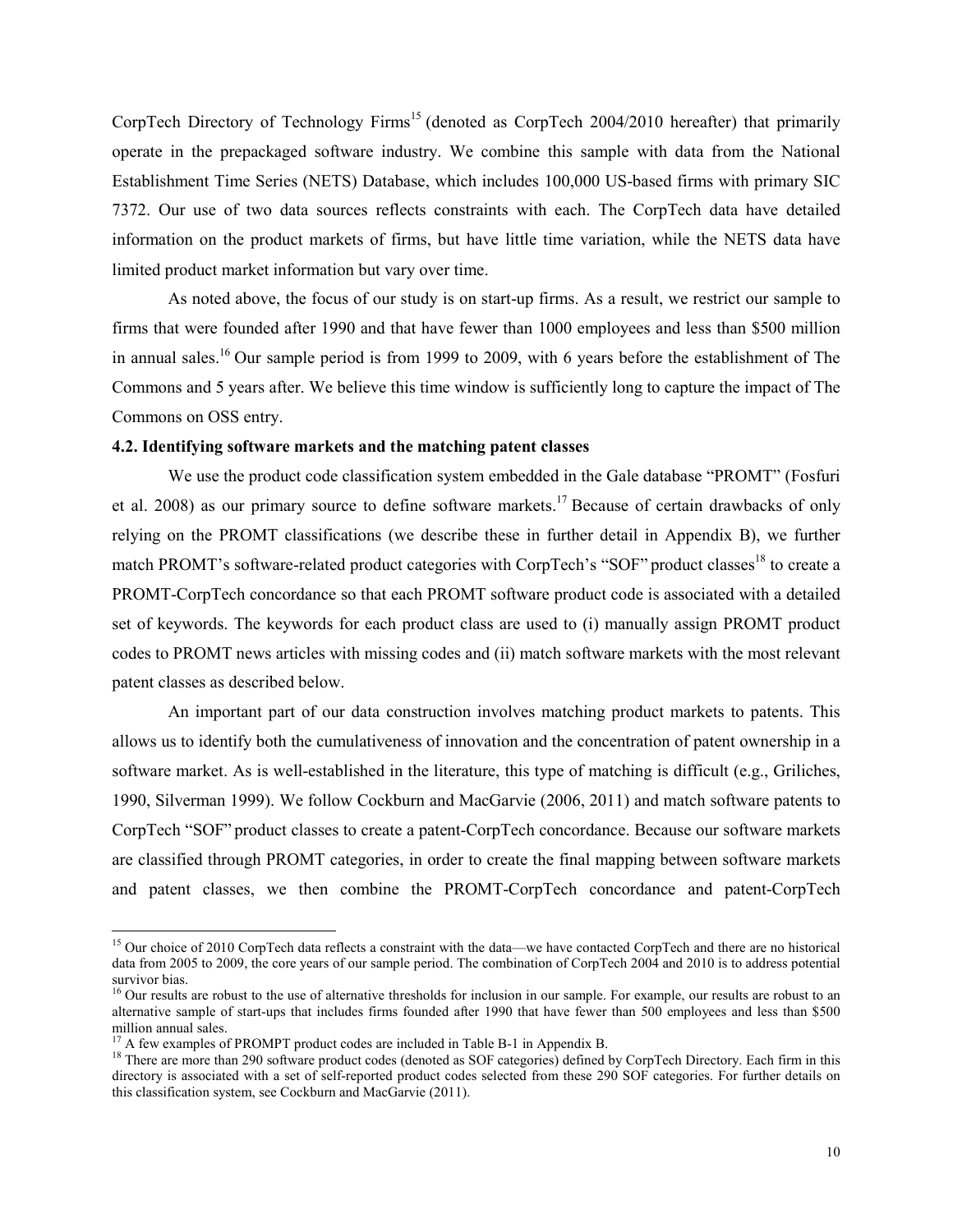concordance to form the PROMT-patent concordance. The final concordance that we use in the empirical analysis consists of 33 software markets matched to 422 patent class-subclass combinations<sup>19</sup> (see the Appendix B for a detailed discussion of our data construction process).

# **5 Measures**

# **5.1. Dependent variable: OSS entry**

This variable refers to the number of OSS entrants into software market *j* in year *t*. We use a three-step procedure to identify new OSS entry in a software market based on the press releases of the 2,054 firms in the PROMT database. First, following the work by Fosfuri et al. (2008) and Bessen and Hunt (2007), we searched for a set of keywords within PROMT articles to identify articles related to OSS. Appendix B includes the full set of keywords. Second, we *manually* read all search results that included words from the first step to identify new OSS product introductions. We identified an article as referring to an introduction of a new OSS product when the article indicated that either of the following took place: (i) the introduction of a new software product that offered one or more of its module(s)<sup>20</sup> under an open source license (we label such modules as *open source modules*); and (ii) the introduction of a new version of an existing software product with open source modules. Third, to identify entry we kept only the first open source module release into a market by a start-upmarket. In total, we have 242 new OSS product entry events made by 85 start-up firms from 1999 to 2009.<sup>21</sup> We aggregated these new OSS product entries by software market and year. Our dependent variable is therefore equal to the number of new OSS start-up entrants in market *j* and year *t*. The data are structured as a balanced panel. Table 1 includes a brief description of measures and summary statistics for the main variables used in our empirical analysis.

#### **5.2. Independent variables**

 $\overline{a}$ 

*The Commons.* This variable is equal to the number of claims-weighted patents in The Commons related to software market *j* in year *t*. As discussed by Merges and Nelson (1990), it is the scope of a patent that determines the patent's economic and legal significance. In a setting with cumulative technologies, broader patents in The Commons will be more likely to invalidate blocking patents. To capture these effects, we measure the claims-weighted count of patents in The Commons related to each software market.<sup>22</sup> We further take the logged value of this variable<sup>23</sup> to reduce skewness.

<sup>&</sup>lt;sup>19</sup> Table B-3 in Appendix B lists examples of this final concordance between software markets and US patent class-subclass combinations.

 $^{20}$  In software, a module is a part of a program. A software product is composed of one or more modules that are linked together but preform different functions (e.g., the calendar module available in the Microsoft Office's Outlook).

<sup>&</sup>lt;sup>21</sup> This procedure implicitly assumes there is no OSS entry by firms prior to 1999. We believe this assumption is supported by empirical evidence. For example, SourceForge, a major repository of OSS, was started in November 1999.

 $^{22}$  We also use raw patent counts as a robustness check. The results are qualitatively similar to the claims-weighted measure and are reported in Table C-2 and Table C-3 in the Appendix.

 $23$  We add 1 to the variable when taking the log.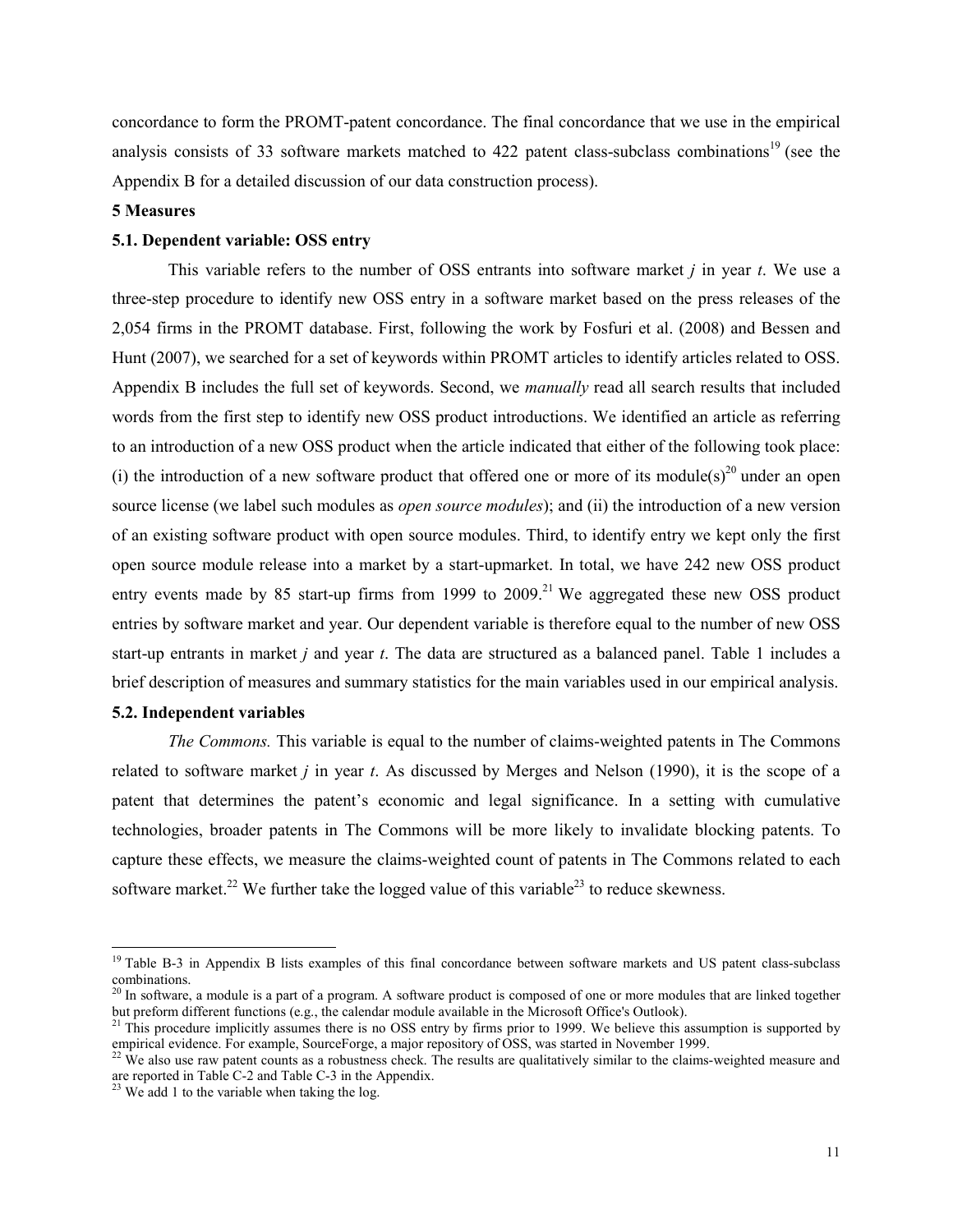*Cumulativeness*. This variable refers to the cumulativeness of innovation within market *j* in year *t*. We use patents' backward citations, which provide information about "existing ideas used in the creation of new ideas" (Caballero and Jaffe 1993) and indicate "some form of cumulative technological impact" (Jaffe et al. 1998). Following Clarkson (2005), we measure it based on the average propensity for patents in market *j* and year *t* to backward cite patents within the same market *j*. This is roughly similar to the way economists have measured the cumulative nature of innovation at the firm level, e.g. using the extent to which firms self-cite their own patents (Hall et al. 2005). In our setting, we proceed as follows. If we sort the *N* patents within a software market *j* chronologically (with *m*=1 being the oldest patent and *m*=*N* being the youngest), the cumulativeness for each patent *n* (i.e., the propensity for patent *n* to cite preceding patents within the same market) is calculated as  $C_n = \sum_{m=1}^{N} \frac{x_{nm}}{n-1}$  $n-1$  $\frac{x_{nm}}{m=1}$ , where  $x_{nm}$  is a dummy variable equal to one if patent *n* back-cites patent *m*, and zero otherwise (with both patents belonging to the same market),  $(n-1)$  is the total number of possible citations, and  $n>1$ , since C<sub>l</sub> is undefined. In other words, the cumulativeness of a focal patent in market *j* is based on the share of potential backward citations to patents belonging to the same market that are actually cited by the focal patent. The cumulativeness of innovation for software market *j* is then the average of all *N*-1 patents' cumulativeness:<sup>24</sup> C<sub>j</sub> =  $\frac{\sum_{n=2}^{N} \sum_{m=1}^{N} x_{nm}}{N-1}$  $\frac{2m-1}{N-1}$ . This measure varies over time based on the grant year of the market *j* patents under consideration. Notice that the oldest patents in a market tend to have greater cumulativeness since the potential number of patents that can be cited is smaller. As a robustness check, we also used an alternative weighting scheme, one that provides relatively lower importance to the cumulativeness measure of older patents. As in Clarkson (2005), it is calculated as  $C_j = \frac{\sum_{n=1}^{N} \sum_{m=1}^{N} x_{nm}}{N(N-1)/2}$  $\frac{1}{2} \frac{\Delta m}{1-\Delta m}$ .<br> $N(N-1)/2$ . For both measures, we take the logged value to reduce skewness.

*Concentration.* This variable indicates the extent of concentration of patent ownership in a market. Following Noel and Schankerman (2006) and Cockburn and MacGarvie (2011), we use the four-assignee citation concentration ratio to measure the concentration of patent ownership in a software market. Backward citations indicate the extent to which a technological area has already been covered by prior art, so the share of backward citations owned by an assignee suggests the extent to which the assignee holds existing patented technologies and therefore the importance of negotiating with the assignee. To construct this variable, we first calculate the number of citations made by patents in market *j* up to year *t* that are held by the cited assignee *n* (denoted as  $s_{njt}$ ). Then we arranged  $s_{njt}$  in descending order. The total citations owned by the four firms that received the top four largest number of citations made by patents in market *j* in year *t* (i.e. the top four  $s_{njt}$ , where  $n=1,2,3,4$ ) is  $\sum_{n=1}^{4} s_{njt}$ . Thus, the four-assignee citation

 $\overline{a}$ 

<sup>&</sup>lt;sup>24</sup> The average only considers N-1 patents since  $C_1$  is undefined.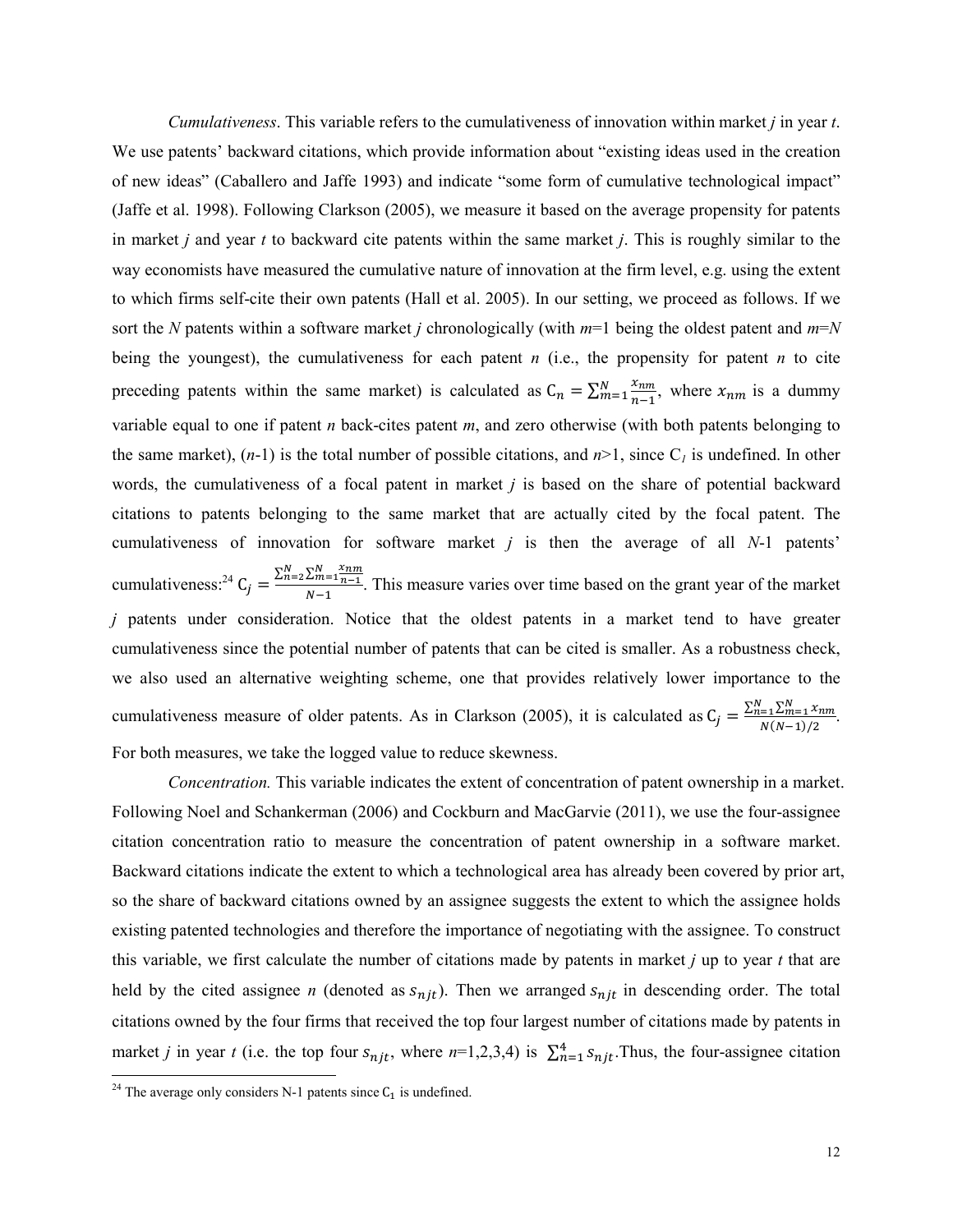concentration ratio for market *j* in year *t* is calculated as  $\frac{\sum_{n=1}^{4} S_{njt}}{\sum_{n=1}^{4} S_{njt}}$  $\frac{\Delta n = 1 \cdot n_f t}{total_citations_{jt}}$ , where *total\_citations<sub>jt</sub>* is the total number of citations made by patents in market *j* up to year  $t$ .<sup>25</sup>

#### **5.3. Control variables**

<u>.</u>

*Sales growth*. One important factor that may correlate with both the behavior of firms contributing to The Commons and OSS entry by start-ups is the rate of market growth for software market *j*, which is proxied by the sales change from year *t*-1 to year *t* in market *j*. Because we do not have CorpTech data between 2005 and 2009, we use NETS data to measure this variable. Roughly 4,500 software firms in the NETS data are assigned to one of the eight-digit SIC categories (e.g., 73729901) that correspond to eight broad categories in the software industry. We compute the yearly sales change for each of the eight SIC categories and then map them to our 33 software markets to approximate the overall sales growth for each market for a given year.

*Total patents*. Although we are most interested in two of the most important features of patent thickets—the cumulativeness of innovation and the concentration of patent ownership, the total number of patents related to a market has also been used as a measure of the density of patent thickets (Cockburn and MacGarvie 2011). We add this variable as an additional control and measured it by the claimsweighted patent count related to each software market *j* cumulated up to year *t*.

*Patent quality*. This variable is a control for the quality of patents in the market *j* in year *t*. As has been noted elsewhere, higher quality patents suggest superior technological capabilities possessed by existing incumbents in the market, which leaves less room for start-ups to innovate further. This variable is equal to the log value of the cumulative stock of citations received by the patents in market *j* (adjusted for truncations) divided by total number patents in *j* up to year *t*.

*Open Invention Network (OIN) patents*. At the end of our sample period, another institution similar to patent commons—OIN—was established. Similar to The Commons, OIN offers contractually royalty-free usage of its patents to OSS participants as long as users promise not to file suit against software associated with the Linux System.<sup>26</sup> We do not focus on this institution in our main analysis as it was introduced too late in our sample period to have a measureable effect.<sup>27</sup> However, we include it as a control. We measure this variable as the claims-weighted patent count of OIN patents related to software market *j* cumulated up to year *t*.

*Standard-setting organization (SSO) patents*. As mentioned earlier, another important mechanism to address the anti-commons problem is SSOs. Such institutions promote coordination of innovation by

<sup>&</sup>lt;sup>25</sup> We also use an eight-assignee citation concentration ratio as a robustness check. The results are qualitatively similar to this four-assignee citation concentration ratio measure.

<sup>&</sup>lt;sup>26</sup> For the detailed definition of the Linux system, see http://www.openinventionnetwork.com/pat\_linuxdef.php.

<sup>&</sup>lt;sup>27</sup> For the 130 patents contributed to OIN from year 2006 to 2009, 70 percent were contributed in 2008 and 2009.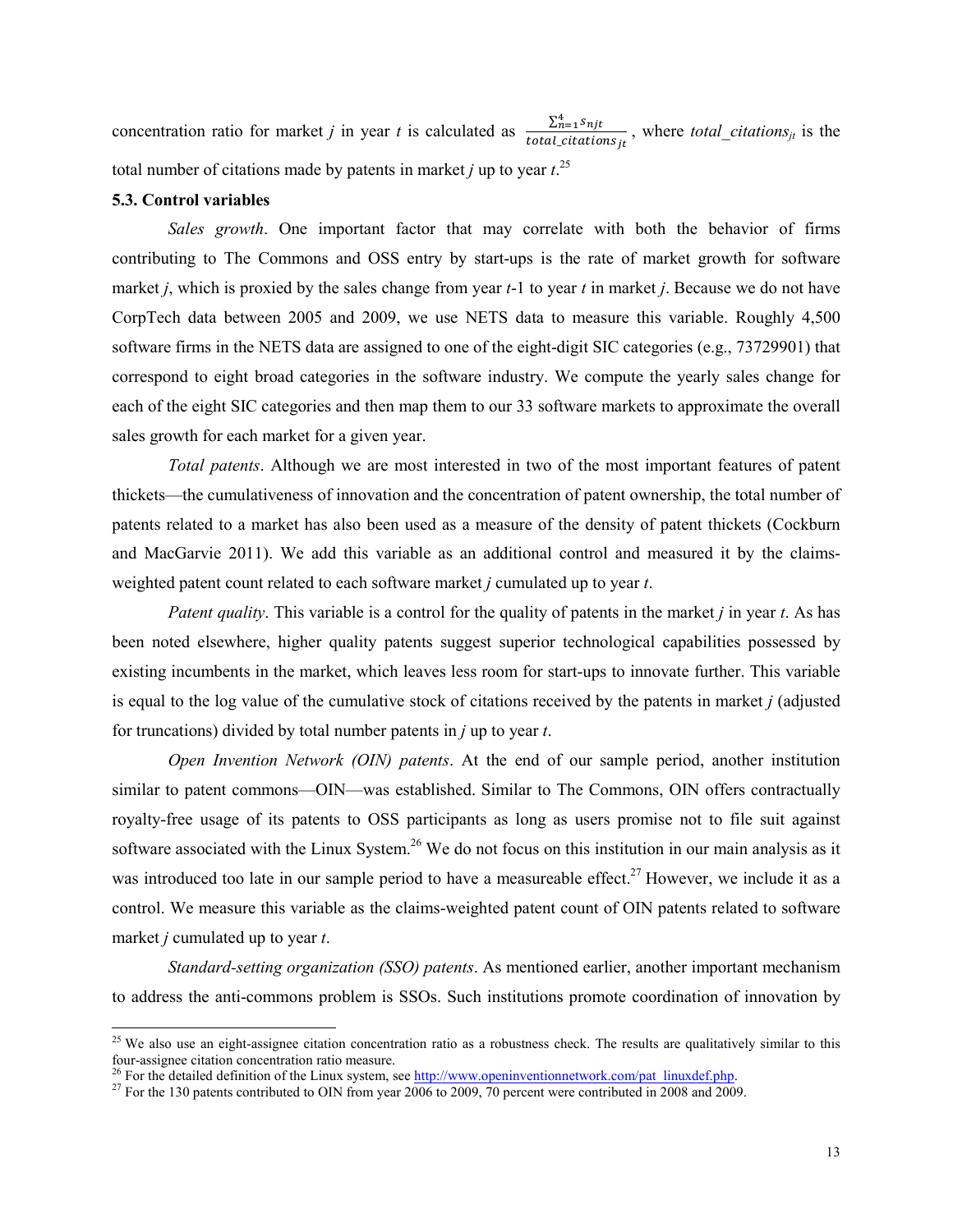providing a forum for collective decision-making among firms, facilitating the introduction of standards (Rysman and Simcoe 2008). If any patent is incorporated into the standards, the patent owner can gain significant power to control the diffusion of such standards and even deter market entry (Shapiro 2001, Rysman and Simcoe 2008). To prevent this blocking effect, most SSOs require patent holders contributing to the standard to license their patents on "Fair, Reasonable, and Non-Discriminatory (FRAND)" terms. Firms can even choose to license their patents on royalty-free terms. We control for the incidence of SSO patents that are licensed royalty-free because we expect that such patents might also have some effect on OSS entry. Therefore, we collect all patents disclosed under royalty-free licenses by the major eight SSOs (e.g., IEEE, ITU) from 1971 to 2008 (Rysman and Simcoe 2008)<sup>28</sup>. We compute the claims-weighted patent count of the SSO patents that are distributed under royalty-free licenses and are related to software market *j* cumulated up to year *t*.

*OSS demand*. While *Sales growth* could potentially control for the market growth for software market *j* in year *t* in general, the market demand for OSS products may deviate from the demand for proprietary software products. We capture the demand for OSS using the total OSS downloads at SourceForge.net (SourceForge), which is the largest repository for OSS projects over the world. We first match over 0.2 million OSS projects at SourceForge to the 33 software markets according to the projects' categories. Then we measure this variable by computing the total number of downloads for all OSS applications related to software market *j* cumulated up to year *t*.

## **6. Empirical Strategies and Results**

<u>.</u>

We motivate our empirical analyses by first investigating the distribution of patents in The Commons across various software markets and the value of patents in The Commons. Next, we establish a baseline relationship between OSS entry and the size of The Commons, and demonstrate how the marginal impact of The Commons varies with the cumulativeness of innovation or patent ownership concentration. We then show that our baseline results are robust to a variety of specifications and robustness checks.

#### **6.1. The distribution of The Commons' patents across software markets and their quality**

Figure 1 shows the distribution of patents in The Commons across 33 software markets. Operating systems and utilities market, disk/file management market, and database software market have the greatest concentration, followed by software development tools and system management software market. Because roughly 95% of patents in The Commons were contributed by IBM, we compare this to the distribution of IBM's patents across markets. The two distributions are quite similar. In the Appendix

 $28$  We are grateful to the generous offer of the SSO patent data set by Tim Simcoe and Christian Catalini. These data are available for download under a creative commons license at www.ssopatents.org.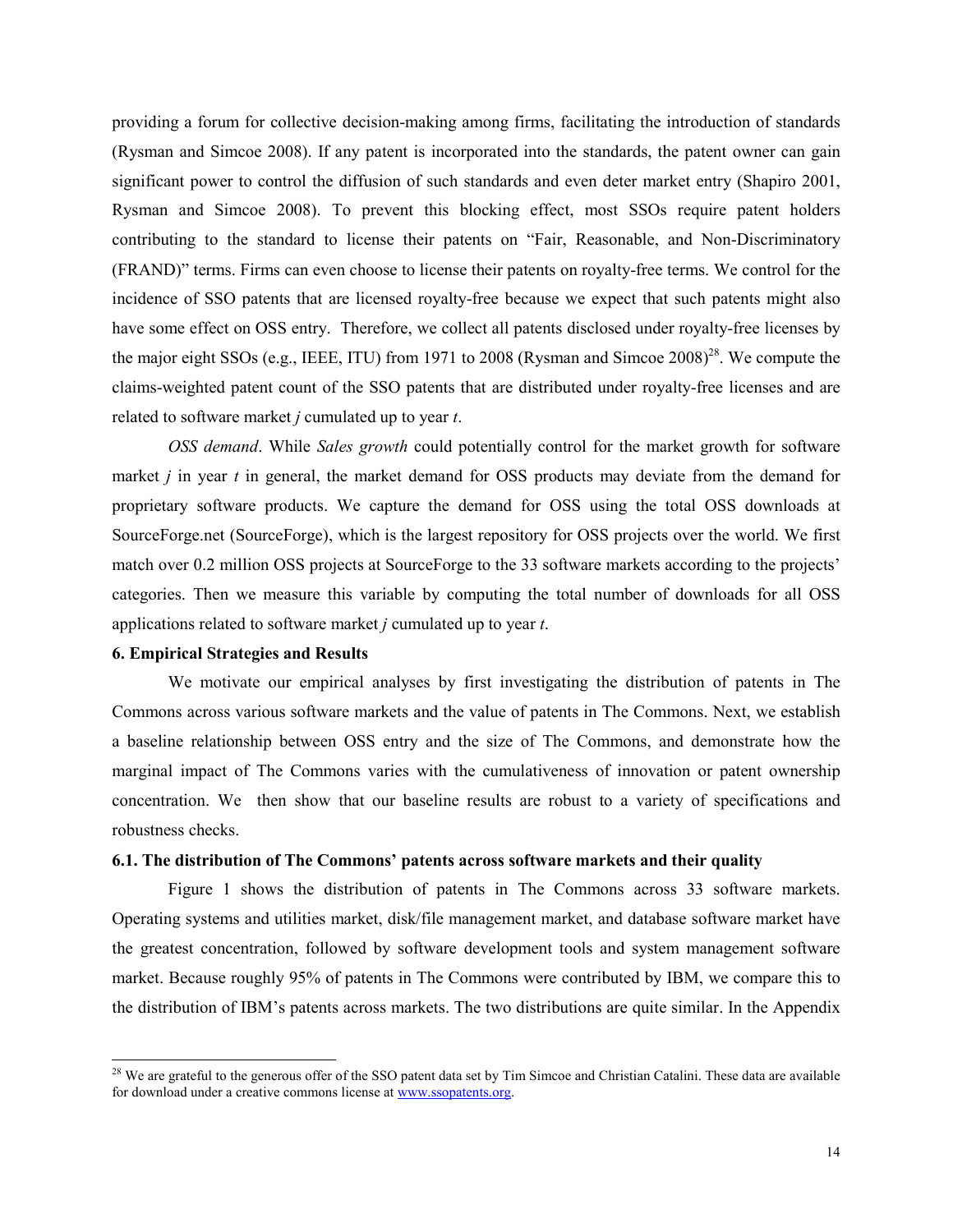Figure C-1, we show that the fraction of IBM patents that are contributed to The Commons are quite similar across markets.

We next examine the quality of patents in The Commons relative to comparison groups. We first compare patents in The Commons to similar market patents. Following the matching method employed by Thompson and Fox-Kean (2005), we pair each patent in The Commons with a randomly selected control patent from the same market that matches the primary classification of The Commons' patent at the subclass level and that was applied for in the same year or within a one year window. As shown in Table 2a, there is no statistically significant different between the two groups in terms of forward citations or backward citations. However, patents in the Commons patent seem to cover a narrower technology scope, as measured by the number of claims.

We next compare the quality of IBM's donated patents to other patents in its portfolio using the same procedure described above. As shown in Table 2b, there is no significant difference in forward citations between the two groups. However, patents that are not in The Commons seem to have a significantly higher number of backward citations and claims. This suggests that while IBM may be contributing patents covering a narrower technology space, the patents in The Commons are less derivative than IBM's other comparable patents.

#### **6.2. Baseline results and robustness checks**

We first seek to establish whether increases in donated IPRs are associated with increasing entry in related markets. Our estimation framework is motivated by recent research that has studied how patent thickets influence market entry in the software industry (e.g., Cockburn and MacGarvie 2011). We model new product entry using count data models with conditional fixed effects. Suppose the number of OSS entrants in software market *j* in year *t* (denoted as  $Y_{it}$ ) follows a Poisson process with parameter  $\lambda_{it}$  taking the form  $\lambda_{jt} = \exp(X_{jt} \hat{\beta})$ . Also suppose  $\alpha_j$  is a market-specific and time-constant variable that incorporates unobserved heterogeneity across markets. Thus,  $E(Y_{jt} | X_{jt}, \alpha_j) = \lambda_{jt} = \alpha_j \exp(X_{jt} \beta)$ , and to test H1 we assume

$$
X_{jt}^{\dagger} \beta = \beta_1
$$
*The Commons<sub>jt</sub>* +  $\gamma_1$ *PatentThicket<sub>jt-1</sub>* +  $\gamma_2$ *SalesGrowth<sub>jt</sub>* +  $\gamma_3$ *Market Patterns<sub>jt-1</sub>*  
+  $\gamma_4$ *OtherFreePatterns<sub>jt</sub>* +  $\gamma_5$ *OSSdemand<sub>jt</sub>* +  $\tau_t$  (1)

The vector *PatentThicket*<sub>it-1</sub> includes the two patent thicket variables *cumulativeness*<sub>it-1</sub> and *concentration*<sub>jt-1</sub>; the vector *MarketPatents*<sub>jt-1</sub> includes the *Total patents*<sub>jt-1</sub> and *Patent quality*<sub>jt-1</sub>. The two vectors are lagged by one year to allow for any lagged effects on OSS entry. The vector *OtherFreePatents*<sub>it</sub> represents the patents from OIN and SSOs—*OIN patents*<sub>it</sub> and SSO patents<sub>it</sub>. τ<sub>t</sub> includes 10 year dummies to control for time-varying factors that may influence OSS entry. The model is then estimated using maximum likelihood with robust standard errors clustered at the market level. We are interested in the estimate for  $\beta_1$  which, if positive, supports hypothesis 1. Our identification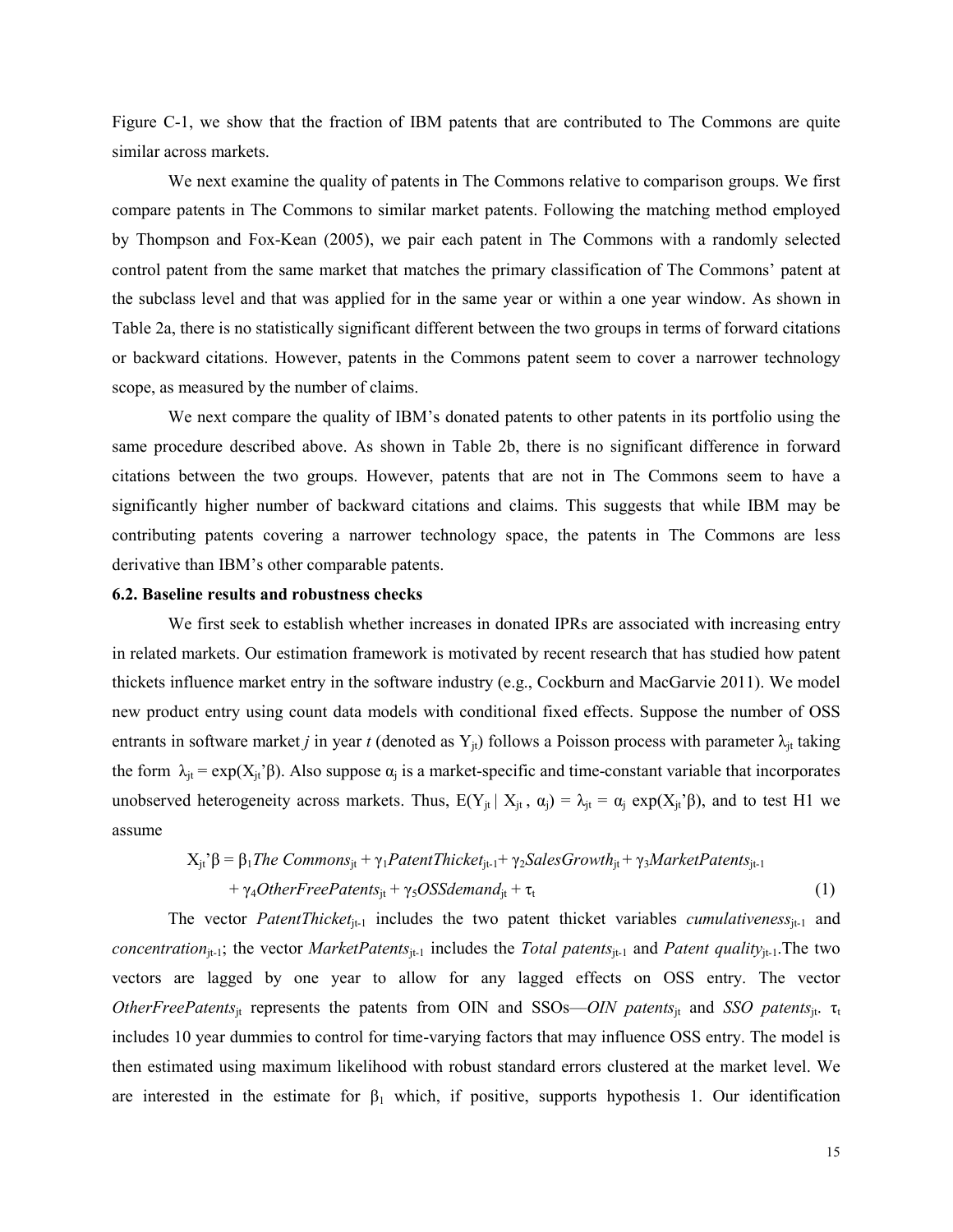assumption in this section is that there are no unobserved market-level factors that are correlated both with new market entry and with the number of patents in The Commons. This assumption will be violated if, for example, IBM and other contributors to The Commons donate the greatest number of patents in markets that are growing rapidly (and this growth is not included in our control variables). We will examine the implications of weakening this assumption in a variety of ways in the analyses below.

 Columns (1) and (2) in Table 3 report the estimation results for specification (1). Column (1) shows the specification with baseline controls including the *SalesGrowth*<sub>it</sub>, *PatentThicket*<sub>it-1</sub>, and *MarketPatents*<sub>jt-1</sub> as well as with market and year fixed effects. We include sales growth in all specifications because both demand and market competition within a market are important determinants of start-up entry.<sup>29</sup> Meanwhile, because of the central role of the vector *PatentThicket*<sub>jt-1</sub> in our hypotheses and the highlighted effect from *MarketPatents*<sub>it-1</sub> on start-up entry by the literature (e.g., Cockburn and MacGarvie 2011), the two patent-related vectors are incorporated in all specifications as well. The coefficient in column (1) suggests that a 10% increase in The Commons' patent claims related to a software market is associated with a 1.3% increase in OSS entry in that market. Results are robust when we add other controls such as *OtherFreePatents*<sub>jt</sub> and *OSSdemand*<sub>jt</sub>, as shown in column (2) in Table 3. We note that while increases in the size of The Commons are associated with OSS entry, increases in the size of royalty-free patents in SSOs are not. We speculate that this may reflect differences in the licensing requirements for The Commons and SSO patents: in particular, while users of The Commons pledge not to sue The Commons' beneficiaries, licensees of SSO patents have no such requirements. Licensees of SSO patents may see the value of complementary IPRs increase in value, which may increase their incentives to defend their technologies more aggressively. Thus, increases in SSO patents may not reduce the costs of OSS entry.

 We next investigate whether the impact of The Commons is greater in markets with high cumulativeness of innovation and the concentration of patent ownership in a market. Our key identification assumption here is somewhat weaker—that growth in claims-weighted patents in The Commons are not correlated with unobservable factors that influence entry that are differentially trending in markets with high cumulativeness and concentration. We begin by examining whether the impact of The Commons is higher when the cumulativeness of innovation in a market is high. The specification for  $X<sub>jt</sub>$ 'β becomes

 $X_i$ <sup>2</sup> $β = β_1$ *The Commons*<sub>it</sub> + β<sub>2</sub>*The Commons*<sub>it</sub><sup>\*</sup>*cumulativeness*<sub>it-1</sub> + γ<sub>1</sub>*PatentThicket*<sub>it-1</sub> + γ<sub>2</sub>*SalesGrowth*<sub>it</sub> + γ<sub>3</sub>*MarketPatents*<sub>it-1</sub> + γ<sub>4</sub>*OtherFreePatents*<sub>it</sub> + γ<sub>5</sub>*OSSdemand*<sub>it</sub> + τ<sub>t</sub>.  $(2)$ 

<u>.</u>

 $29$  We have experimented with other controls for market demand such as the number of incumbents. Regressions using these other controls yield qualitatively similar results for the main parameters of interest.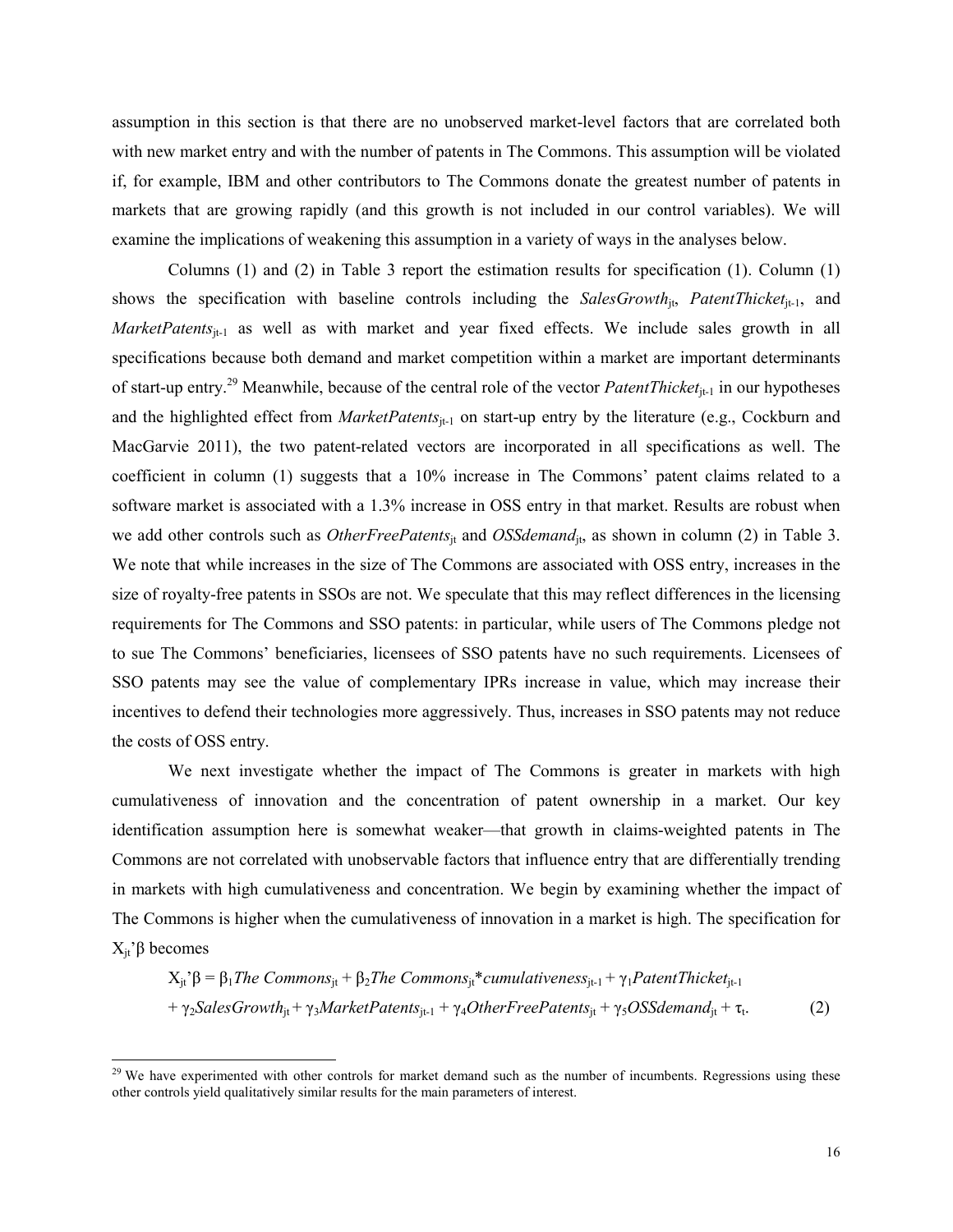As shown in columns (3) and (4) in Table 3, a 10% increase in the size of The Commons is associated with a 2.8%-3% increase in OSS entry, with the effect computed at the average level of cumulativeness of innovation. Further, while the marginal effect of The Commons is insignificant when evaluated at the  $10<sup>th</sup>$  percentile of the cumulativeness, the effects are statistically and economically significant when evaluated at the  $90<sup>th</sup>$  percentile. Specifically, a 10% increase in the size of The Commons is associated with a 5.2%-5.4% increase in OSS entry when cumulativeness of innovation is at its  $90<sup>th</sup>$ percentile. A test for the difference of the two marginal effects (at the  $10<sup>th</sup>$  and  $90<sup>th</sup>$  percentiles) is statistically significant. As described earlier, we also constructed alternative measures of the cumulativeness of innovation and our results are robust to these changes.<sup>30</sup> The results suggest that the impact of The Commons is greater when the cumulativeness of innovation is high.

Similarly, to explore how the impact of The Commons is influenced by the variation in concentration of patent ownership, the specification for  $X_i$ <sup>3</sup> $\beta$  can be written as

 $X_i$ <sup>2</sup> $\beta = \beta_1$ *The Commons*<sub>it</sub> +  $\beta_2$ *The Commons*<sub>it</sub><sup>\*</sup> *concentration*<sub>it-1</sub> + γ<sub>1</sub>*PatentThicket*<sub>it-1</sub> +

γ2*SalesGrowth*jt + γ3*MarketPatents*jt-1 + γ4*OtherFreePatents*jt + γ5*OSSdemand*jt + τ<sup>t</sup> . (3)

The empirical results for this specification are reported in columns (5) and (6) in Table 3. While the marginal effect of The Commons is insignificant when concentration is at its  $10<sup>th</sup>$  percentile or mean value, a 10% increase in the size of The Commons is associated with a 1.1%-1.2% increase in OSS entry when concentration is at its  $90<sup>th</sup>$  percentile. The test for the difference of marginal effects of The Commons between concentration evaluated at the  $10<sup>th</sup>$  percentile and the  $90<sup>th</sup>$  percentile is statistically significant at the 10% level.

 To present a more complete picture of how the impact of The Commons varies with cumulativeness of innovation and concentration of patent ownership, we present results including the two sets of interactions together. These estimates are presented in columns (7) and (8) in Table 3. A 10% increase in the size of The Commons is associated with a 4.4%-4.5% increase in OSS entry when the cumulativeness of innovation is at its  $90<sup>th</sup>$  percentile; the marginal effect of The Commons is significantly different at the 1% level when evaluated at high versus low level of cumulativeness. In this specification, while there is no statistically significant difference between the marginal effects evaluated at the 10<sup>th</sup> and  $90<sup>th</sup>$  percentiles of concentration, the sign for the interaction between The Commons and patent ownership concentration remains positive across specifications. We suspect this non-significance is likely caused by the multicollinearity between the two interactions.<sup>31</sup> Nevertheless, it does suggest while the qualitative nature of our results is similar when including cumulativeness and concentration together, the statistical significance of the concentration result is weaker.

<u>.</u>

 $30$  The regression results based on the robust measure of cumulativeness are available upon request.

 $31$  In the pooled sample, the simple correlation coefficient between the two interaction terms is 0.66.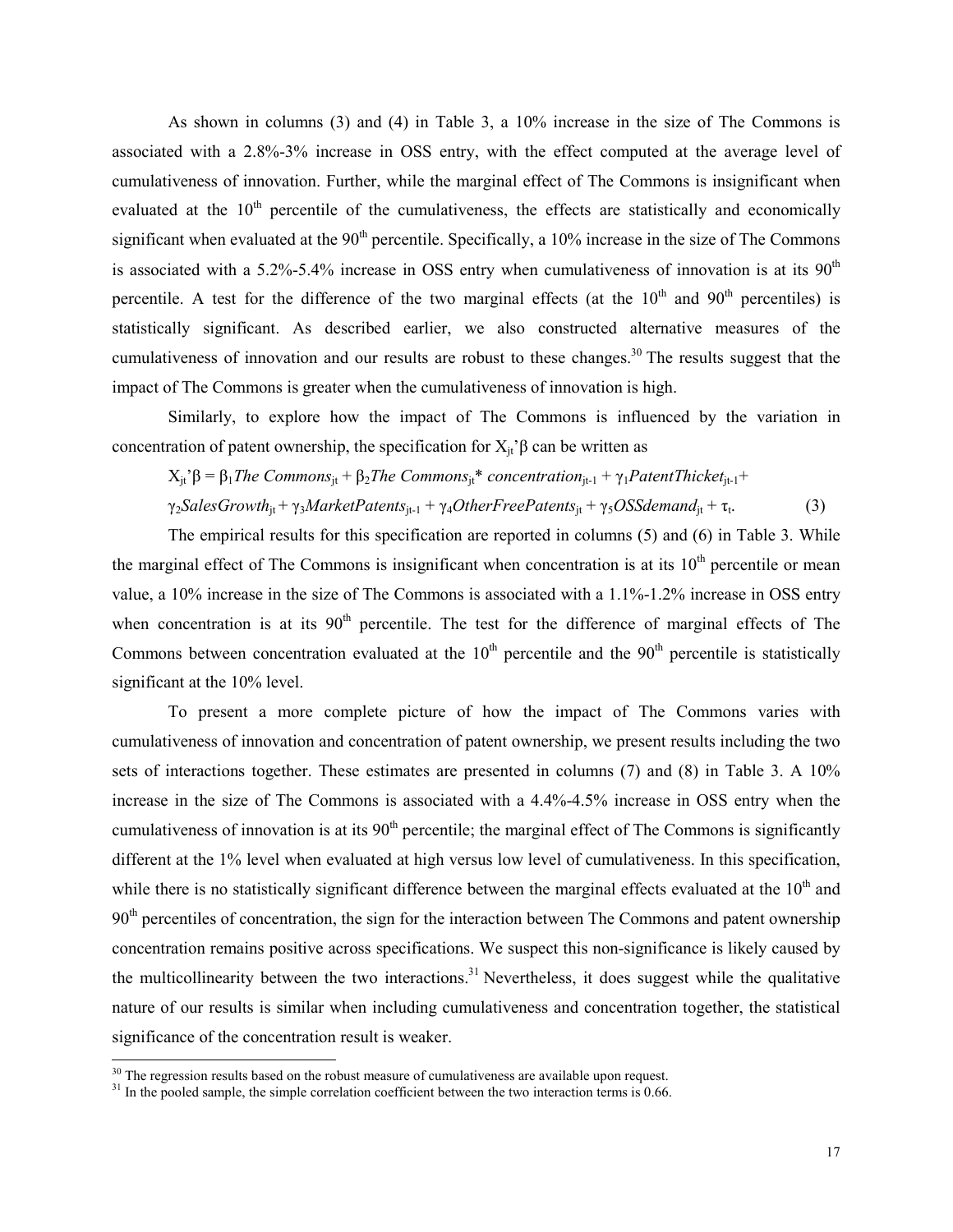We implemented a series of additional analyses to study the robustness of our results. We estimated all of our models using OLS models with market fixed effects. We substituted our claimsweighted count of number of Commons patents in the market with a raw patent count. Because of the decline in the rate of new OSS product entry after 2006 (in Figure 5), we re-estimated the baseline model using a sample endpoint of 2007 and 2008. As detailed in Appendix C Tables C-1 through C-4, our results are robust to all of these changes.

Because our measure of patent ownership concentration could be confounded with the concentration of market structure, we constructed a measure of market structure concentration using the share of top 4 incumbents' sales in each market in each year. We found that adding this measure as an additional control did not affect our finding that The Commons had a stronger positive effect on entry in markets with high patent concentration. Further, we interacted the new market structure control with The Commons variable, in regressions both including and excluding our interaction of concentration of patent ownership with The Commons. In both Poisson regression (in Table C-5) and linear models (in Table C-6) we find that changes in market structure concentration have no significant impact on the marginal effect of increases in the size of The Commons. However, even when controlling for the effects of market structure, changes in The Commons have a stronger effect on entry when patent concentration is high. This set of tests supports the view that concentration of IPR holdings, not concentration of market structure, influence the marginal effect of The Commons on OSS entry.

## **6.3. Omitted variable bias**

 This section provides the results of a variety of additional tests we run to address omitted variable bias and simultaneity. We first employ a model that includes a linear time trend interacted with the market fixed effects. The results are presented in Table 4. In column 1 we show the results of a model with market-specific time trends but excluding the interactions with cumulativeness and concentration. The results are qualitatively similar to our baseline, though the size of the marginal effect is somewhat smaller. We next interact the size of The Commons with cumulativeness and concentration. Consistent with the baseline results, while the marginal effect of The Commons is insignificant when either cumulativeness of innovation or concentration is at its 10th percentile, a 10% increase in the size of The Commons is associated with a 2%-4% increase in OSS entry when cumulativeness is at its 90th percentile and is associated with a 1.1%-1.5% increase in OSS entry when concentration is at its 90th percentile, as shown by columns (2) through (4). The test of the difference between high and low cumulativeness and the test of the difference between high and low concentration are also largely consistent with the baseline results.

We next discuss the results of a series of instrumental variable estimates. We employ a count data model with instrumental variables estimated using Generalized Method of Moments (GMM) estimation. To test whether The Commons has positive effect on OSS entry, since the conditional mean  $E(Y_{it} | X_{it}, \alpha_i)$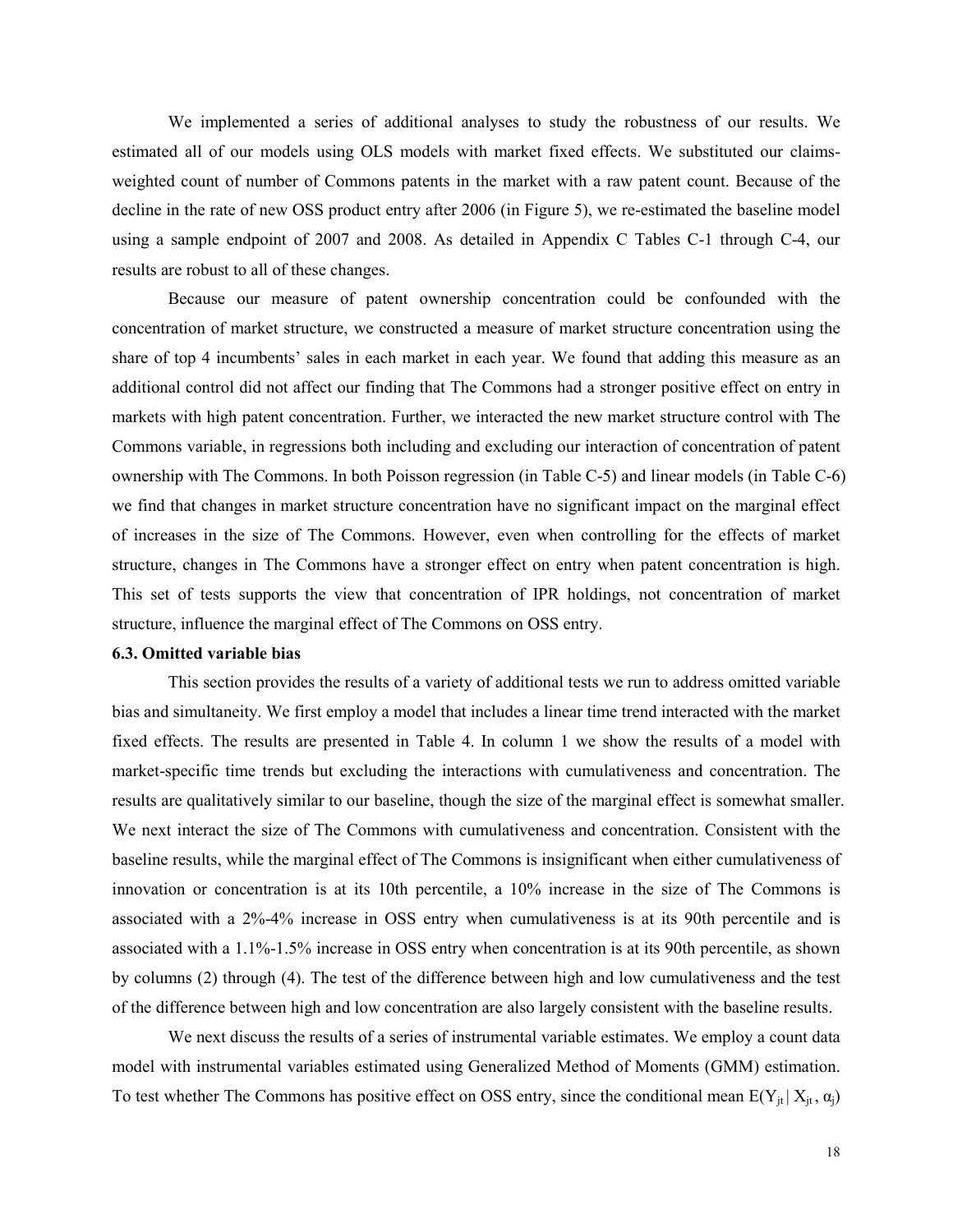is equal to  $\alpha_i \exp(X_i \beta)$ , it implicitly defines the following regression model (Windmeijer and Santos Silva 1997):

 $Y_{it} = \alpha_i \exp(X_{it} \hat{\beta}) + u_{it} = \alpha_i \exp(\beta_i)$  The Commons<sub>it</sub> +  $\gamma_1$  PatentThicket<sub>it-1</sub>+  $\gamma_2$ SalesGrowth<sub>it</sub> +  $\gamma_3$ *MarketPatents*<sub>jt-1</sub> +  $\gamma_4$ *OtherFreePatents*<sub>jt</sub> +  $\gamma_5$ *OSSdemand*<sub>jt</sub> +  $\tau_t$ ) +  $u_{jt} = \mu_{jt} \alpha_j + u_{jt}$  (4)

where  $\mu_{it} = \exp(\beta_1)$ *The Commons*<sub>it</sub> +  $\gamma_1$ *PatentThicket*<sub>it-1</sub>+  $\gamma_2$ *SalesGrowth*<sub>it</sub> +  $\gamma_3$ *MarketPatents*<sub>it-1</sub> +  $\gamma_4$ *OtherFreePatents*<sub>it</sub> +  $\gamma_5$ *OSSdemand*<sub>it</sub> +  $\tau_t$ ) and  $u_{it}$  is the error term. *The Commons*<sub>it</sub> is treated as a potentially endogenous variable. Suppose  $X_{it\gamma} = \gamma_1$ *PatentThicket<sub>it-1</sub>+*  $\gamma_2$ *SalesGrowth<sub>it</sub> +*  $\gamma_3$ *MarketPatents<sub>it-1</sub>* +  $\gamma_4$ *OtherFreePatents*<sub>jt</sub> +  $\gamma_5$ *OSSdemand*<sub>jt</sub> +  $\tau_t$ , then  $X_{jt}$  is assumed to be exogenous. Following Windmeijer (2000) and Kim and Marschke (2005), we use Wooldridge's quasi-differencing transformation (Wooldridge 1997) to remove the market-specific fixed effect, and obtain the following moment condition:

$$
E\left(Z_{jt}\left(\frac{Y_{jt}}{\mu_{jt}} - \frac{Y_{jt-1}}{\mu_{jt-1}}\right)\right) = 0\tag{5}
$$

where  $Z_{jt}$  includes the set of exogenous variable  $X_{jt}$  and a set of instruments for *The Commons*<sub>jt</sub> as detailed below. As noted by Wooldridge (1997), one drawback for this moment condition is that the estimates of the associated coefficients tend to go infinity if the explanatory variables contain only nonnegative values, as is the case for our data. One solution to this problem proposed by Windmeijer (2000) is to transform  $Z_{it}$ as deviations from the overall sample mean; therefore, we transform all  $Z_{jt}$  to  $Z_{jt} - \bar{z}$ , where  $\bar{z} =$  $\mathbf{1}$  $\frac{1}{NT} \sum_{j=1}^{N} \sum_{t=1}^{T} z_{jt}.$ 

 Since 95% of the patents in The Commons were contributed by IBM in January 2005, our choice of instrumental variables (IVs) mostly focuses on factors that influence IBM's decision on what to contribute and the timing of the contribution behavior. Our first instrumental variable (IV) is the cumulated number of IBM patents litigated at the European Patent Office (EPO) up to year *t* and related to software market *j* (denoted as *IBM litigated patents*). This IV is closely related to IBM's holdings of blocking patents across different markets, which could influence IBM's decision on what to contribute to The Commons for the following reason. As noted earlier, the existence of blocking patents could increase the sunk costs of entry by start-ups, so having its blocking patents pledged would be the most effective way for the incumbent to encourage entry in order to benefit from complementary products or services. While we could use all IBM's litigated patents to proxy for its propensity to create blocking effects, we use IBM's patents litigated at the EPO in particular, as the litigation event filed at the EPO should be less correlated with new OSS product entries in the US market. In order to be consistent with how we measured The Commons, we use claims-weighted patent count.

We then interact IBM litigated patents with a time dummy that turns on after year 2003 (denoted as *afteryear2003*) to construct our second IV (denoted as *IBM litigated patents X afteryear2003*). The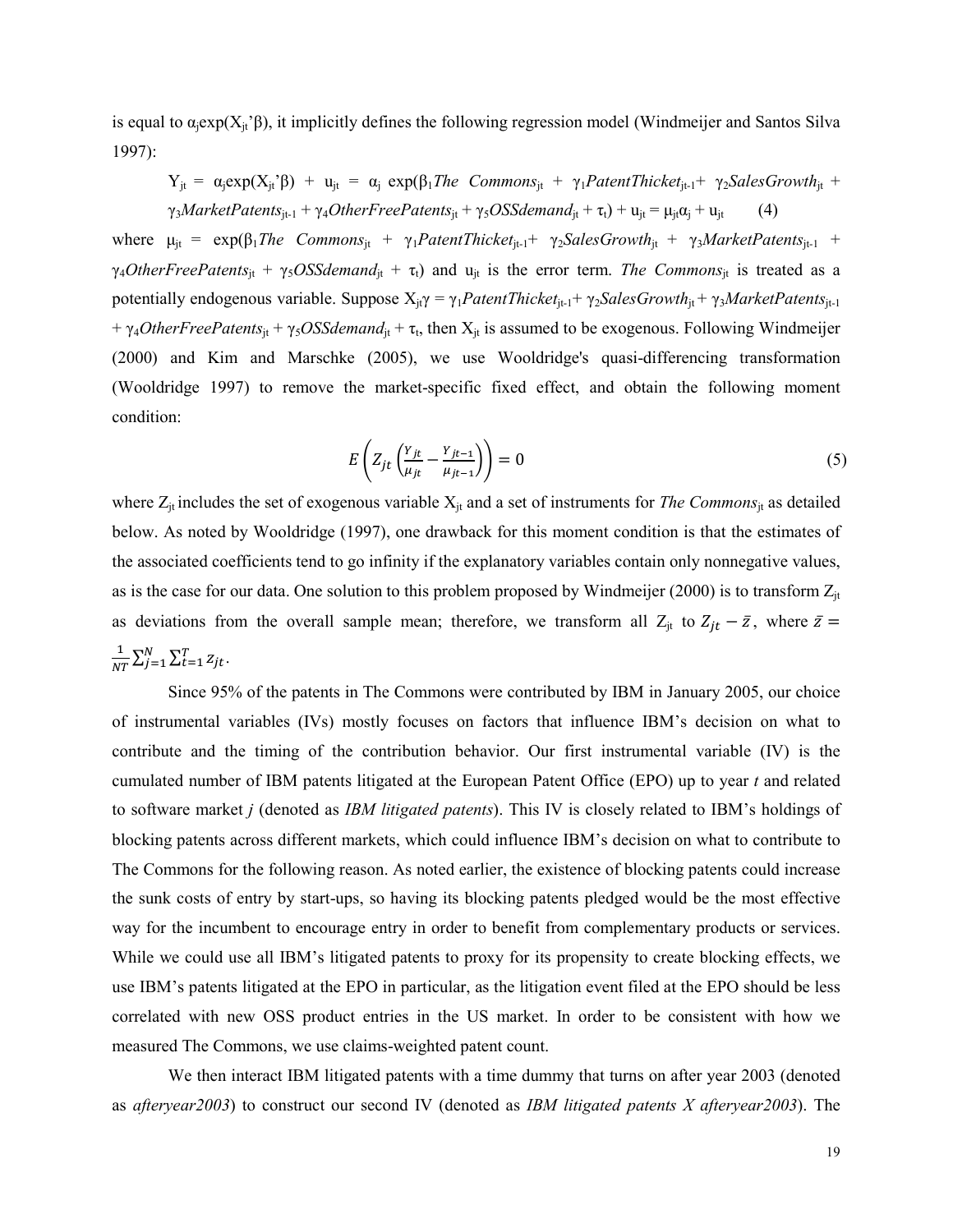motivation to use *afteryear2003* dummy is driven by the observation that on March 7, 2003 IBM was sued by the SCO Group, which asserted that the Linux system embedded by IBM infringed on SCO's UNIX System V source code. This was the first major IPR enforcement lawsuit targeting firms developing OSS-related product and attracted significant publicity. As such, it is expected to influence the timing of IBM's patent contribution decision. Moreover, because this litigation event against IBM is in particular related to its deployment of Linux operating system, we further interact this second IV with a dummy that turns on for operating system market to form our third IV (denoted as *IBM litigated patents X afteryear2003 X Linux-related market*).

Table 5 shows the results of an auxiliary first stage OLS regression of the number of claimsweighted patents on each of our instruments separately and then together. The direction of the coefficient estimates is as expected; the number of claims-weighted Commons patents is increasing in the number of litigated IBM patents, and this is particularly so after 2003 and in markets related to the Linux operating system. The first stage F-statistics range between 8.94 and 53.47, suggesting the IVs have some power in explaining the endogenous variable.

 Table 6 reports the GMM estimation results where we instrument for *The Commons* using all three instruments. As shown in column (1) in Table 5 the coefficient is significantly positive, consistent with our baseline estimates $32$ . The result from Hansen J statistic fails to reject the null that the instruments used are uncorrelated with the error term. The remaining columns in Table 6 show the results of instrumental variables regressions in which the endogenous variables are *The Commons* interacted with *Cumulativeness* and *Concentration* and the instruments are the three instruments described above and their interaction with *Cumulativeness* and *Concentration.* The estimated coefficients for the two interaction variables remain significantly positive across all specifications. For robustness, we also run GMM estimation using each of the IVs. The results are presented in Table C-7 in the Appendix and are qualitatively similar to the estimation results based on the full set of IVs. While the combined empirical evidence from Tables 3 through 5 largely confirms the greater effect of The Commons in markets with highly concentrated patent ownership, it seems to suggest that the interaction between The Commons and concentration of patent ownership is not as strong as its interaction with cumulativeness.

#### **6.4. Falsification exercise**

<u>.</u>

As suggested in the earlier graphs 2 through 4, markets with few patents in The Commons show little variation in year to year entry of OSS products. In contrast, in markets with a large number of Commons patents, there is a significant increase in entry in the years immediately following the introduction of The Commons in 2005. Figure 5 complements Figure 2 and shows the time series of new

 $32$  In this set of GMM estimations, we only use baseline controls (i.e. the controls used in column (1) in Table 3), as adding more controls tends to lead to non-convergent results.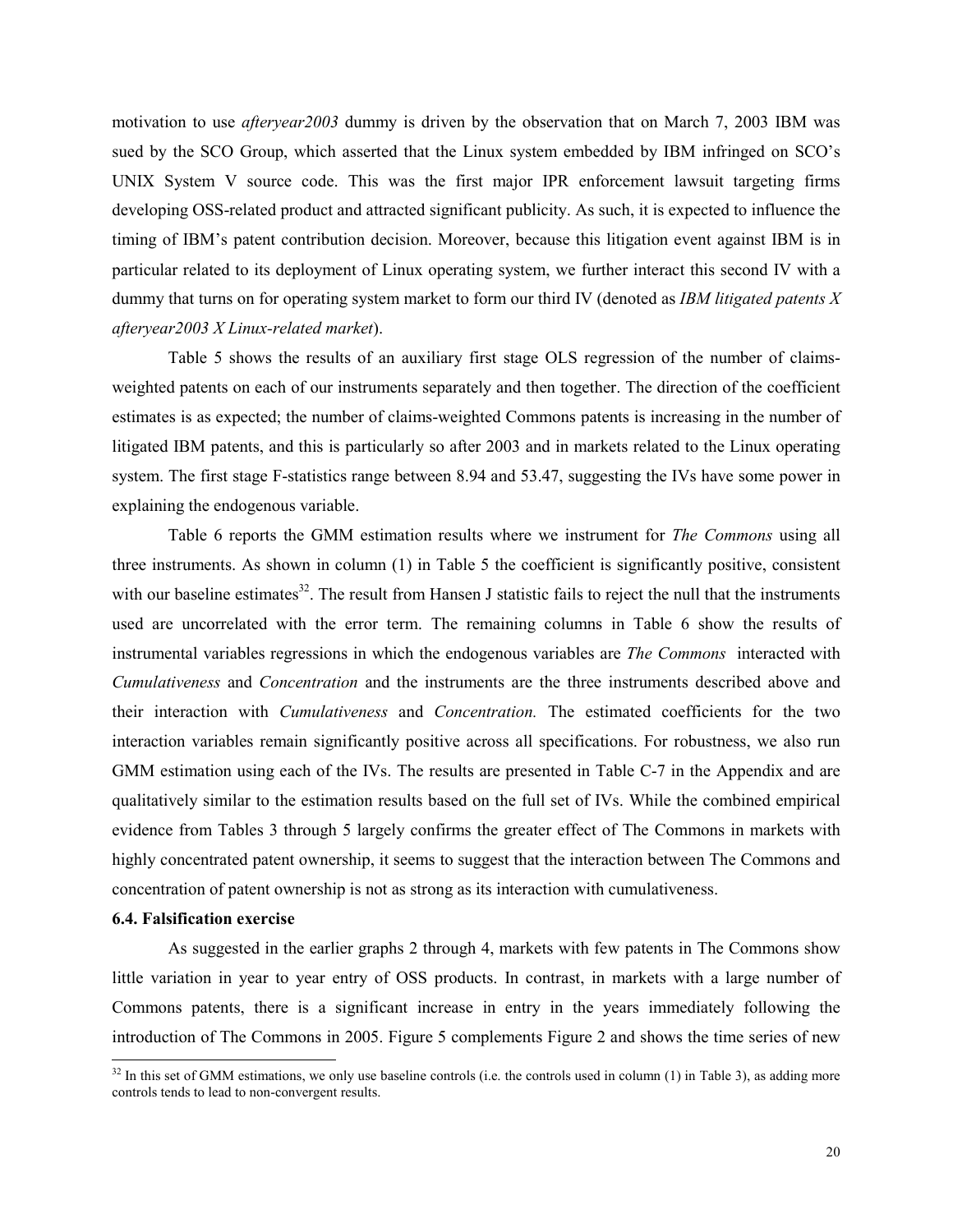entry for markets with small and large size of The Commons. It suggests a significant increase in entry in 2004, one year prior to the introduction of The Commons. We expect that this result reflects the combination of other events occurring in the OSS community during this time period, as well as other actions taken by IBM in support of OSS. In particular, as mentioned earlier, one significant event in the OSS community during this time period was the March 2003 lawsuit filed against IBM for alleged copyright infringement in IBM's deployment of the Linux code case. This lawsuit, together with a wellpublicized report in 2004 that suggested that Linux was potentially infringing on several hundred patents<sup>33</sup>, initiated a series of actions which eventually lead to the introduction of The Commons and subsequent actions taken to provide additional legal protections for OSS firms against patent infringement lawsuits.<sup>34</sup> For IBM, this included the initiation of a legal defense fund in Linux in January 2004 and IBM Senior Vice President Nick Donofrio's announcement that IBM would not assert its patents against the Linux kernel in August 2004.

To investigate how these other events may have affected OSS entry, we construct a variable, denoted as "*False Commons*", by interacting the patent density in The Commons across markets with a time dummy that turns on for years 2003 and 2004. If we add this *False Commons* to the specification, as shown in column (1) in Table 7, in line with the time-series chart in Figure 5, the coefficient for *False Commons* is significantly positive. To capture how other non-Commons activities by IBM during this period might affect OSS entry, we add to regression model (1) the interaction of the cumulative number of claims-weighted *IBM patents* in the market that are not in The Commons and its interaction with a dummy that turns on for years 2003 and 2004 (denoted as *IBM patents* X *2003\_2004*) As shown in column (2), both *IBM patents* and *IBM patents* X *2003\_2004* are significantly and positively correlated with OSS entry, reflecting how IBM's other actions during this time period affected OSS entry. More importantly, as shown in column (3), after controlling for the effect of IBM's IPR commitments and its actions in 2003 and 2004, *False Commons* becomes insignificant while *The Commons* (whose effect "turns on" in 2005) remains significantly positive. These findings corroborate our hypothesize effect, suggesting that IBM's pledge to The Commons go beyond these earlier OSS support actions and announcements, by identifying a specific set of complementary technologies that may be valuable to Linux and existing open source projects in which IBM will not assert its patents.

We implement an additional falsification exercise that examines the relationship between The Commons and proprietary software product entry. Given our theoretical predictions, we should not observe a positive effect of The Commons on entry of proprietary software products. Focusing on PROMT articles assigned with PROMT product codes, we identified entry with proprietary product

<u>.</u>

 $33$  See Alexy and Reitzig (2013) for detailed discussion about this event.

<sup>&</sup>lt;sup>34</sup> Including, but not limited to, the introduction of the Open Invention Network in November, 2005.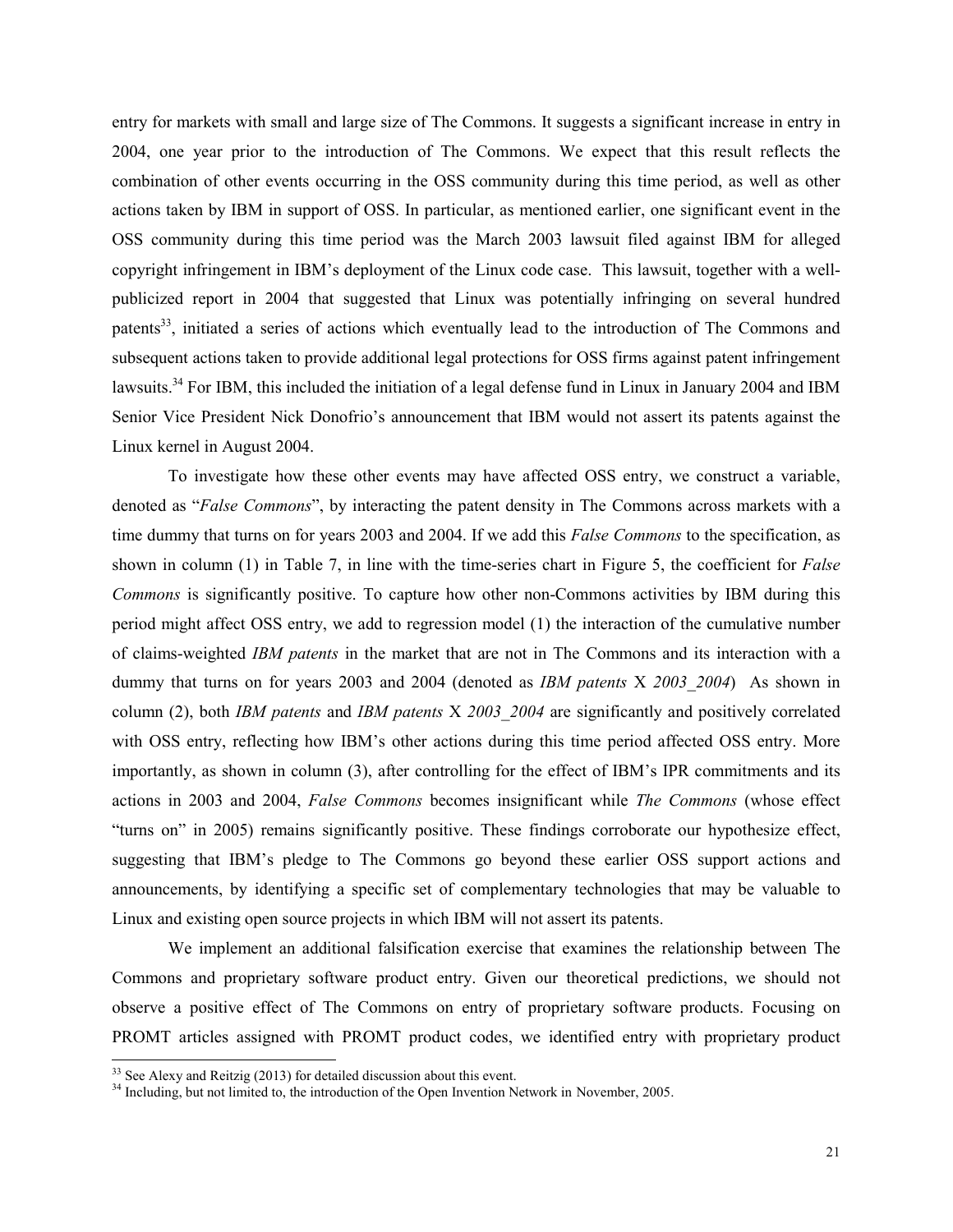introductions by start-ups into 29 software markets from year 2002 to year 2009.<sup>35</sup> The results, as reported in Table 8, suggest that The Commons has no significant effect on proprietary entry; further, the interaction of The Commons with cumulativeness or concentration plays little role in proprietary entry as well. However, these results need to be interpreted with caution, as the proprietary entry events were identified through PROMPT articles assigned with product codes so we might miss product introduction events contained in articles without product codes.

#### **7. Conclusions**

-

In this study we provide the first large sample evidence of how the provision of patent commons shapes OSS entry by start-ups. In particular, we examine the introduction of The Commons, a patent commons initiated by the Open Source Development Labs and IBM in 2005. We show that increases in the size of The Commons related to a software market are associated with increases in OSS entry by startup software firms in that market. Furthermore, the impact of The Commons is magnified when two features of patent thickets are present in the market: cumulativeness of innovation and concentration of patent ownership. We observe a particularly strong relationship between the size of The Commons and OSS start-ups' entry in markets with high cumulativeness of innovation; the marginal effect of The Commons is also greater when concentration is high, although this result is not robust across all specifications.

 Our study is subject to limitations. In particular, our study analyzes the impact of patent commons on the behavior of those firms whose entry decisions are most likely to be affected by the change in licensing and negotiation costs: start-up firms considering entry as an OSS competitor.<sup>36</sup> The introduction of patent commons may have secondary implications for two groups of firms that we do not study: large firms and those who sell software under a traditional proprietary license. Understanding the implications of patent commons on these other groups will have important implications for the rate and direction of inventive activity in software, and quantifying these implications is an important question for future research.

Our study has implications for our understanding of the impact of formal IPR on OSS, an area in which our knowledge is still quite limited (Lerner and Tirole 2005a, von Hippel and von Krogh 2003). In particular, our research adds to the literature that looks at how IPR licensing and enforcement influences OSS innovation (Graham and Mowery 2005, Lerner and Tirole 2005b, Maurer and Scotchmer 2006) as

<sup>&</sup>lt;sup>35</sup> Our use of the aggregated 29 markets (rather than the baseline 33 markets) from 2002 to 2009 reflects our data constraints. More details are provided in Table 8.

<sup>&</sup>lt;sup>36</sup> A natural and interesting extension to this study is to look at how the size of The Commons influences the survival rate of OSS firms. However, of the firms introducing new OSS products in our sample, only one firm exited before the end of the sampling period. As a result, there is insufficient variance in our data to measure the impact of The Commons on the survival of start-up firms who produce OSS.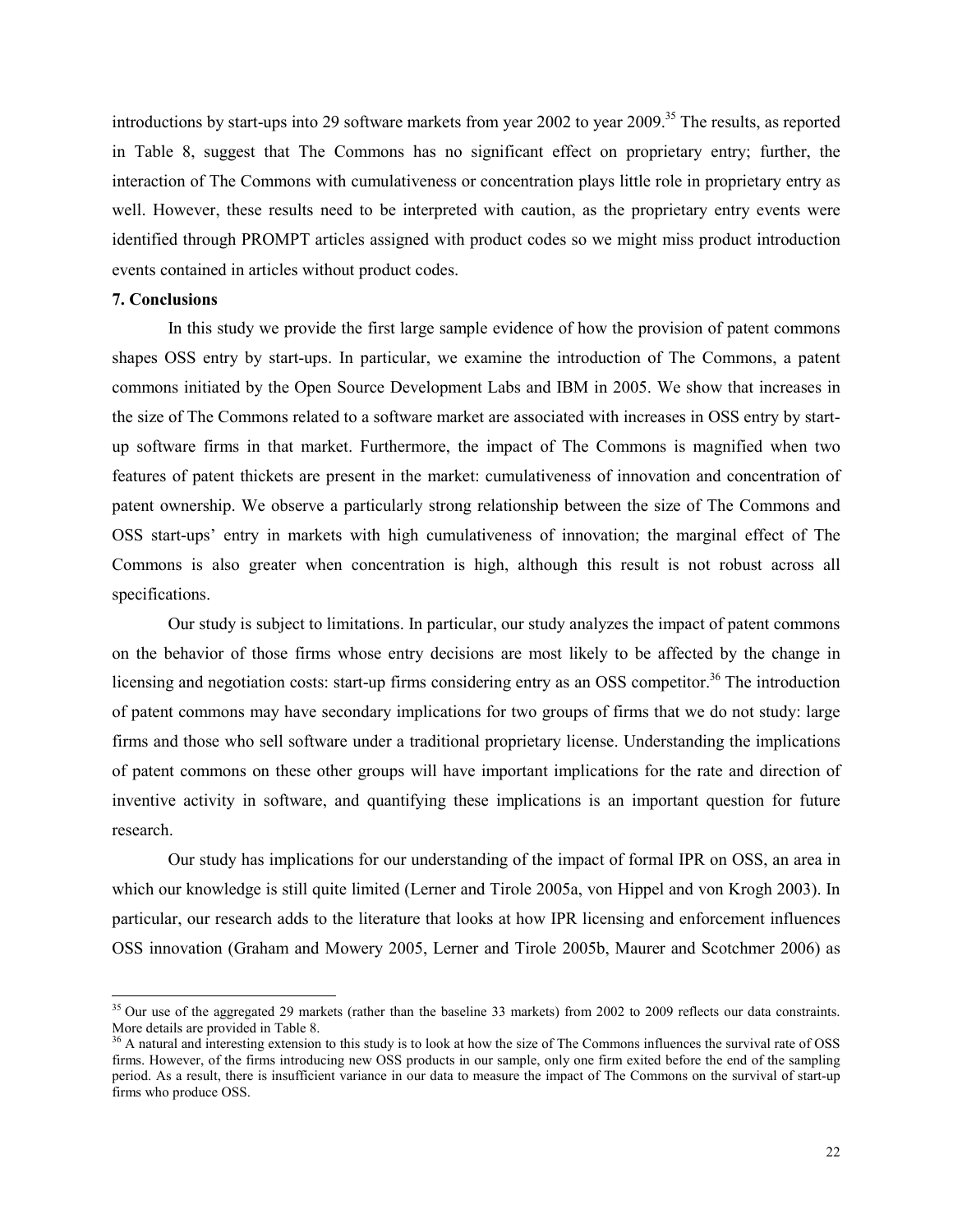well as recent work that studies firm decisions to commercialize innovations using an OSS license (Bonaccorsi et al. 2006; Dahlander 2007, Fosfuri et al. 2008).

We also contribute to the literature by examining the potential anti-commons problems from strategic patenting and the impact of patent thickets on entry into the software industry (e.g., Cockburn and MacGarvie 2011, Ziedonis 2004). While the patent thickets problem can be examined from different perspectives, we highlight the roles of cumulativeness of innovation and patent ownership concentration as two different and important dimensions of patent thickets. We propose mechanisms under which these characteristics may interact with patent commons to determine start-up entry costs. Thus, our research also provides empirical evidence on the effectiveness of mechanisms meant to mitigate the anti-commons problem, such as the establishment of patent pools or standard-setting organizations (Shapiro 2001, Rysman and Simcoe 2008).

#### **References**

- Alexy, O., M. G Reitzig. 2013. Private–collective Innovation, Competition, and Firms' Counterintuitive Appropriation Strategies. *Research Policy* 42 (4): 895-913.
- Al-Najjar, N., R. Smorodinsky. 2000. Pivotal Players and Characterization of Influence. *Journal of Economic Theory* 92: 318-342.
- Arora, A., A. Fosfuri, and A. Gambardella. 2001. *Markets for Technology: Economics of Innovation and Corporate Strategy.* Cambridge: MIT Press.
- Asay, Matt. 2010. What Apple's and Microsoft's patent threats mean for start-ups. CNET. Available at http://news.cnet.com/8301-13505\_3-10466670-16.html
- Auza, Jun. 2011. Infamous Microsoft FUD Campaigns Against Linux. Available at www.junauza.com, posted on July 18, 2011.
- Bessen, J. E. and R. M. Hunt. 2007. An Empirical Look at Software Patents. *Journal of Economics & Management Strategy* 16(1): 157-89.
- Bessen, J. and M. J. Meurer. 2008. *Patent Failure: How Judges, Bureaucrats, and Lawyers Put Innovators at Risk.* Princeton: Princeton University Press.
- Biddle, B., A. White, and S. Woods. 2012. How Many Standards in a Laptop? (And Other Empirical Questions) Working Paper, Sandra Day O'Connor College of Law, Arizona State University.
- Bonaccorsi, A., S. Giannangeli, C. Rossi. 2006. Entry Strategies Under Competing Standards: Hybrid Business Models in the Open Source Software Industry. *Management Science* 52(7): 1085-1098.
- Broersma, M. 2007. IDC: Open-Source Market to Be Worth \$5.8B by 2011. CIO. Available at http://www.cio.com/article/116201/IDC\_Open\_Source\_Market\_to\_Be\_Worth\_5.8B\_by\_2011
- Pressual 1993, Vol. 8, pp. 15-86, National Bureau of Economic Research, Cambridge, MA.
- Caballero, R.J., A.B. Jaffe. 1993. How High are the Giants' Shoulders: An Empirical Assessment of Knowledge Spillovers and Creative Destruction in a Model of Economic Growth. In O. Blanchard and S. Fischer, eds., National Bureau of Economic Research Macroeconomics Annual, Vol. 8, pp. 15-86, MIT Press, Cambridge, MA.
- Campbell-Kelly, M., D.D. Garcia-Swartz. 2009. Pragmatism, not ideology-Historical perspectives on IBM's adoption of open-source software. *Information Economics and Policy*. 21(3): 229–244.
- Capek, P. G., S. P. Frank, S. Gerdt, and D. Shields. 2005. A history of IBM's open-source involvement and strategy. IBM Systems Journal 44(2): 249-257.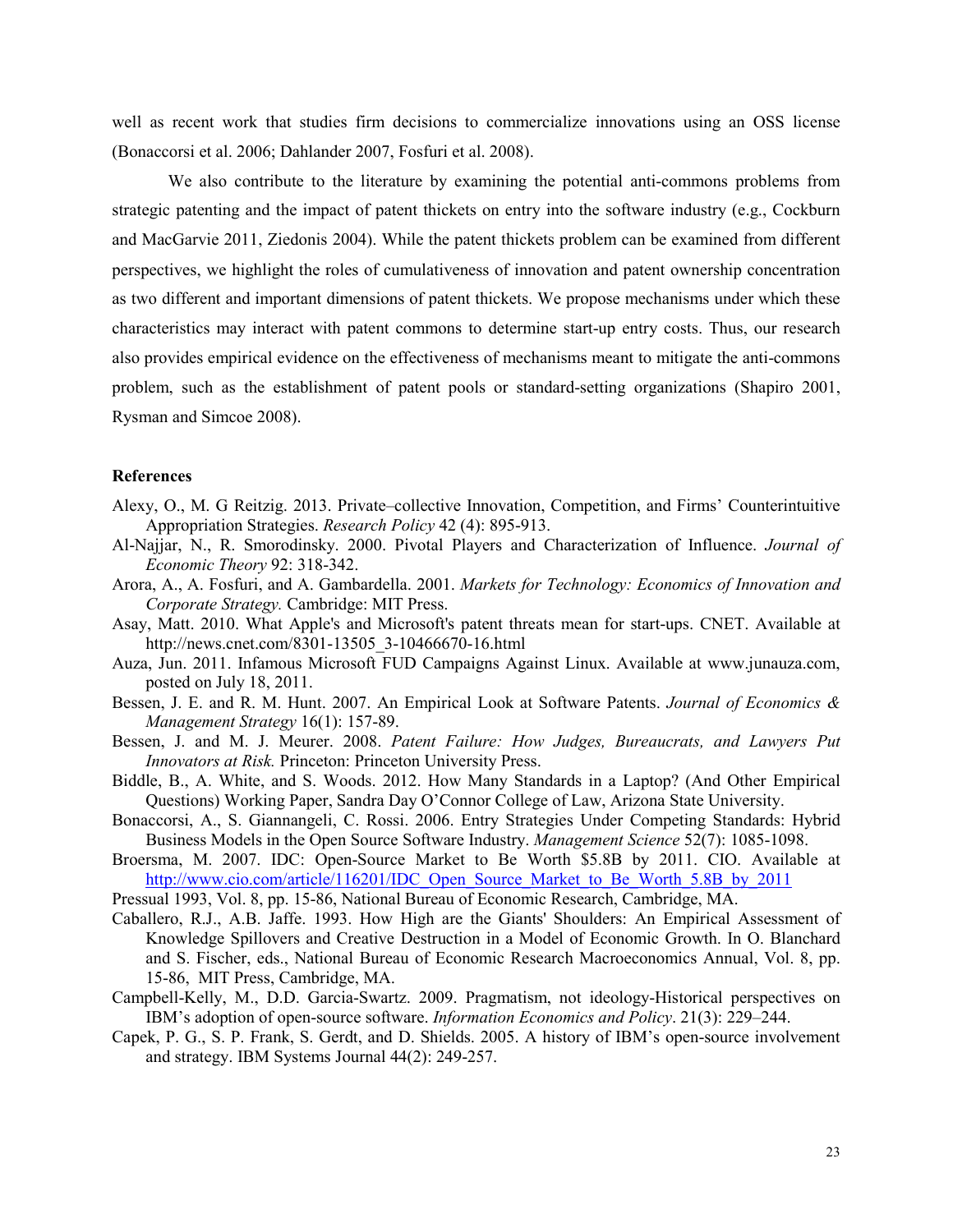Clarkson, G. 2005. Patent Informatics for Patent Thicket Detection: A Network Analytic Approach for Measuring the Density of Patent Space. Working Paper. Available at: http://w4.stern.nyu.edu/emplibrary/ACFltbnmV.pdf

- Cockburn, I. M., M. MacGarvie. 2006. Entry, Exit and Patenting in the Software Industry. NBER Working paper 12563, National Bureau of Economic Research, Cambridge, MA.
- Cockburn, I. M., M. MacGarvie. 2009. Patents, Thickets and the Financing of Early-Stage Firms: Evidence from the Software Industry. *Journal of Economics & Management Strategy* 18(3): 729-773.
- Cockburn, I. M., M. MacGarvie. 2011. Entry and Patenting in the Software Industry. *Management Science* 57(5): 915-933.
- Dahlander, L. 2007. Penguin in a new suit: a tale of how de novo entrants emerged to harness free and open source software communities. *Industrial and Corporate Change* 16 (5): 913-943.
- Dillon, M. 2008. Firestar. Web log comment. Available at http://blogs.oracle.com/dillon/entry/firestar (Accessed December 12, 2011).
- Fosfuri, A., M. S. Giarratana, A. Luzzi. 2008. The Penguin Has Entered the Building: The Commercialization of Open Source Software Products. *Organization Science* 19(2): 292-305.
- Galasso, A., M. Schankerman. 2010. Patent Thickets, Courts, and the Market for Innovation. *RAND Journal of Economics* 41(3): 472-503.
- Gallant, A.R. 1987. *Nonlinear Statistical Models*. John Wiley & Sons, Inc.
- Gambardella, A., B. H. Hall. 2006. Proprietary versus public domain licensing of software and research products. *Research Policy* 35(6): 875-892.
- Gans, J. D. Hsu, and S. Stern. 2002. When does start-up innovation spur the gale of creative destruction? *RAND Journal of Economics* 33(4): 571-586.
- Graham, S. J. H., D. Mowery. 2005. The Use of USPTO "Continuation" Applications in the Patenting of Software: Implications for Free and Open Source. *Law & Policy* 27(1): 128-151.
- Griliches, Z. 1990. Patent statistics as economic indicators: a survey. *Journal of Economic Literature* 27: 1661–1707.
- Hagiu, A. and D. Yoffie. 2013. The New Patent Intermediaries: Platforms, Defensive Aggregators, and Super-Aggregators. *Journal of Economic Perspectives* 27(1); 45-66.
- Hall, B.H., Helmers, C. Forthcoming. Innovation and Diffusion of Clean/Green Technology: Can Patent Commons Help? *Journal of Environmental Economics and Management*.
- Hall, B.H., C. Helmers, G. von Graevenitz, and C. Rosazza-Bondibene. 2012. A Study of Patent Thickets: Final report prepared for the UK Intellectual Property Office.
- Hall, B.H., S. Graham, D. Harhoff. 2003. Prospects for Improving Us Patent Quality Via Post-Grant Opposition. NBER Working Paper 9731, National Bureau of Economic Research, Cambridge, MA.
- Hall B.H., A. Jaffe, M. Trajtenberg. 2005. Market value and patent citations. *RAND Journal of Economics*  $36$  (1):  $16 - 38$ .
- Hall, B. H., A. Jaffe, M. Trajtenberg. 2001. The NBER Patent Citation Data File: Lessons, Insights and Methodological Tools. NBER Working Paper 8498, National Bureau of Economic Research, Cambridge, MA.
- Hall, B. H. and R. H. Ziedonis. 2001. The patent paradox revisited: An empirical study of patenting in the U.S. semiconductor industry, 1979-1995. *RAND Journal of Economics* 32(1): 101-128.
- Jaffe, A.B, M.S. Fogarty, B.A. Banks. 1998. Evidence from Patents and Patent Citations on the Impact of NASA and Other Federal Labs on Commercial Innovation. *Journal of Industrial Economics* 46(2): 183-205.
- Jaffe, A.B. and M. Trajtenberg. 2004. *Innovation and its Discontents: How Our Broken Patent System is*  Endangering Innovation and Progress, and What to Do About it. Princeton: Princeton University Press.
- Jaffe A., M. Trajtenberg, R. Henderson. 1993. Geographic localization of knowledge spillovers as evidenced by patent citations. *The Quarterly Journal of Economics* 108(3): 577-598.

Coase, R. 1960. The Problem of Social Cost. *Journal of Law and Economics* 3(1): 1-44.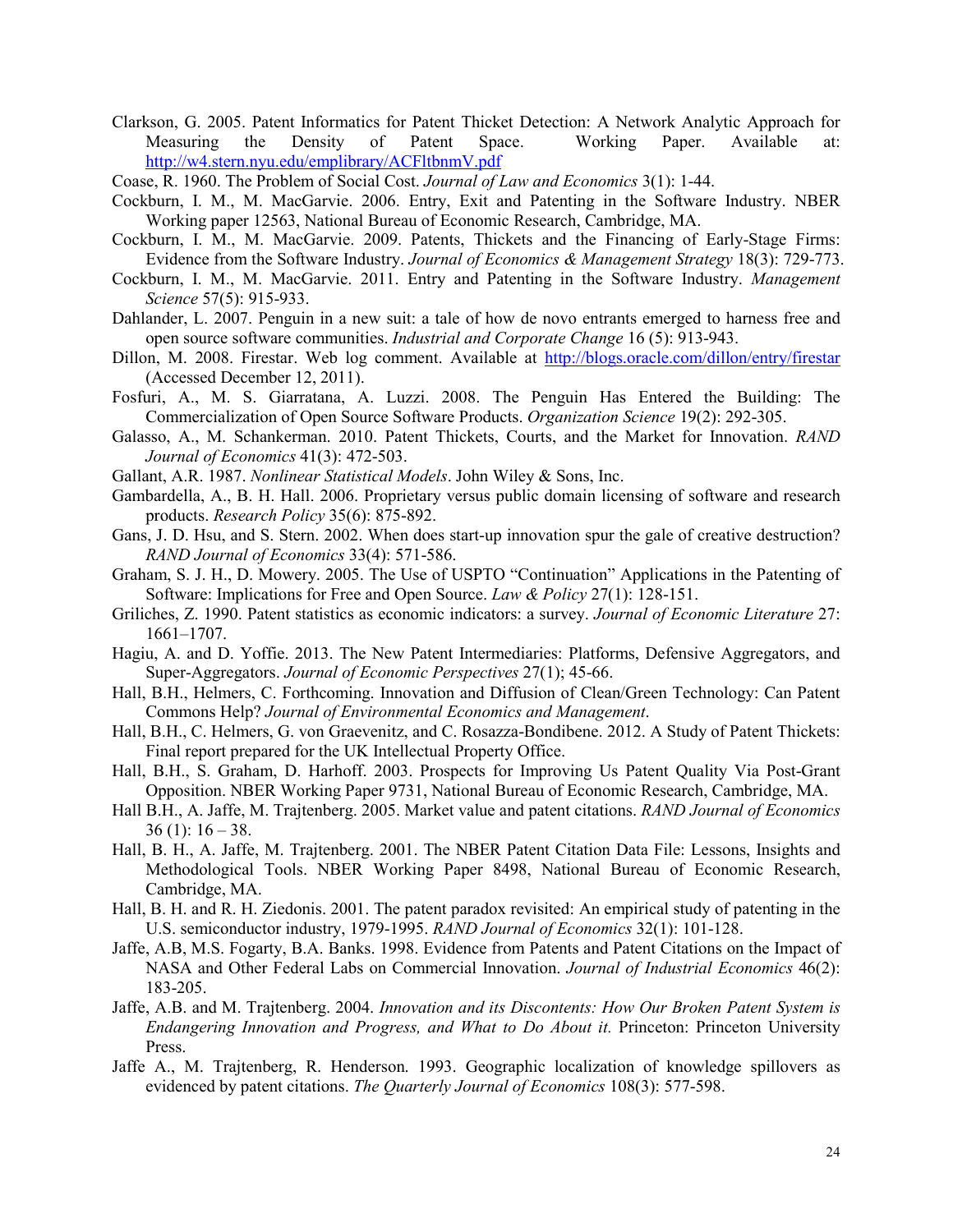- Joshi, A.M., A. Nerkar. 2011. When Do Strategic Alliances Inhibit Innovation by Firms? Evidence from Patent Commons in the Global Optical Disc Industry. *Strategic Management Journal* 32(11): 1139- 1160
- Kim, J., G. Marschke. 2005. Labor Mobility of Scientists, Technological Diffusion, and the Firm's Patenting Decision. *RAND Journal of Economics* 36(2): 298-317.
- Lampe, R., P. Moser. 2010. Do Patent Commons Encourage Innovation? Evidence from the Nineteenth-Century Sewing Machine Industry. *The Journal of Economic History* 70(4): 898-920.
- Layne-Farrar, A., J. Lerner. 2010. To Join or Not to Join: Examining Patent Commons Participation and Rent Sharing Rules *International Journal of Industrial Organization* 29(2) 294-303.
- Lerner, J., M. Schankerman. 2010. *The Comingled Code: Open Source and Economic Development.*  Cambridge: MIT Press.
- Lerner, J., M. Strojwas, J. Tirole. 2007. The Design of Patent Commons: The Determinants of Licensing Rules. *The RAND Journal of Economics* 38(3): 610-25.
- Lerner, J., J. Tirole. 2004. Efficient patent Commons. *American Economic Review* 94(3): 691-711.
- Lerner, J., J. Tirole. 2005a. The Economics of Technology Sharing: Open Source and Beyond. *Journal of Economic Perspectives* 19 (Spring): 99-120.
- Lerner, J., J. Tirole. 2005b. The Scope of Open Source Licensing. *Journal of Law, Economics, and Organization* 21(April): 20-56.
- Lerner, J., F. Zhu. 2007. What Is the Impact of Software Patent Shifts? Evidence from Lotus V. Borland. *International Journal of Industrial Organization* 25(3): 511-29.
- Lévêque, F., Ménière, Y. 2007. Copyright versus Patents: The Open Source Software Legal Battle. *Review of Economic Research on Copyright issues* 4(1): 27-46.
- Llobet, G. 2003. Patent Litigation When Innovation is Cumulative. *International Journal of Industrial Organization* 21: 1135-1157.
- Mailath, G. and A. Postlewaite. 1990. Asymmetric Information Bargaining Problems with Many Agents. *Review of Economic Studies* 57(3): 351-367.
- Marson, Ingrid. 2004. Linus Torvalds speaks out against EU Patent Law. ZDNet. Available at http://www.zdnet.com/linus-torvalds-speaks-out-against-eu-patent-law-3039174746/. Accessed April 30, 2013.
- Maurer, S. M., S. Scotchmer. 2006. Open Source Software: The New Intellectual Property Paradigm. Hendershott, T eds. *Handbook of Economics and Information Systems* 285-319, Elsevier.
- Merges, R. P., R. R. Nelson. 1990. On the Complex Economics of Patent Scope. Columbia Law Review. 90(4) 839-916.
- Musil, Steven. 2011. Apple, RIM in group buying Nortel patents for \$4.5B. Cnet news. Available at http://news.cnet.com/8301-1001\_3-20075977-92/apple-rim-in-group-buying-nortel-patents-for-\$4.5b/. Accessed April 30, 2013.
- Noel, M.D., M.A. Schankerman. 2006. Strategic Patenting and Software Innovation: Theory and evidence from a panel of U.S. firms. CEPR Working Paper 5701, Center for Economic Policy Research, Washington, DC.
- O'Donoghue, T., S. Scotchmer, and J.-F. Thisse. 1998. Patent Breadth, Patent Life, and the Pace of Technological Progress. *Journal of Economics and Management Strategy* 7(1): 1-32.
- Paul, R. 2008a. Sun eclipses Red Hat Firestar pact as patent invalidated. Web log comment. Available at http://arstechnica.com/open-source/news/2008/07/sun-eclipses-red-hat-firestar-pact-as-patentinvalidated.ars (Accessed December 12, 2011).
- Paul, R. 2008b. Barracuda bites back at Trend Micro in ClamAV patent lawsuit. Web log comment. Available at http://arstechnica.com/open-source/news/2008/07/barracuda-bites-back-at-trend-microin-clamav-patent-lawsuit.ars (Accessed December 12, 2011).
- Rysman, M., T. Simcoe. 2008. Patents and the Performance of Voluntary Standard Setting Organizations. *Management Science* 54(11): 1920-1934.
- Samuleson, P. 2006. IBM's pragmatic embrace of open source. *Communications of the ACM*, 49(10): 21- 25.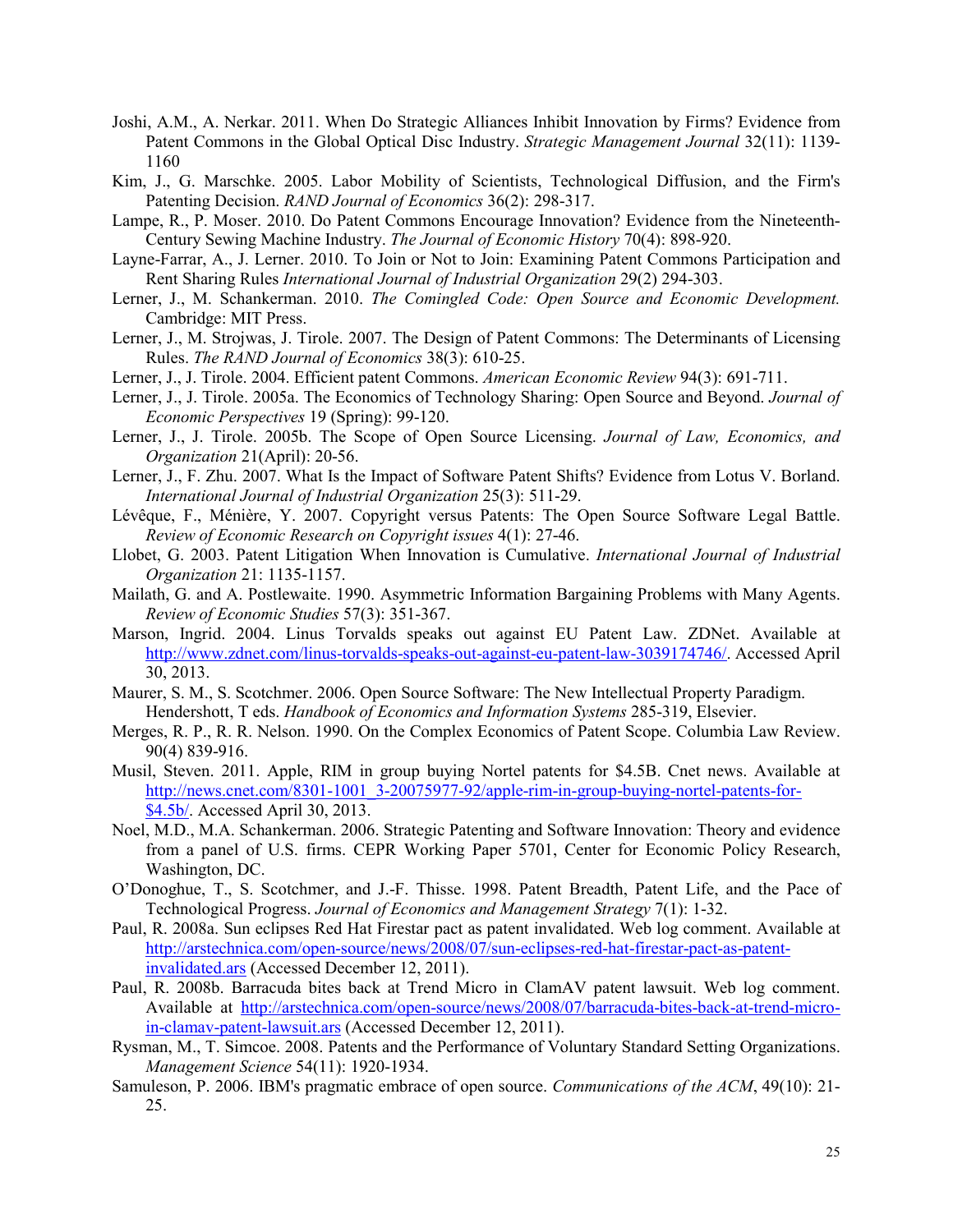- Scannell, Ed. 2004. IBM says it won't assert patents against Linux kernel. InfoWorld Daily News, August 4, 2004.
- Schankerman, M. and S. Scotchmer. 2001. Damages and injunctions in protecting intellectual property. *RAND Journal of Economics* 32(1): 199-220.
- Schultz, Jason and Jennifer M. Urban. 2012. Protecting Open Innovation: The Defensive Patent License as a New Approach to Patent Threats, Transaction Costs, and Tactical Disarmament. *Harvard Journal of Law and Technology* 26(1): 1-67.
- Scotchmer. 2004. *Innovation and Incentives*. MIT Press, Cambridge, MA.
- Seeker, S. 2010. The Defensive Patent License makes patents less evil for open source. NetworkWorld.
- Serafino, D. 2007. Survey of Patent Commons Demonstrates Variety of Purposes and Management Structures. KEI Research Note 6.
- Shapiro, C. 2001. Navigating the Patent Thicket: Cross Licenses, Patent Commons, and Standard-Setting. A. Jaffe, J. Lerner, S. Stern, eds. *Innovation Policy and the Economy, Vol. 1*. MIT Press, Cambridge, MA.
- Silverman, B.S. 1999. Technological Resources and the Direction of Corporate Diversification: Toward an Integration of the Resource-Based View and Transaction Cost Economics. *Management Science* 45(8): 1109-24.
- Simcoe, T. 2006. Open Standards and Intellectual Property Rights, H. Chesbrough, W. Vanhaverbeke, and J. West, eds. *Open Innovation, Research a New Paradigm*. Oxford: Oxford University Press.
- Stallman, R. 2011. Europe's "unitary patent" could mean unlimited software patents. Available at http://www.gnu.org/philosophy/europes-unitary-patent.html. Access April 30, 2013.
- Teece, D. 1986. Profiting from technological innovation: Implications for integration, collaboration, licensing, and public policy. *Research Policy* 15(6): 285-305.
- von Hippel, E., G. von Krogh. 2003. Open Source Software and the 'Private-Collective' Innovation Model: Issues for Organization Science. *Organization Science* 14(2): 209-223.
- Windmeijer, F. 2000. Moment Conditions for Fixed Effects Count Data Models with Endogenous Regressors. *Economics Letters* 68(1): 21-24.
- Windmeijer, F., J. Santos Silva. 1997. Endogeneity in Count Data Models: An Application to Demand for Health Care. *Journal of Applied Econometrics* 12(3): 281-294.
- Wooldridge, J.M. 1997. Multiplicative Panel Data Models without the Strict Exogeneity Assumption. *Econometric Theory* 13: 667-678.
- Ziedonis, R.H. (2004). Don't Fence Me In: Fragmented Markets for Technology and the Patent Acquisition Strategies of Firms *Management Science* 50(6): 804-820.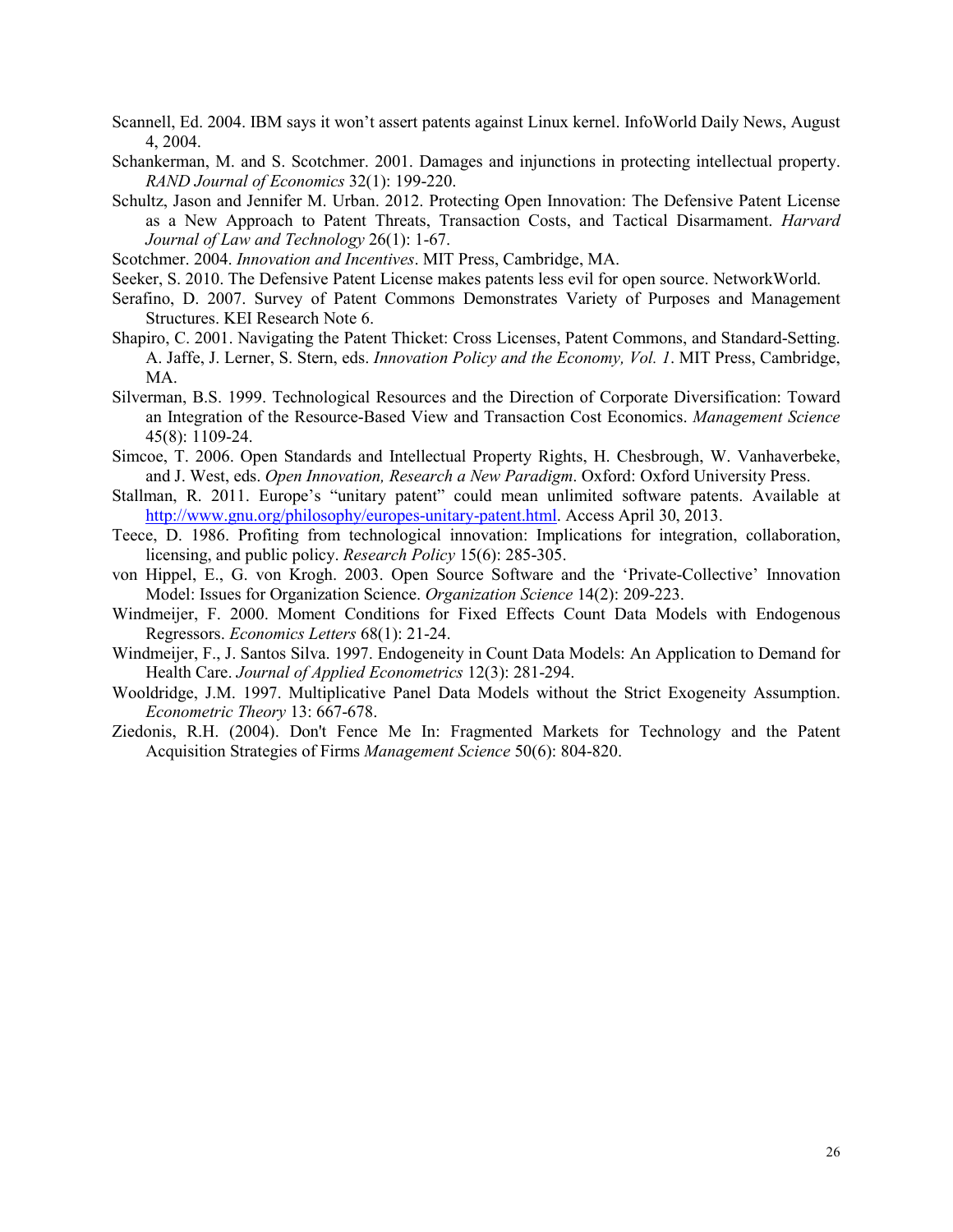| Variable name                                                                   | Measure (Market-year)                                                                                                                                                                                                                              | Obs. | Mean   | Std. Dev. | Min            | Max    |
|---------------------------------------------------------------------------------|----------------------------------------------------------------------------------------------------------------------------------------------------------------------------------------------------------------------------------------------------|------|--------|-----------|----------------|--------|
| Dependent variable                                                              |                                                                                                                                                                                                                                                    |      |        |           |                |        |
| OSS entry                                                                       | The number of new OSS entrants into market <i>i</i> in year t                                                                                                                                                                                      | 363  | .667   | 1.344     | $\overline{0}$ | 11     |
| Independent variables and controls                                              |                                                                                                                                                                                                                                                    |      |        |           |                |        |
| The Commons                                                                     | Log of The Commons' claims-weighted patent count related to market j cumulated<br>up to year t                                                                                                                                                     | 363  | 2.413  | 2.936     | $\theta$       | 7.911  |
| Cumulativeness                                                                  | Log of cumulativeness of innovation in market j up to year t                                                                                                                                                                                       | 363  | .808   | .613      | .095           | 3.454  |
| Concentration                                                                   | Four-assignee citation concentration ratio in market j up to year t                                                                                                                                                                                | 363  | 0.227  | 0.075     | 0.076          | 0.458  |
| Sales growth                                                                    | The growth of market j's sales from year t-1 to year t                                                                                                                                                                                             | 363  | 1.007  | 0.150     | 0.631          | 2.112  |
| Total patents                                                                   | Log of total claims-weighted patent count related to market j cumulated up to year                                                                                                                                                                 | 363  | 10.817 | 1.232     | 6.870          | 13.486 |
| Patent quality                                                                  | Log of average quality of patents related to market j cumulated up to year t                                                                                                                                                                       | 363  | 2.832  | .402      | 1.839          | 4.051  |
| OIN patents                                                                     | Log of Open Invention Network's claims-weighted patent count in market j<br>cumulated up to year t                                                                                                                                                 | 363  | 1.125  | 2.053     | $\theta$       | 6.690  |
| SSO patents                                                                     | Log of standard-setting organizations' claims-weighted patent count in market j<br>cumulated up to year t                                                                                                                                          | 363  | 1.628  | 2.118     | $\overline{0}$ | 5.908  |
| OSS demand                                                                      | Log of cumulated downloads at SourceForge for OSS applications related to<br>market j up to year t                                                                                                                                                 |      | 14.340 | 5.721     | $\overline{0}$ | 22.365 |
| Instrument variables                                                            |                                                                                                                                                                                                                                                    |      |        |           |                |        |
| IBM litigated<br>patents                                                        | IBM's patents litigated at the European Patent Office (EPO) related to market j<br>cumulated up to year t                                                                                                                                          | 363  | 91.463 | 87.480    | $\theta$       | 401    |
| IBM litigated<br>patents X<br>afteryear2003                                     | IBM's patents litigated at the European Patent Office (EPO) related to market j<br>cumulated up to year t * afteryear2003 dummy, where afteryear2003 dummy turns<br>on for year $t = 2003, 2004, , 2009$                                           | 363  | 65.331 | 90.787    | $\mathbf{0}$   | 401    |
| <b>IBM</b> litigated<br>patents X<br>afteryear2003 X<br>Linux-related<br>market | IBM's patents litigated at the European Patent Office (EPO) related to market j<br>cumulated up to year t * after year2003 dummy * Linux-related market, where<br>Linux-related market dummy turns on for "operating systems and utilities" market | 363  | 5.132  | 37.393    | $\theta$       | 351    |

|  | <b>Table 1: Summary Statistics</b> |  |
|--|------------------------------------|--|
|--|------------------------------------|--|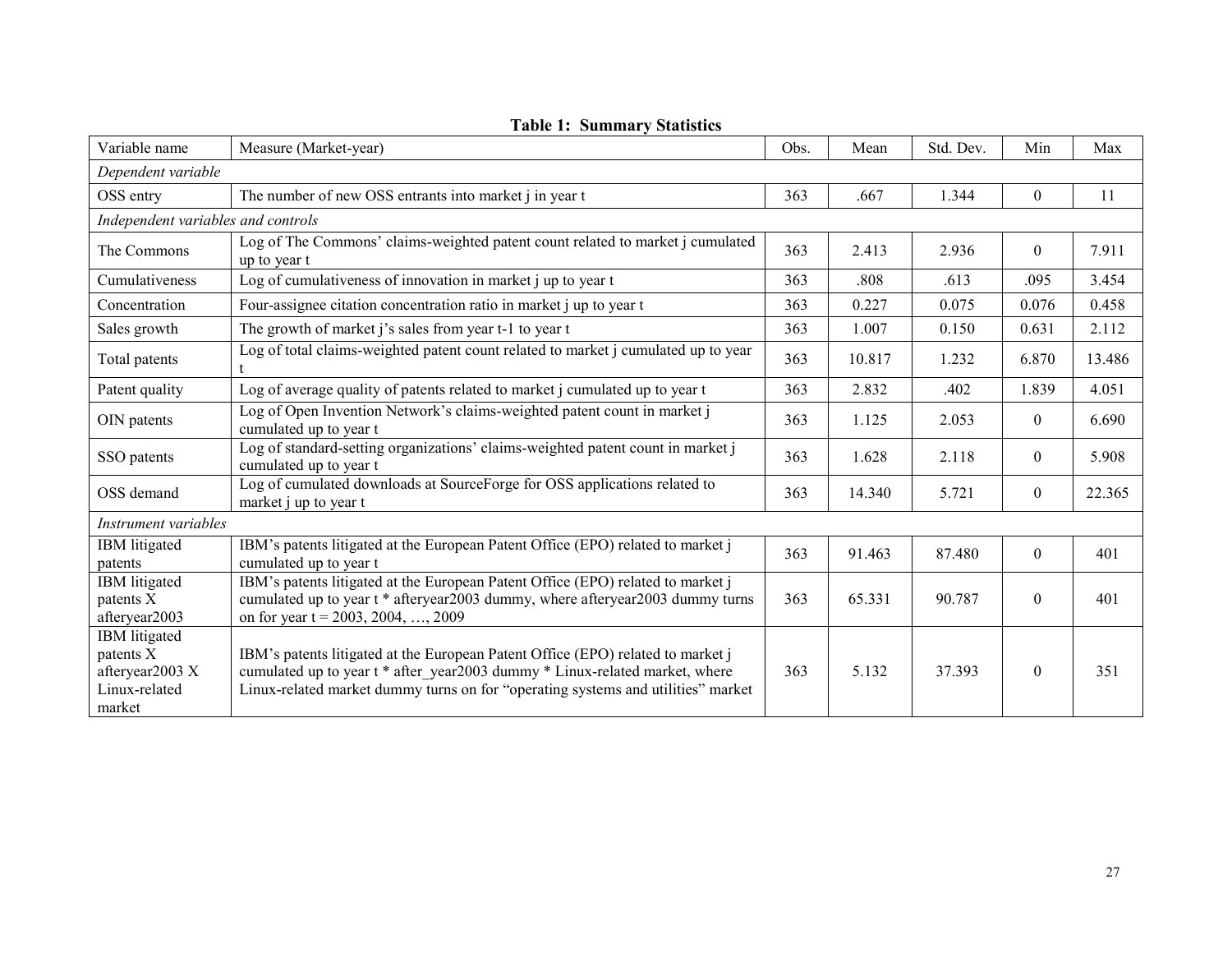|                           |            | Patents in The | Other similar  |             |
|---------------------------|------------|----------------|----------------|-------------|
|                           |            | Commons        | market patents | T-test      |
|                           | Obs.       | 517            | 517            |             |
| Forward citations         | Mean       | 11.393         | 12.334         | $-0.903$    |
| as of Dec 2004            | (Std.Err.) | .683)          | (788)          |             |
| <b>Backward citations</b> | Mean       | 9.718          | 9.739          | $-0.042$    |
|                           | (Std.Err.) | (314)          | (394)          |             |
| Claims                    | Mean       | 17.321         | 19.400         | $-2.458***$ |
|                           | (Std.Err.) | .496)          | .686           |             |

**Table 2a: Patents in The Commons compared to other similar market patents** 

Note: 1) For each of the patents in The Commons, we paired it by randomly selecting a control patent from all market patents that matched the primary classification of The Commons patent at the subclass level and that were applied in the same year or within one-year window of The Commons patent. 2) To eliminate any effect of contributing to The Commons on the increase in forward citation, when comparing the forward citations, we only count the total forward citations received by December 2004, as The Commons was formed in January 2005. Because 57% of the patents in Commons are granted before 1998 and 97% of the patents are granted before 2002, we believe the truncation on forward citations is not a major issue in this setting. 3) \*\*\*: significant at 1%.

|                   |            | IBM's Patents in | IBM's other similar |             |
|-------------------|------------|------------------|---------------------|-------------|
|                   |            | The Commons      | patents             | T-test      |
|                   | Obs.       | 407              | 407                 |             |
| Forward citations | Mean       | 11.044           | 10.341              | 0.668       |
| as of Dec 2004    | (Std.Err.) | (0.784)          | (.702)              |             |
| Backward          | Mean       | 9.683            | 11.545              | $-2.992***$ |
| citations         | (StdErr.)  | (.358)           | (.509)              |             |
| Claims            | Mean       | 16.813           | 18.646              |             |
|                   | (StdErr.)  | (.501)           | (.612)              | $-2.319**$  |

**Table 2b: IBM's Patents in The Commons compared to IBM's other similar patents** 

Note: 1) For each of IBM's patents in The Commons, we paired it by randomly selecting a control patent from all IBM's patents that matched the primary classification of the focal patent at the subclass level and that were applied within one-year window of The Commons patent. 2) To eliminate any effect of contributing to The Commons on the increase in forward citation, when comparing the forward citations, we only count the total forward citations received by December 2004, as The Commons was formed in January 2005. Because all IBM's patents in Commons are granted in year 1993, 1997, or 2001, we believe the truncation on forward citations is not a major issue in this setting. 3) \*\*\*: significant at 1%, \*\*: significant at 5%.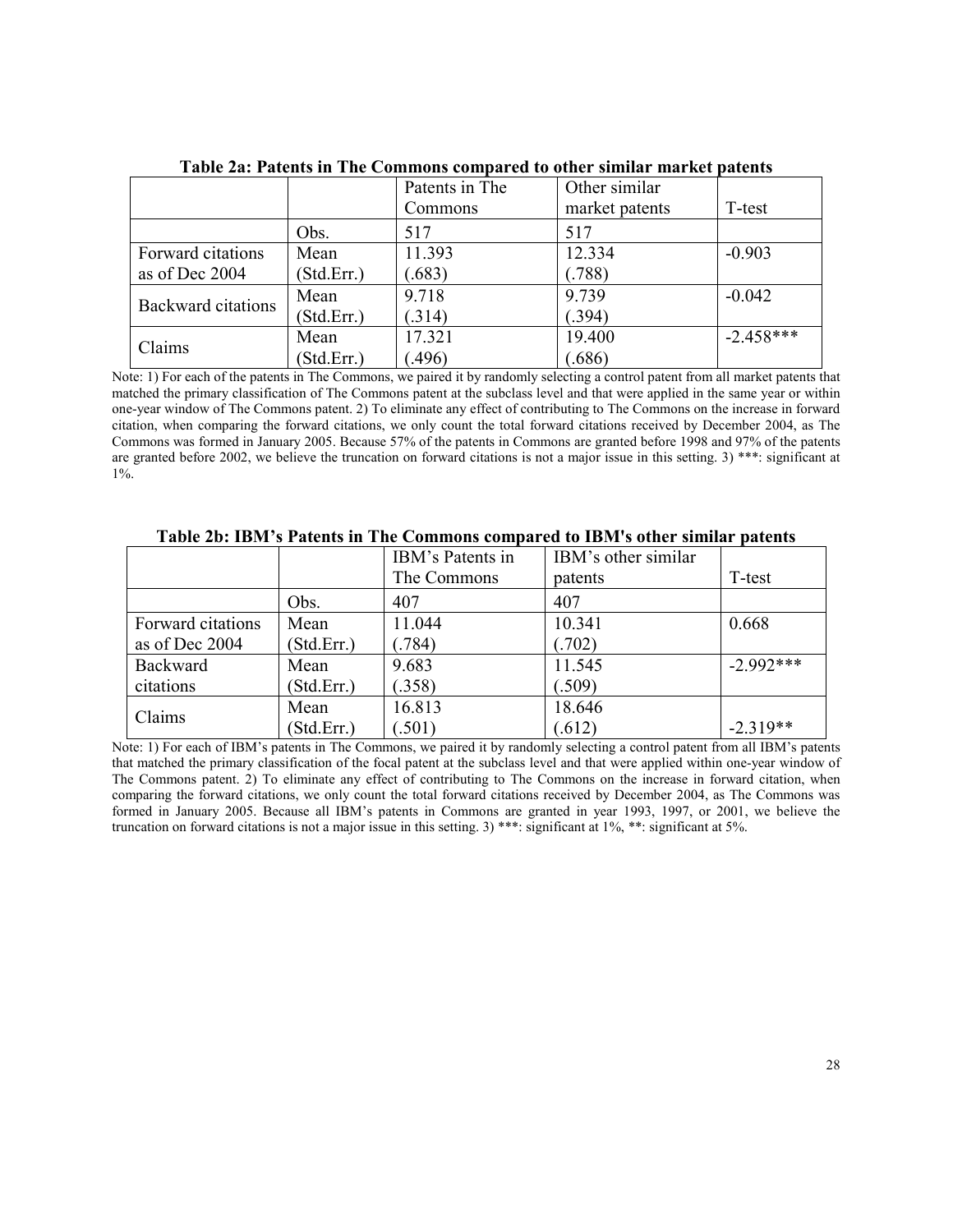| Dependent variable: OSS<br>entry                                          |                     | Specification testing<br>direct impact of The<br>Commons only |                        | Add interaction with<br>cumulativeness of<br>innovation | Add interaction with<br>concentration of patent<br>ownership |                      |                        | Add interaction with<br>cumulativeness of<br>innovation and with<br>concentration of patent<br>ownership |
|---------------------------------------------------------------------------|---------------------|---------------------------------------------------------------|------------------------|---------------------------------------------------------|--------------------------------------------------------------|----------------------|------------------------|----------------------------------------------------------------------------------------------------------|
|                                                                           | (1)                 | (2)                                                           | (3)                    | (4)                                                     | (5)                                                          | (6)                  | (7)                    | (8)                                                                                                      |
| The Commons                                                               | $.127*$<br>(.083)   | $.145*$<br>(.087)                                             | .033<br>(.119)         | .052<br>(.124)                                          | $-0.079$<br>(.114)                                           | $-.098$<br>(.135)    | $-.080$<br>(.120)      | $-.071$<br>(.164)                                                                                        |
| The Commons <sup>*</sup><br>Cumulativeness                                |                     |                                                               | $.330***$<br>(.096)    | $.331***$<br>(.098)                                     |                                                              |                      | $.308***$<br>(.095)    | $.306***$<br>(.100)                                                                                      |
| The Commons *<br>Concentration                                            |                     |                                                               |                        |                                                         | $.566*$<br>(.322)                                            | $.660*$<br>(.369)    | .309<br>(.270)         | .336<br>(.377)                                                                                           |
| Cumulativeness                                                            | .965<br>(.977)      | 1.010<br>(1.156)                                              | $3.194***$<br>(.858)   | $3.303***$<br>(.983)                                    | 1.063<br>(.886)                                              | 1.030<br>(1.024)     | $3.116***$<br>(.854)   | $3.\overline{142***}$<br>(.990)                                                                          |
| Concentration                                                             | $-6.961$<br>(5.273) | $-7.625$<br>(7.219)                                           | $-11.238**$<br>(4.812) | $-12.196*$<br>(7.097)                                   | $-11.293*$<br>(6.552)                                        | $-10.709$<br>(7.459) | $-13.251**$<br>(5.539) | $-13.375*$<br>(6.878)                                                                                    |
| Sales growth                                                              | $-412$<br>(.338)    | $-.400$<br>(.366)                                             | $-571*$<br>(.379)      | $-.567$<br>(.406)                                       | $-454$<br>(.354)                                             | $-.470$<br>(.381)    | $-.585*$<br>(.384)     | $-.590$<br>(.415)                                                                                        |
| Total patents                                                             | $-.707$<br>(1.408)  | $-713$<br>(1.505)                                             | .797<br>(1.430)        | .852<br>(1.465)                                         | $-1.096$<br>(1.443)                                          | $-1.157$<br>(1.560)  | .510<br>(1.439)        | .527<br>(1.519)                                                                                          |
| Patent quality                                                            | $-1.435$<br>(2.453) | $-1.599$<br>(2.387)                                           | $-1.224$<br>(2.401)    | $-1.361$<br>(2.335)                                     | $-1.529$<br>(2.523)                                          | $-1.684$<br>(2.422)  | $-1.284$<br>(2.445)    | $-1.401$<br>(2.350)                                                                                      |
| OIN patents                                                               |                     | $-0.066$<br>(.071)                                            |                        | $-0.069$<br>(.065)                                      |                                                              | $-0.076$<br>(.070)   |                        | $-0.073$<br>(.066)                                                                                       |
| SSO patents                                                               |                     | $-.010$<br>(.078)                                             |                        | $-.016$<br>(.065)                                       |                                                              | .029<br>(.083)       |                        | .005<br>(.078)                                                                                           |
| OSS demand                                                                |                     | .062<br>(.095)                                                |                        | .055<br>(.083)                                          |                                                              | .062<br>(.100)       |                        | .056<br>(.086)                                                                                           |
| Year dummies                                                              | Yes                 | Yes                                                           | Yes                    | Yes                                                     | Yes                                                          | Yes                  | Yes                    | Yes                                                                                                      |
| Market fixed effects                                                      | Yes                 | Yes                                                           | Yes                    | Yes                                                     | Yes                                                          | Yes                  | Yes                    | Yes                                                                                                      |
| Observations                                                              | 286                 | 286                                                           | 286                    | 286                                                     | 286                                                          | 286                  | 286                    | 286                                                                                                      |
| Log pseudolikelihood                                                      | $-227.909$          | $-227.351$                                                    | $-223.884$             | $-223.327$                                              | $-226.961$                                                   | $-226.270$           | $-223.630$             | $-223.082$                                                                                               |
| Marginal Effects                                                          |                     |                                                               |                        |                                                         |                                                              |                      |                        |                                                                                                          |
| The Commons (average)                                                     | $.127*$<br>(.083)   | $.145*$<br>(.087)                                             | $.278**$<br>(.115)     | $.297**$<br>(.120)                                      | .046<br>(.072)                                               | .048<br>(.081)       | $.217**$<br>(.085)     | $.230**$<br>(.114)                                                                                       |
| The Commons<br>$(cumulativeness = 10\%)$                                  |                     |                                                               | .095<br>(.114)         | .114<br>(.119)                                          |                                                              |                      | .047<br>(.091)         | .061<br>(.110)                                                                                           |
| The Commons<br>(cumulativeness=90%)                                       |                     |                                                               | $.519***$<br>(.149)    | $.540***$<br>(.154)                                     |                                                              |                      | $.442***$<br>(.119)    | $.454***$<br>(.153)                                                                                      |
| Test of the difference<br>between high and low<br>cumulativeness, p-value |                     |                                                               | .001                   | .001                                                    |                                                              |                      | .001                   | .002                                                                                                     |
| The Commons<br>(concentration = $10\%$ )                                  |                     |                                                               |                        |                                                         | $-.005$<br>(.084)                                            | $-.011$<br>(.098)    | $.190**$<br>(.091)     | $.200*$<br>(.134)                                                                                        |
| The Commons<br>(concentration $=90\%$ )                                   |                     |                                                               |                        |                                                         | $.104*$<br>(.071)                                            | $.115*$<br>(.074)    | $.249***$<br>(.086)    | $.265***$<br>(.100)                                                                                      |
| Test of the difference<br>between high and low<br>concentration, p-value  |                     |                                                               |                        |                                                         | .078                                                         | .073                 | .252                   | .372                                                                                                     |

**Table 3: Baseline results, conditional fixed-effect Poisson regression**

Notes: 1) Robust standard errors, clustered by market, are in parentheses. 2) \* significant at 10%, \*\* significant at 5%, \*\*\* significant at 1%. 3) The number of observations is lower than 363 because of the use of conditional fixed effects Poisson models, which drops markets without OSS entry over the entire sample period.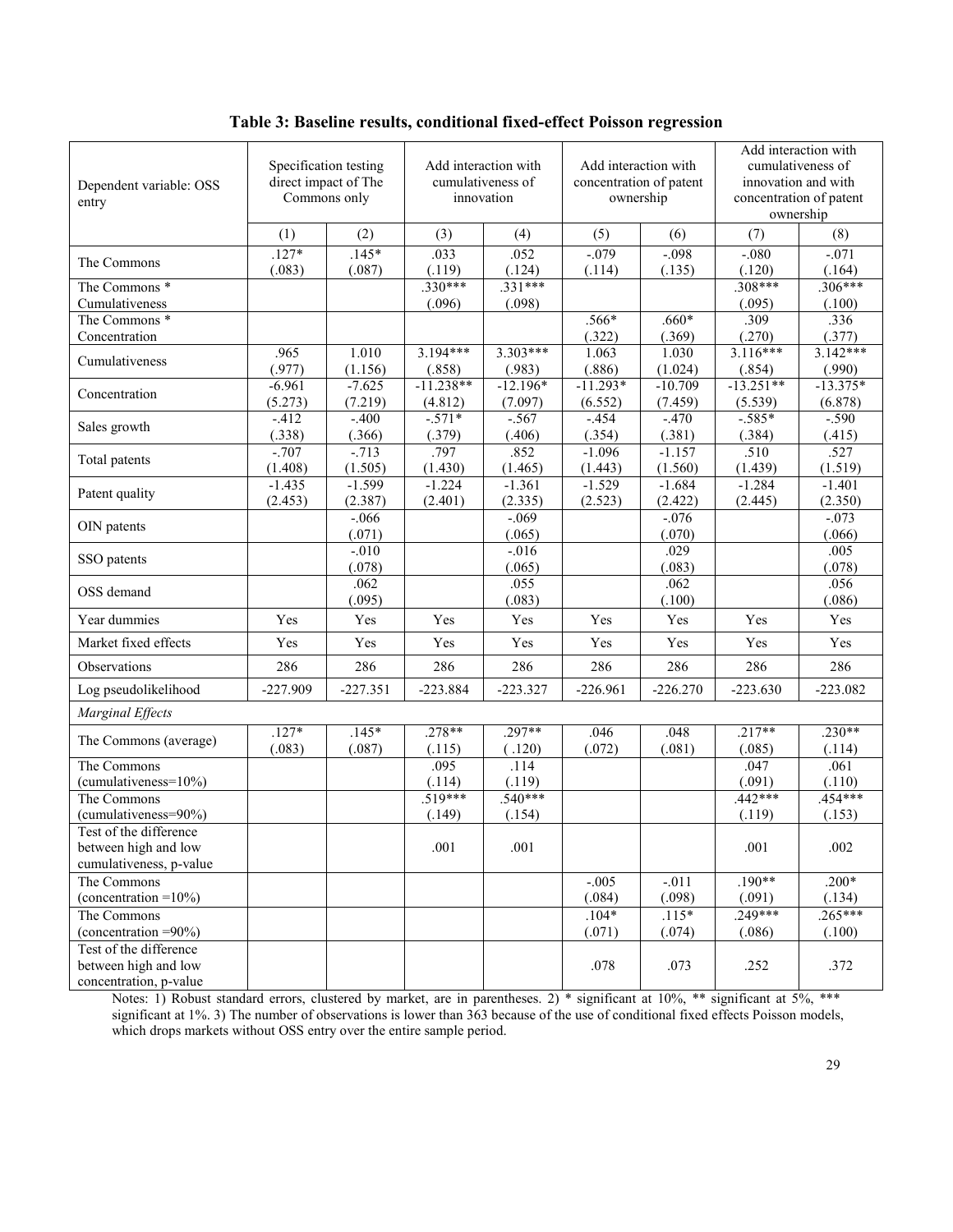# **Table 4: Robustness test using market-specific time trends, conditional fixed-effect Poisson regression**

| Dependent variable: OSS entry                                          | Specification<br>testing direct<br>impact of The<br>Commons only | Add interaction<br>with<br>cumulativeness of<br>innovation | Add interaction<br>with concentration<br>of patent<br>ownership | Add interaction with<br>cumulativeness of<br>innovation and with<br>concentration of<br>patent ownership |
|------------------------------------------------------------------------|------------------------------------------------------------------|------------------------------------------------------------|-----------------------------------------------------------------|----------------------------------------------------------------------------------------------------------|
|                                                                        | (1)                                                              | (2)                                                        | (3)                                                             | (4)                                                                                                      |
| The Commons                                                            | $.093**$<br>(.041)                                               | $-0.048$<br>(.079)                                         | $-.235**$<br>(.102)                                             | $-267$<br>(.183)                                                                                         |
| The Commons * Cumulativeness                                           |                                                                  | $.298**$<br>(.118)                                         |                                                                 | $.172*$<br>(.112)                                                                                        |
| The Commons * Concentration                                            |                                                                  |                                                            | $1.072***$<br>(.389)                                            | .909<br>(.663)                                                                                           |
| Cumulativeness                                                         |                                                                  | .612<br>(1.380)                                            |                                                                 | $-.273$<br>(1.323)                                                                                       |
| Concentration                                                          |                                                                  |                                                            | $17.016**$<br>(8.210)                                           | 17.734<br>(7.912)                                                                                        |
| Market-specific time trend                                             | Yes                                                              | Yes                                                        | Yes                                                             | Yes                                                                                                      |
| Market fixed effects                                                   | Yes                                                              | Yes                                                        | Yes                                                             | Yes                                                                                                      |
| Observations                                                           | 286                                                              | 286                                                        | 286                                                             | 286                                                                                                      |
| Log pseudolikelihood                                                   | $-231.251$                                                       | $-229.011$                                                 | $-223.827$                                                      | $-223.018$                                                                                               |
| Marginal Effects                                                       |                                                                  |                                                            |                                                                 |                                                                                                          |
| The Commons (average)                                                  | $.093**$<br>(.041)                                               | $.174***$<br>(.045)                                        | .002<br>(.044)                                                  | .062<br>(.057)                                                                                           |
| The Commons<br>$(cumulativeness = 10\%)$                               |                                                                  | .009<br>(.061)                                             |                                                                 | $-.033$<br>(.067)                                                                                        |
| The Commons<br>(cumulativeness=90%)                                    |                                                                  | $.391***$<br>(.114)                                        |                                                                 | $.188*$<br>(.115)                                                                                        |
| Test of the difference between high<br>and low cumulativeness, p-value |                                                                  | .012                                                       |                                                                 | .124                                                                                                     |
| The Commons (concentration<br>$=10\%$                                  |                                                                  |                                                            | $-.093$<br>(.060)                                               | $-.019$<br>(.105)                                                                                        |
| The Commons (concentration<br>$=90\%$                                  |                                                                  |                                                            | $.112**$<br>(.055)                                              | $.155***$<br>(.052)                                                                                      |
| Test of the difference between high<br>and low concentration, p-value  |                                                                  |                                                            | .005                                                            | .170                                                                                                     |

Notes: 1) Robust standard errors, clustered by market, are in parentheses. 2) \* significant at 10%, \*\* significant at 5%, \*\*\* significant at 1%. 3) "Market-specific time trend" is measured by a linear time trend times 33 market dummies. 4) Given our sample size with only 286 observations, it is difficult to incorporate any other controls besides these 33 market-specific time trends.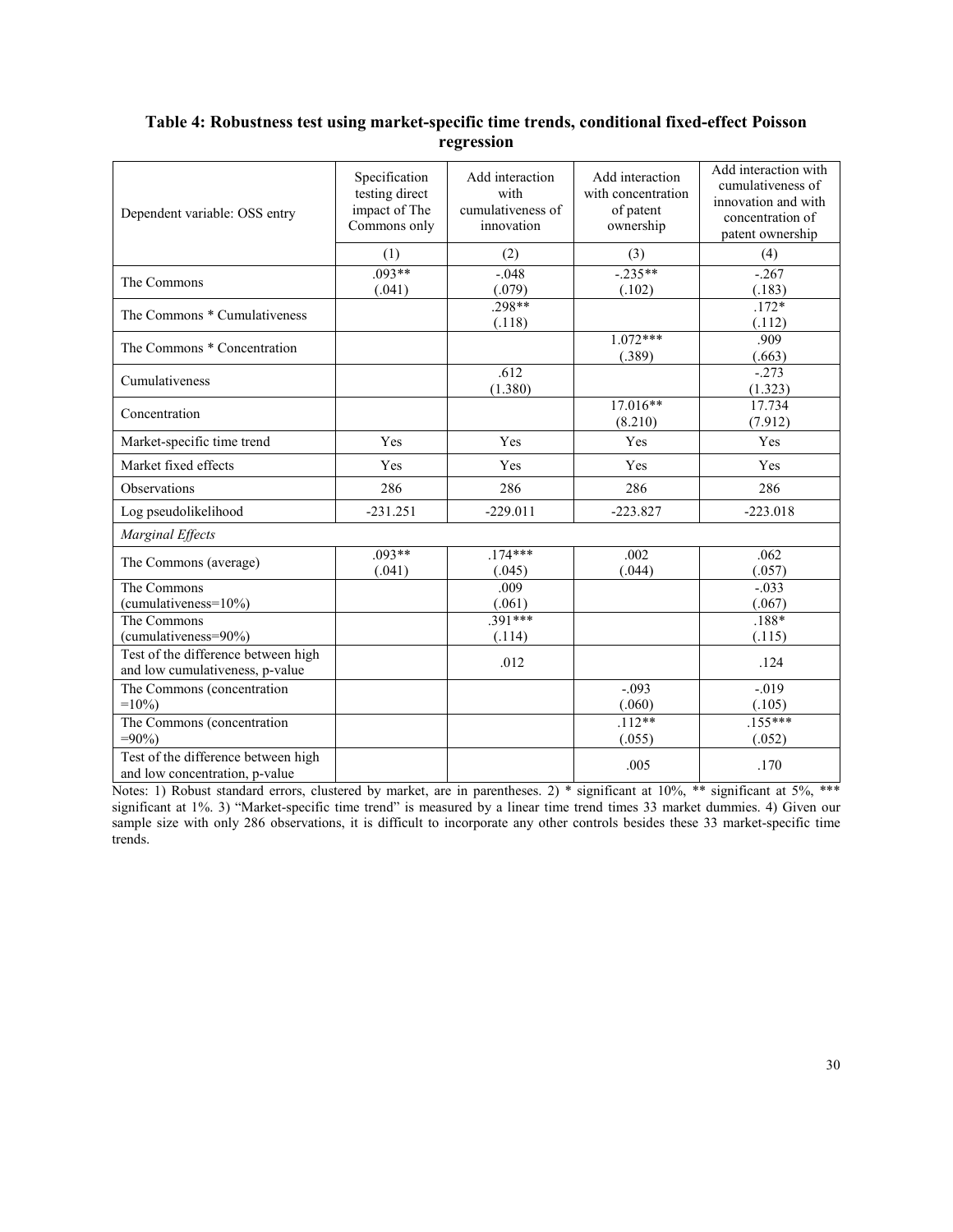| Dependent variable: The Commons                                  | IV: IBM litigated<br>patents                    | IV: IBM litigated<br>patents X<br>afteryear2003 | IV: IBM litigated<br>patents X<br>afteryear2003 X<br>Linux-related market | The full set of<br><b>IVs</b>                   |
|------------------------------------------------------------------|-------------------------------------------------|-------------------------------------------------|---------------------------------------------------------------------------|-------------------------------------------------|
|                                                                  | (1)                                             | (2)                                             | (3)                                                                       | (4)                                             |
| <b>IBM</b> litigated patents                                     | $.008***$<br>(.001)                             |                                                 |                                                                           | $-.001$<br>(.003)                               |
| IBM litigated patents X afteryear 2003                           |                                                 | $005***$<br>(.001)                              |                                                                           | $005***$<br>(.001)                              |
| IBM litigated patents X afteryear 2003 X<br>Linux-related market |                                                 |                                                 | $.003***$<br>(.001)                                                       | .001<br>(.001)                                  |
| First Stage F-statistic, p-value                                 | 27.89(0.00)                                     | 53.47 (0.00)                                    | 8.94(0.00)                                                                | 18.99(0.00)                                     |
| Controls                                                         | SalesGrowth.<br>MarketPatents.<br>PatentThicket | SalesGrowth.<br>MarketPatents,<br>PatentThicket | SalesGrowth,<br>MarketPatents,<br>PatentThicket                           | SalesGrowth,<br>MarketPatents,<br>PatentThicket |
| Year dummies                                                     | Yes                                             | Yes                                             | Yes                                                                       | Yes                                             |
| Market fixed effects                                             | Yes                                             | Yes                                             | Yes                                                                       | Yes                                             |

# **Table 5: Results of OLS regression of Claims-weighted patents in The Commons on instruments**

Notes: 1) The full set of IVs include: IBM litigated patents, IBM litigated patents X afteryear2003, and IBM litigated patents X afteryear2003 X Linux-related market. 2) The first stage OLS IV Regressions are used as auxiliary regressions to test for weak IVs, as there is no such test in using the GMM estimator. 5) Robust standard errors, clustered by market, are in parentheses. 6) \* significant at 10%, \*\* significant at 5%, \*\*\* significant at 1%.

| Dependent variable:<br>OSS entry | Specification testing<br>direct impact of The<br>Commons only | Add interaction<br>with<br>cumulativeness of<br>innovation | Add interaction with<br>concentration of<br>patent ownership | Add interaction with<br>cumulativeness of<br>innovation and with<br>concentration of patent<br>ownership |
|----------------------------------|---------------------------------------------------------------|------------------------------------------------------------|--------------------------------------------------------------|----------------------------------------------------------------------------------------------------------|
|                                  | (1)                                                           | (2)                                                        | (3)                                                          | (4)                                                                                                      |
| The Commons                      | $.240*$<br>(.157)                                             | $-.007$<br>(.111)                                          | $-.311$<br>(.210)                                            | $-.853***$<br>(.168)                                                                                     |
| The Commons *                    |                                                               | $.303***$                                                  |                                                              | $.519***$                                                                                                |
| Cumulativeness                   |                                                               | (.100)                                                     |                                                              | (.139)                                                                                                   |
| The Commons *                    |                                                               |                                                            | 1.790**                                                      | $2.577***$                                                                                               |
| Concentration                    |                                                               |                                                            | (.773)                                                       | (.807)                                                                                                   |
| Cumulativeness                   | $-2.513$                                                      | $-2.423*$                                                  | .238                                                         | $3.628***$                                                                                               |
|                                  | (2.752)                                                       | (1.539)                                                    | (.834)                                                       | (.696)                                                                                                   |
| Concentration                    | 3.791                                                         | $-.728$                                                    | $-5.097$                                                     | $-8.492*$                                                                                                |
|                                  | (6.606)                                                       | (4.276)                                                    | (4.720)                                                      | (5.310)                                                                                                  |
| Sales growth                     | $2.331**$                                                     | $1.243***$                                                 | .066                                                         | $-.342$                                                                                                  |
|                                  | (1.080)                                                       | (.479)                                                     | (.463)                                                       | (.444)                                                                                                   |
|                                  | $-.024$                                                       | .121                                                       | $.941**$                                                     | 2.932***                                                                                                 |
| Total patents                    | (1.276)                                                       | (.714)                                                     | (.398)                                                       | (.491)                                                                                                   |
|                                  | 2.488                                                         | $4.330***$                                                 | 1.11                                                         | 1.283                                                                                                    |
| Patent quality                   | (2.085)                                                       | (.794)                                                     | (.968)                                                       | (1.082)                                                                                                  |
| Year dummies                     | Yes                                                           | Yes                                                        | Yes                                                          | Yes                                                                                                      |
| Observations                     | 363                                                           | 363                                                        | 363                                                          | 363                                                                                                      |
| Over-identification,<br>p-value  | 0.22                                                          | 0.17                                                       | 0.10                                                         | 0.19                                                                                                     |

**Table 6: GMM estimates of count data regression using the full set of IVs**

Notes: 1) The full set of IVs include: IBM litigated patents, IBM litigated patents X afteryear2003, and IBM litigated patents X afteryear2003 X Linux-related market. 2) Robust standard errors, clustered by market, are in parentheses. 3) \* significant at 10%, \*\* significant at 5%, \*\*\* significant at 1%. 4) We use Wooldridge's quasi-differencing transformation to remove market fixed effects.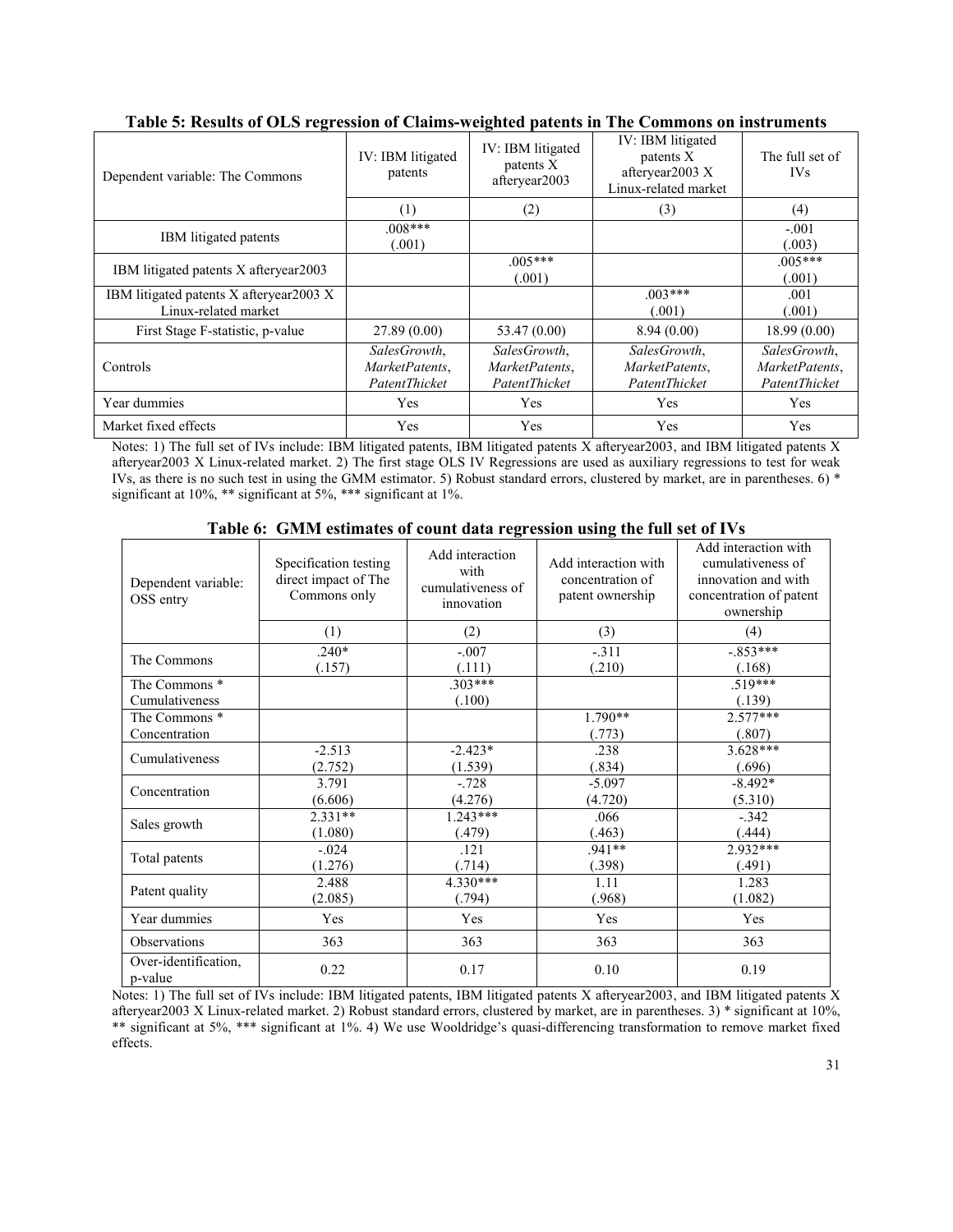| Dependent variable: OSS entry | (1)        | (2)         | (3)         |
|-------------------------------|------------|-------------|-------------|
| The Commons                   | $.373***$  | $.383***$   | $.426***$   |
|                               | (.117)     | (.140)      | (.134)      |
| <b>False Commons</b>          | $.463***$  |             | .260        |
|                               | (.137)     |             | (.200)      |
| <b>IBM</b> patents            |            | $.908***$   | $.909***$   |
|                               |            | (.249)      | (.257)      |
|                               |            | $.565***$   | .308        |
| IBM patents X 2003 2004       |            | (.160)      | (.251)      |
| Cumulativeness                | $-272$     | $-145$      | $-413$      |
|                               | (1.174)    | (1.113)     | (1.061)     |
| Concentration                 | $-12.659*$ | $-14.613**$ | $-15.932**$ |
|                               | (6.569)    | (7.245)     | (6.949)     |
| Sales growth                  | $-.547$    | $-501$      | $-.492$     |
|                               | (.421)     | (.375)      | (.389)      |
| Total patents                 | $-2.394*$  | $-2.657*$   | $-3.051**$  |
|                               | (1.516)    | (1.485)     | (1.518)     |
| Patent quality                | $-3.259$   | $-2.656$    | $-3.129$    |
|                               | (2.334)    | (2.192)     | (2.310)     |
| OIN patents                   | $-.055$    | $-.050$     | $-.052$     |
|                               | (.069)     | (.064)      | (.066)      |
| SSO patents                   | $-.021$    | $-.001$     | $-.008$     |
|                               | (.071)     | (.071)      | (.068)      |
| OSS demand                    | .047       | $.156*$     | $.158*$     |
|                               | (.099)     | (.093)      | (.096)      |
| Year dummies                  | Yes        | Yes         | Yes         |
| Market fixed effects          | Yes        | Yes         | Yes         |
| Observations                  | 286        | 286         | 286         |
| Log pseudolikelihood          | $-222.405$ | $-219.448$  | $-218.754$  |

**Table 7: Falsification test by adding "False Commons", conditional fixed-effect Poisson regression** 

Notes: 1) Robust standard errors, clustered by market, are in parentheses. 2) \* significant at 10%, \*\* significant at 5%, \*\*\* significant. 3) *False Commons* is measured by interacting the patent density in The Commons across markets with a time dummy that turns on for year 2003 and 2004. 4) *2003\_2004* is a dummy that turns on for years 2003 and 2004. 4) *IBM patents* is measured by log of claims-weighted patent count of all IBM patents (excluding IBM patents contributed to The Commons) related to market j cumulated up to year t.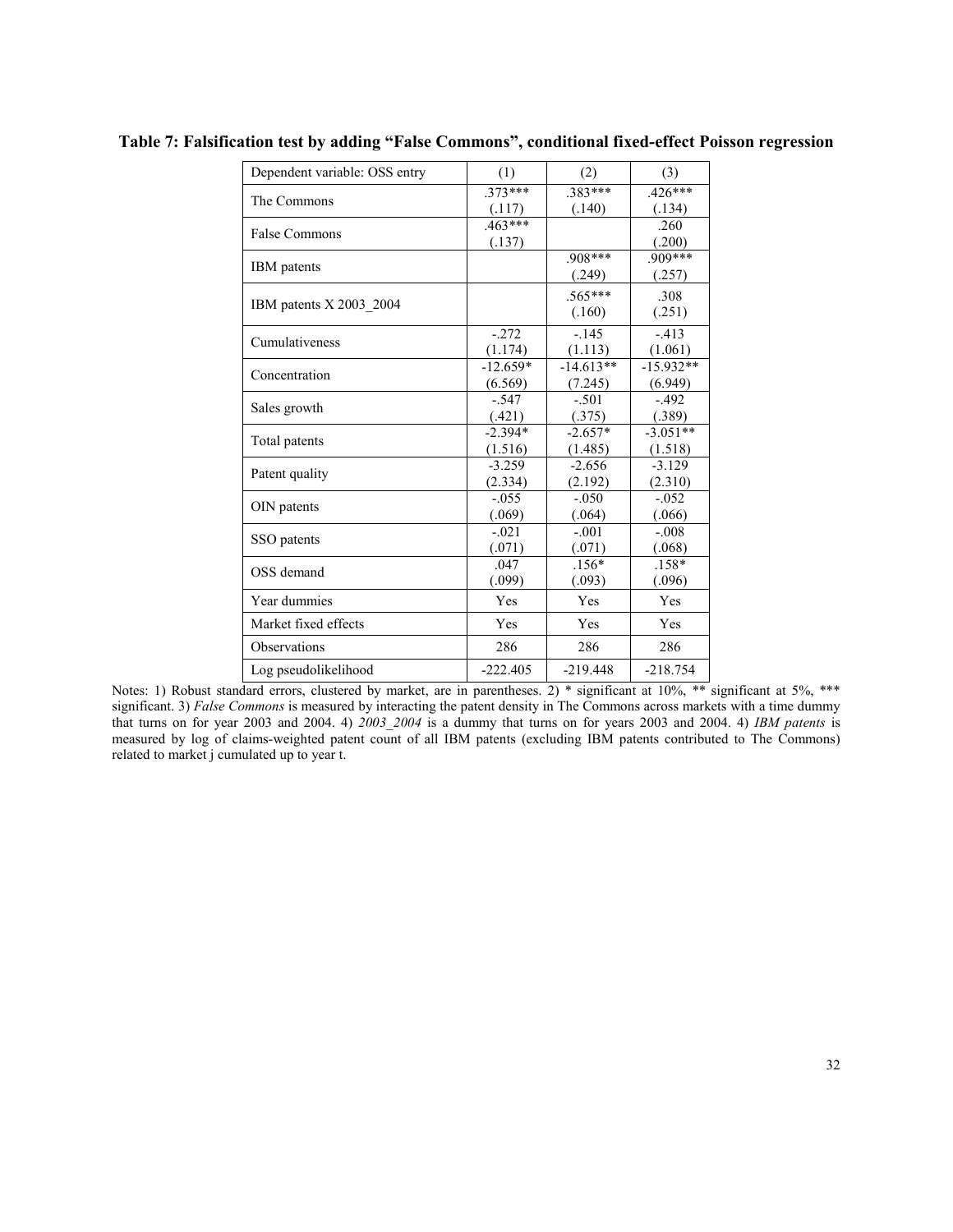| Dependent variable: Proprietary software<br>product entry              | (1)                  | (2)                 | (3)                  | (4)                  |
|------------------------------------------------------------------------|----------------------|---------------------|----------------------|----------------------|
| The Commons                                                            | .062<br>(.054)       | .051<br>(.074)      | .131<br>(.096)       | .122<br>(.101)       |
| The Commons * Cumulativeness                                           |                      | .017<br>(.094)      |                      | 0.051<br>(.090)      |
| The Commons * Concentration                                            |                      |                     | $-.182$<br>(.244)    | $-236$<br>(.244)     |
| Cumulativeness                                                         | $-3.566*$<br>(2.034) | $-3.285$<br>(2.890) | $-3.941*$<br>(2.188) | $-3.241$<br>(2.900)  |
| Concentration                                                          | $-3.505$<br>(6.283)  | $-3.671$<br>(6.538) | $-2.195$<br>(6.593)  | $-2.292$<br>(6.574)  |
| Sales growth                                                           | .193<br>(.247)       | .197<br>(.259)      | .194<br>(.241)       | .206<br>(.252)       |
| Total patents                                                          | $5.055*$<br>(2.796)  | $5.099*$<br>(2.808) | $5.866*$<br>(3.076)  | $6.234**$<br>(3.152) |
| Patent quality                                                         | $7.730*$<br>(5.160)  | $7.632*$<br>(5.277) | $8.736*$<br>(5.446)  | $8.754*$<br>(5.514)  |
| OIN patents                                                            | 0.063<br>(.055)      | $.063*$<br>(.055)   | .056<br>(.053)       | .056<br>(.053)       |
| SSO patents                                                            | $-.073$<br>(.065)    | $-0.074$<br>(.068)  | $-080$<br>(.066)     | $-0.086$<br>(.070)   |
| OSS demand                                                             | $-.204$<br>(.191)    | $-.206$<br>(.192)   | $-239$<br>(.216)     | $-254$<br>(.222)     |
| Year dummies                                                           | Yes                  | Yes                 | Yes                  | Yes                  |
| Market fixed effects                                                   | Yes                  | Yes                 | Yes                  | Yes                  |
| <b>Observations</b>                                                    | 232                  | 232                 | 232                  | 232                  |
| Log pseudolikelihood                                                   | $-443.038$           | -442.993            | $-442.390$           | 442.066              |
| Marginal Effects                                                       |                      |                     |                      |                      |
| The Commons (average)                                                  | .062<br>(.059)       | .062<br>(.054)      | .090<br>(.059)       | $.100*$<br>(.056)    |
| The Commons (cumulativeness=10%)                                       |                      | .054<br>(.064)      |                      | .078<br>(.066)       |
| The Commons (cumulativeness=90%)                                       |                      | .072<br>(.082)      |                      | $.131*$<br>(.081)    |
| Test of the difference between high and<br>low cumulativeness, p-value |                      | .852                |                      | .571                 |
| The Commons (concentration = $10\%$ )                                  |                      |                     | .105<br>(.069)       | $.119*$<br>(.067)    |
| The Commons (concentration =90%)                                       |                      |                     | .075<br>(.051)       | $.080*$<br>(.051)    |
| Test of the difference between high and<br>low concentration, p-value  |                      |                     | .457                 | .334                 |

# **Table 8: Falsification test on the effect of The Commons on proprietary software entry, conditional fixed-effect Poisson regression**

Notes: 1) We use the press releases of the 2,054 firms in the PROMT database to identify new proprietary software product entry. To identify products related to each market, we focus only on introduction events associated with PROMT product codes. For each start-up, we only use the firm's first product in a market to capture entry. This results in 2,384 proprietary product entry events from 2002 to 2009. We also adjust for a change in the assignment of product codes during our sample. Specifically, between 2007 and 2009 application-related software products were systematically assigned to a higher product code level in the PROMT database (i.e. assigned to 7372400, Applications Software). This forced us to group several application markets together, leaving us with 29 software markets. 2) Robust standard errors, clustered by market, are in parentheses. 3) \* significant at 10%, \*\* significant at 5%, \*\*\* significant at 1%.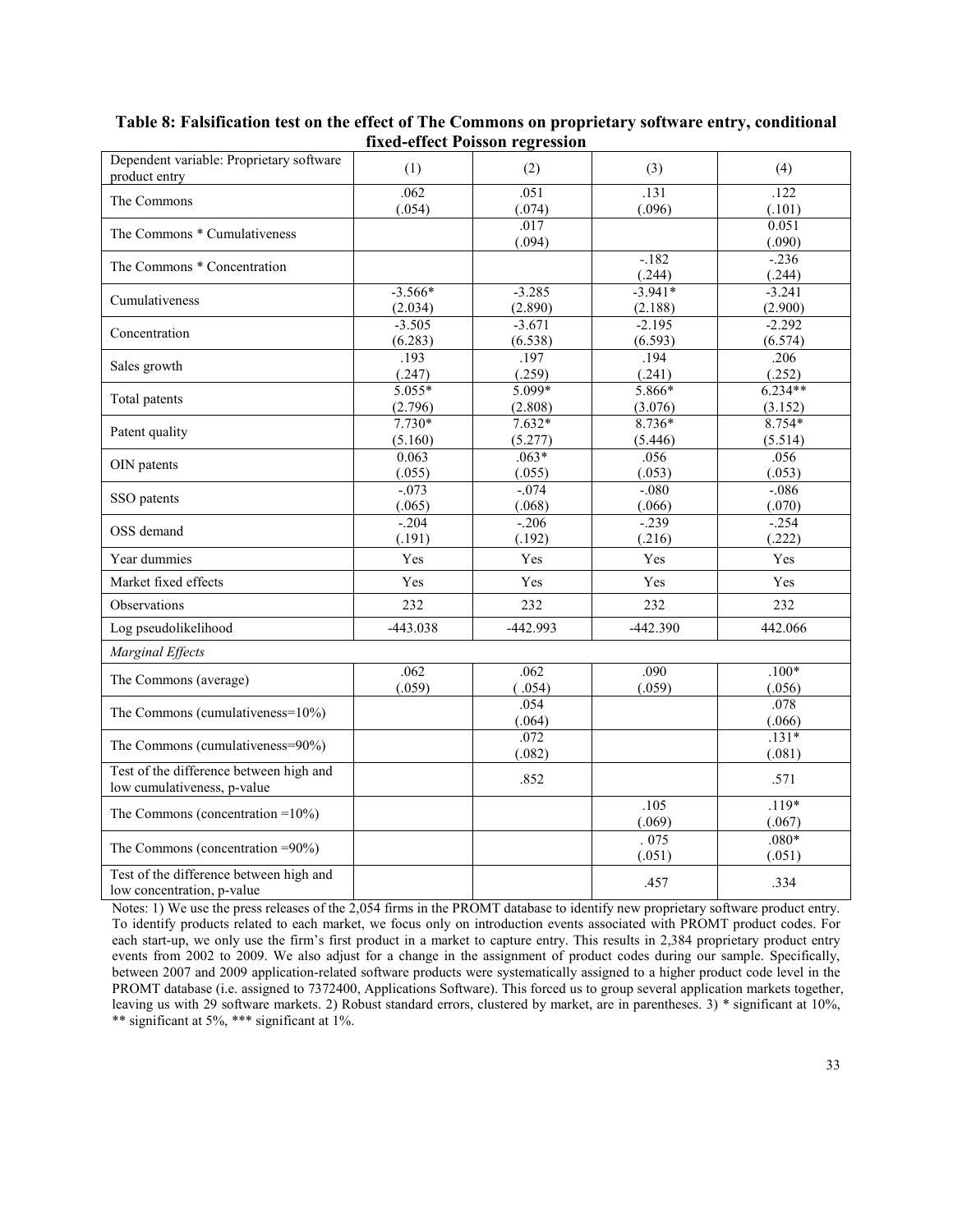

# **Figure 1: Distribution of patents in The Commons and in IBM's portfolio by market**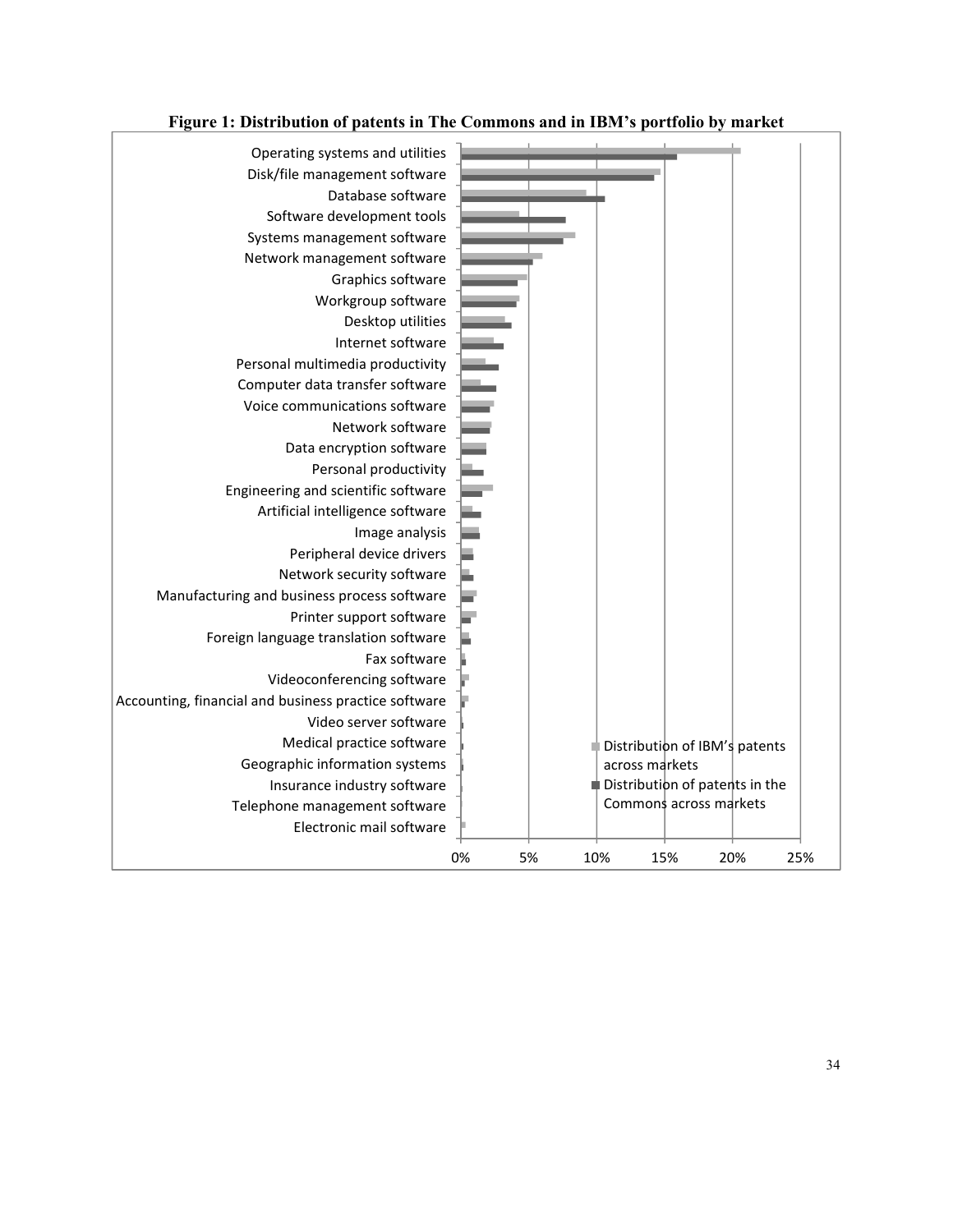

# **Figure 2: Average OSS entry, by the size of The Commons**

Notes: 1) markets with small size of The Commons are defined as markets with bottom  $25<sup>th</sup>$  percentile of The Commons whereas markets with large size of The Commons are defined as markets with top  $25<sup>th</sup>$  percentile of The Commons; 2) for markets with small size of The Commons, the t-test statistic for the mean difference between pre-Commons and post-Commons OSS entrants is -.579 with a p-value 0.7; 3) for markets with large size of The Commons, the t-test statistic for the mean difference between pre-Commons and post-Commons OSS entrants is 1.313 with a pvalue 0.1.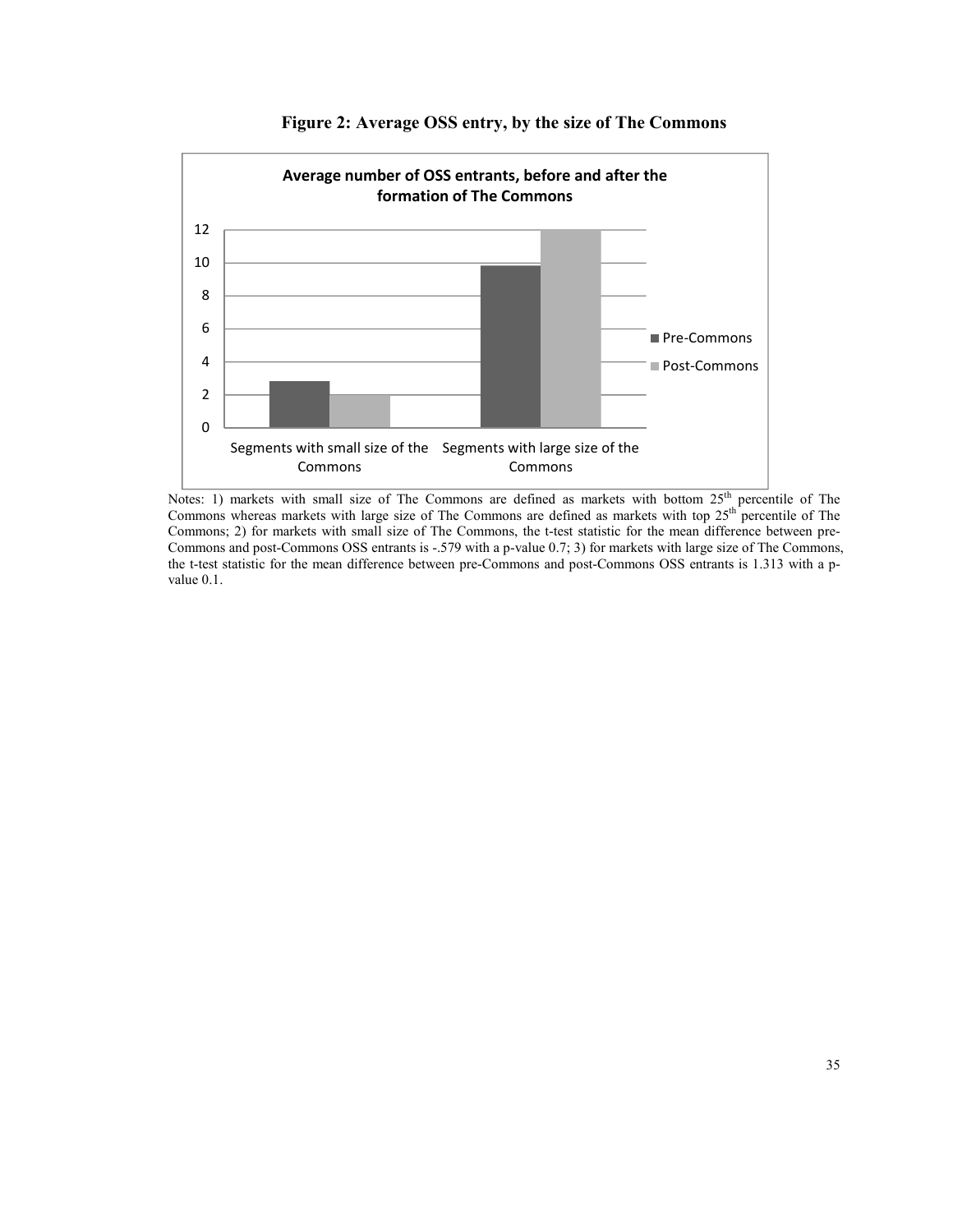

## **Figure 3: Average OSS entry, by the level of cumulativeness of innovation**

Notes: 1) markets with small size of The Commons are defined as markets with bottom 25th percentile of The Commons; 2) for markets with low cumulativeness, the t-test statistic for the mean difference between pre-Commons and post-Commons OSS entrants is -.770 with a p-value 0.8; 3) for markets with high cumulativeness, the t-test statistic for the mean difference between pre-Commons and post-Commons OSS entrants is -.232 with a p-value 0.6.

Notes: 1) markets with large size of The Commons are defined as markets with top 25th percentile of The Commons; 2) for markets with low cumulativeness, the t-test statistic for the mean difference between pre-Commons and post-Commons OSS entrants is -.054 with a p-value 0.5; 3) for markets with high cumulativeness, the ttest statistic for the mean difference between pre-Commons and post-Commons OSS entrants is 1.970 with a p-value 0.04.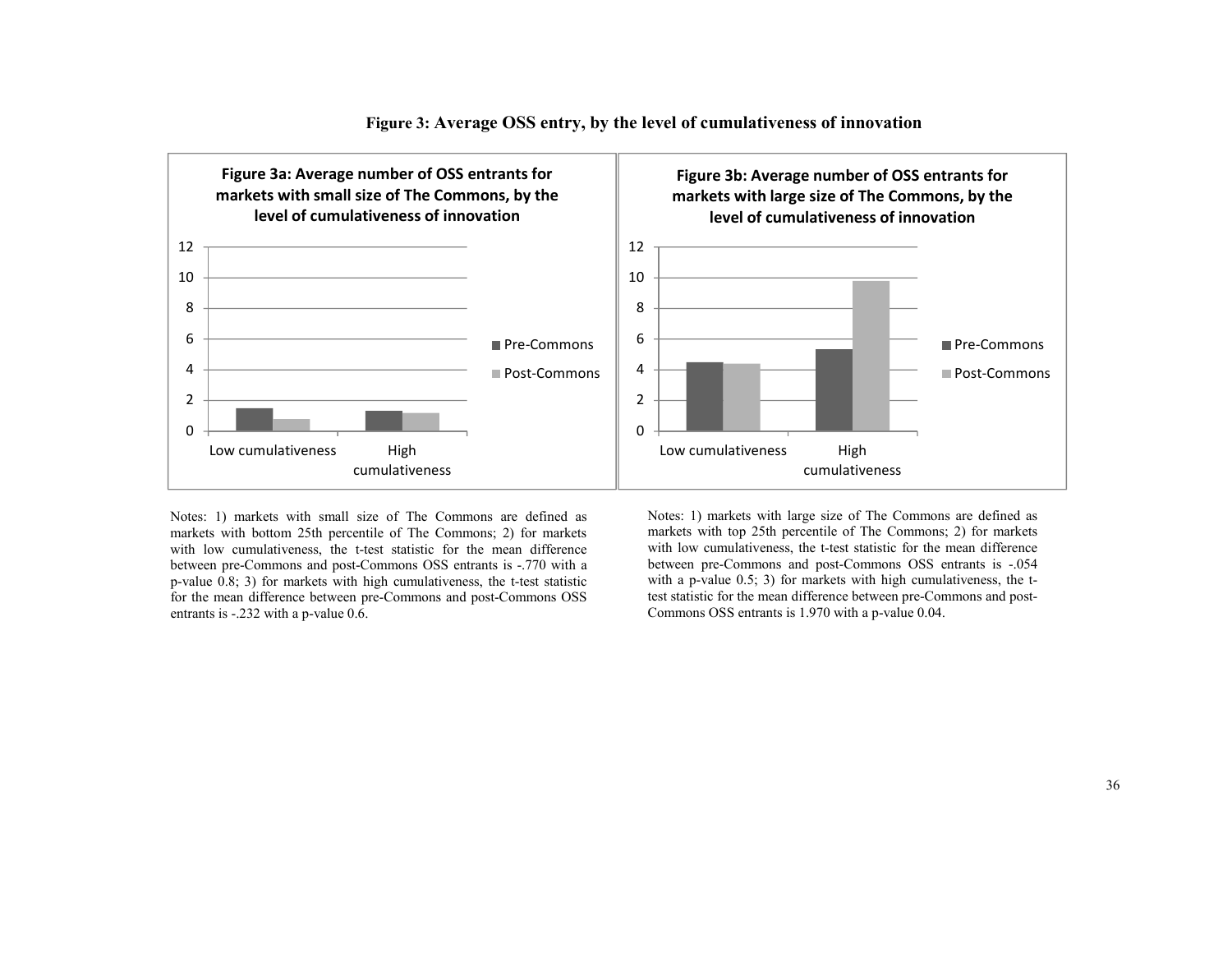

# **Figure 4: Average OSS entry, by the level of patent ownership concentration**

Notes: 1) markets with small size of The Commons are defined as markets with bottom 25th percentile of The Commons; 2) for markets with low concentration, the t-test statistic for the mean difference between pre-Commons and post-Commons OSS entrants is -.491 with a p-value  $0.\overline{7}$ ; 3) for markets with high concentration, the t-test statistic for the mean difference between pre-Commons and post-Commons OSS entrants is -.561 with a p-value 0.7.

Notes: 1) markets with large size of The Commons are defined as markets with top 25th percentile of The Commons; 2) for markets with low concentration, the t-test statistic for the mean difference between pre-Commons and post-Commons OSS entrants is .880 with a p-value  $(0.2; 3)$  for markets with high concentration, the t-test statistic for the mean difference between pre-Commons and post-Commons OSS entrants is 1.311 with a p-value 0.1.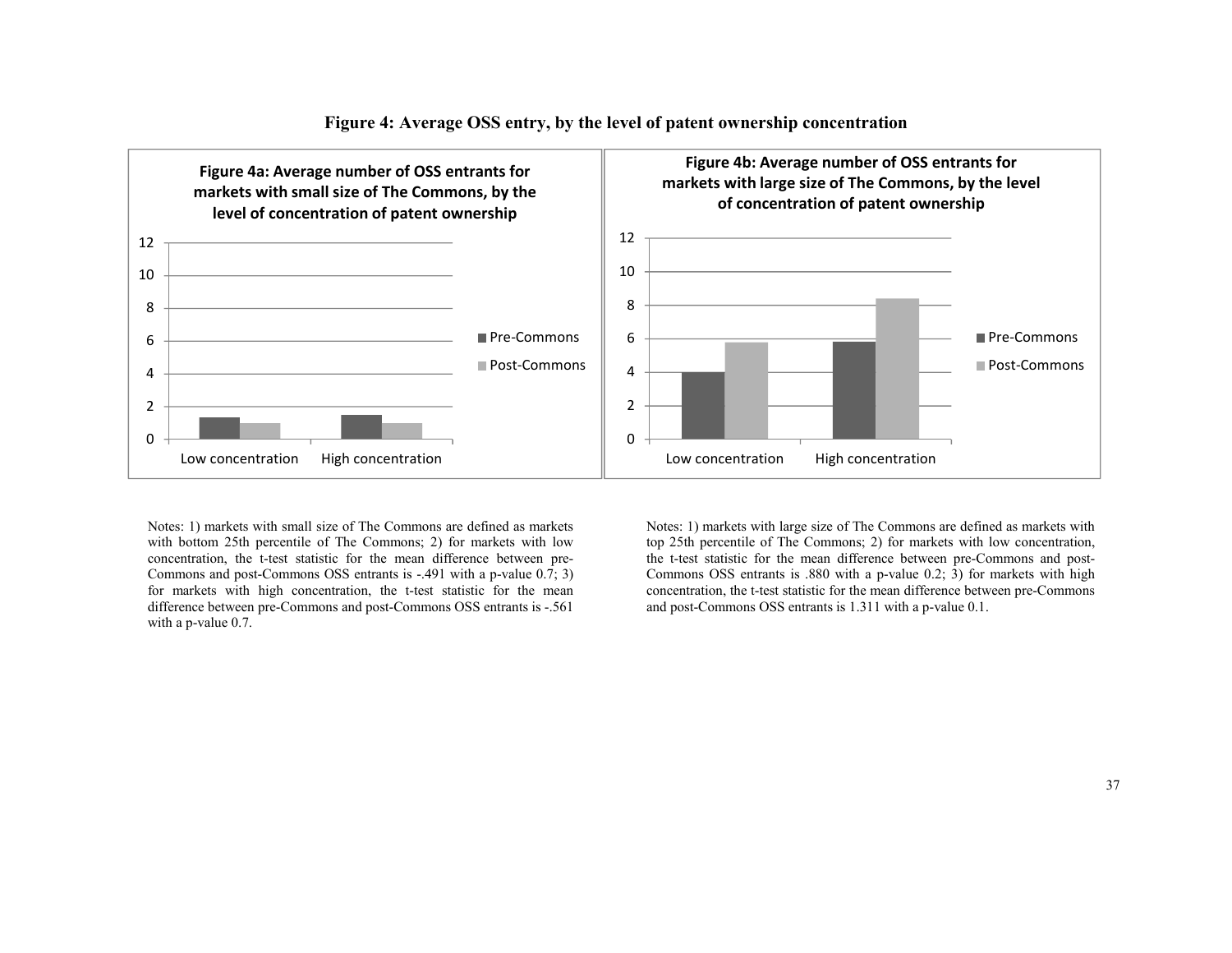

**Figure 5: OSS entry from 1999 to 2009, by the size of The Commons** 

Notes: Markets with small size of The Commons are defined as markets with bottom 25th percentile of The Commons whereas markets with large size of The Commons are defined as markets with top 25th percentile of The Commons.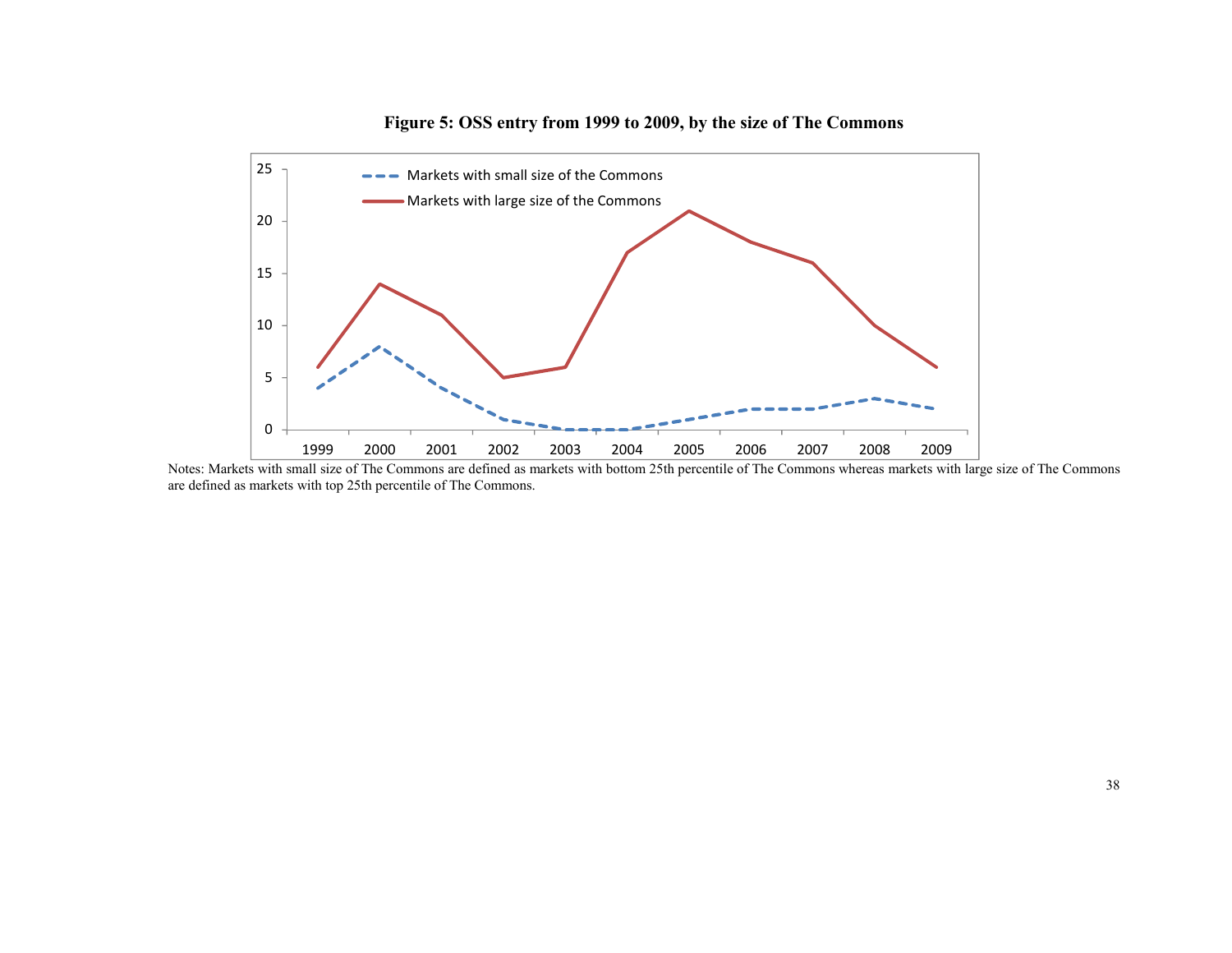# **APPENDIX A: Patent Pledging Events**

| <b>Event Date</b> | Pledging Firm(s)                                                                                                 | Pledged Patent(s)                                                                                                                                                          | Potential licensees                                                                                                                                                  | <b>Notes</b>                                                                                                                                                                                                                                                                                                                                                                                                                                                                                |
|-------------------|------------------------------------------------------------------------------------------------------------------|----------------------------------------------------------------------------------------------------------------------------------------------------------------------------|----------------------------------------------------------------------------------------------------------------------------------------------------------------------|---------------------------------------------------------------------------------------------------------------------------------------------------------------------------------------------------------------------------------------------------------------------------------------------------------------------------------------------------------------------------------------------------------------------------------------------------------------------------------------------|
| Jan 2005          | <b>IBM</b>                                                                                                       | More than 500 specified<br>patents (contributed to The<br>Commons)                                                                                                         | Anyone developing code under<br>an OSI approved license                                                                                                              | This pledging event has been included in our analysis                                                                                                                                                                                                                                                                                                                                                                                                                                       |
| Jan 2005          | Sun Microsystems                                                                                                 | 1670 (unspecified) patents<br>related to Sun's Solaris                                                                                                                     | Developer working on any<br>approved project under the<br>Common Development and<br>Distribution License (CDDL)                                                      | Two main criticisms of this pledge: 1. The CDDL doesn't permit<br>mingling its code with code under GNU GPL, which governs Linux.<br>This means developers can't use these patents on Linux - the freely<br>granted patents can only enable idea-sharing among programmers for<br>Solaris-related projects. 2. Sun's announcement was too broad and<br>didn't specify these 1670 patents or respond to any developers'<br>questions about what rights the developers have to these patents. |
| Sep 2005          | <b>Computer Associates</b><br>International Inc.                                                                 | 14 patents (contributed to<br>The Commons)                                                                                                                                 | Anyone developing code under<br>an OSI approved license                                                                                                              | This pledging event has been included as a control in our analysis.                                                                                                                                                                                                                                                                                                                                                                                                                         |
| Nov 2005          | Nokia                                                                                                            | Any of its patents                                                                                                                                                         | Developers working for the<br>Linux Kernel only                                                                                                                      | Criticism: Because of Nokia's stance on Linux only, developers<br>questioned why it did not apply to directly related projects such as<br>GNOME and KDE and why it did not apply to application projects that<br>are not necessarily directly related to Linux.                                                                                                                                                                                                                             |
| Nov 2005          | Open Invention<br>Network, founded by<br>IBM, Novell,<br>Koninklijke Philips<br>Electronics, Sony and<br>Red Hat | Any of OIN's patents                                                                                                                                                       | Any company, institution or<br>individual that agrees not to<br>assert its patents against the<br>Linux operating system or<br>certain Linux-related<br>applications | This pledging event has been included in our analysis as a control, as<br>many of its patents have been pledged only recently and toward the end<br>of our sample period.                                                                                                                                                                                                                                                                                                                   |
| Feb 2007          | Blackboard Inc.                                                                                                  | Patent 6,988,138, 7,493,396,<br>$7,558,853$ ; pending patent<br>applications: 12/470,739;<br>10/443,149; 10/643,075;<br>10/653,074; 11/142,965;<br>10/373,924; 10/918,016. | Anyone contributing to OSS<br>projects, OSS initiatives,<br>commercially developed open<br>source add-on applications to<br>proprietary products                     | For the commercially developed open source add-on applications to<br>proprietary products, if the software's end license is open, then it is<br>covered by the pledge; if it is partly open and partly proprietary, it is<br>not covered.                                                                                                                                                                                                                                                   |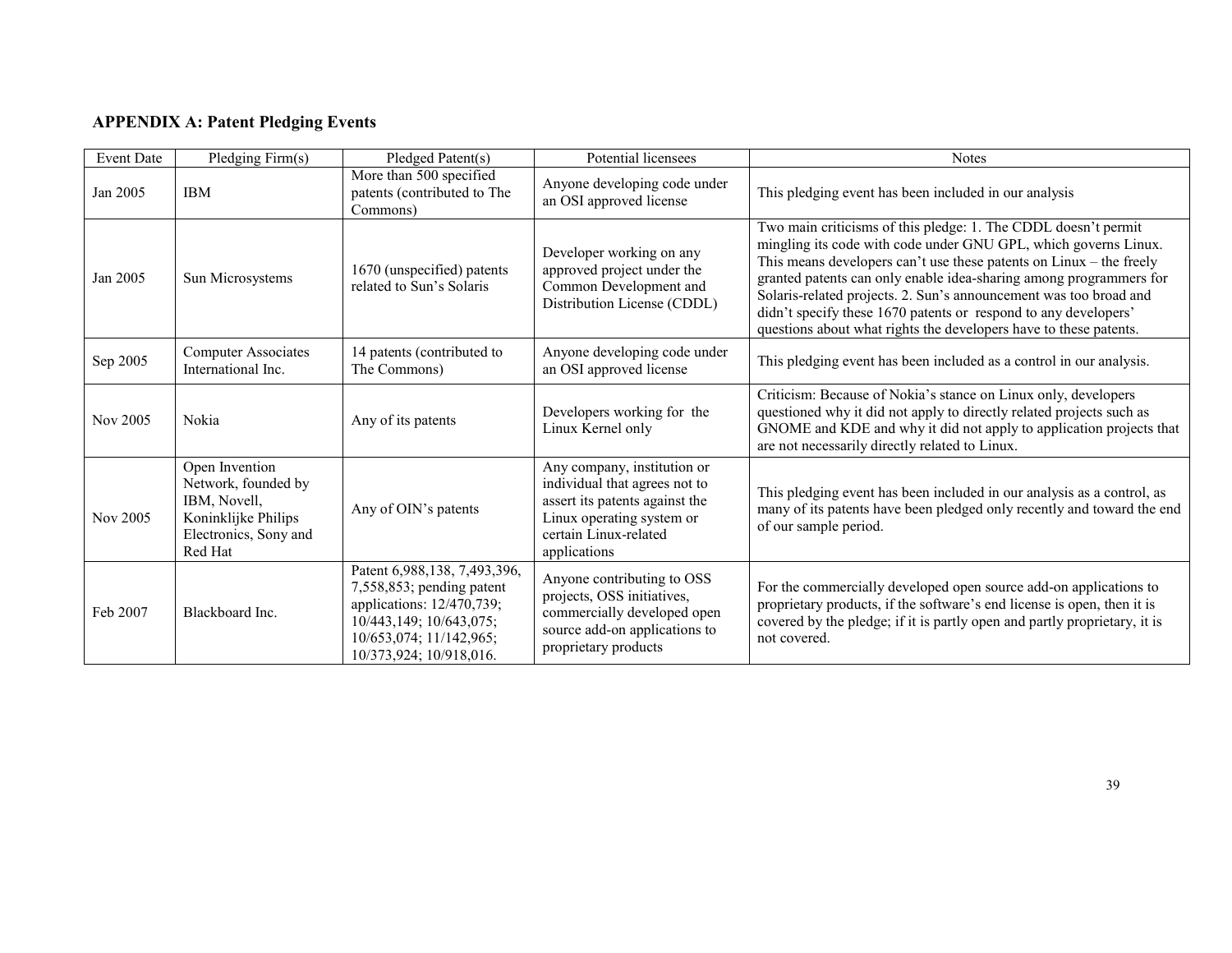#### **APPENDIX B: Identification of Software Markets and the Matching Patent Classes**

# *Step 1: Identify Software Markets*

To measure entry with new OSS products related to different software markets in each year, a crucial step is to divide the software market into different markets that are reasonably distinct from each other. One main source of software markets is the product code classification system embedded in the PROMT database. For a portion of news articles from PROMT, there are a few product codes assigned to each new article that indicate what product category/categories are associated with that article. All these product categories are organized as a hierarchical structure by PROMT and are defined both in terms of customer markets and technologies. Table B-1 shows some examples of PROMT codes.

However, there are two drawbacks to just relying on PROMT classifications. First, a significant percentage (about 60%) of OSS product introduction news articles from PROMT is missing the product code field. Thus, we must manually assign product codes for this set of articles. Second, the PROMT classes do not include keywords, making it difficult to manually match articles to PROMT classes. Thus, we further match PROMT product code classes with CorpTech product code classes $37$  to take advantage of the keywords defined for each CorpTech product code. The resulting concordance table (denoted as the PROMT-CorpTech concordance hereafter) consists of about 80 PROMT codes matched to CorpTech's six-digit or seven-digit product codes. Each product code is associated with a set of technology phrases specific to that product code. This is used as a basis for us to identify (i) the PROMT articles with missing product codes and (ii) the related patents across a variety of software markets. Table B-2 shows some examples of the PROMT-CorpTech concordance.

## *Step 2: Identify Patent Classes across Software Markets*

Using the NBER patent data project and USPTO database, we constructed our patent dataset, which consists of all patents granted from 1976 to 2009. Our sample period is from 1999 to 2009. To identify the related patents across a range of markets from the PROMT-CorpTech concordance, we first examined specialist firms that produce in only one software market and particularly only one CorpTech six- or seven-digit code<sup>38</sup>. The sample of single specialists is from the CorpTech directory, over 1992 to 2004 and 2010.<sup>39</sup> We found 3500 patents held by about 700 specialists that operate in different software markets from the PROMT-CorpTech concordance. The 3-digit USPTO classes to which the 3500 patents and their forward citations belong served as a starting point for us to map patent classes to each product code: for each product code, the top decile of these 3-digit US classes was used as candidates representing

<u>.</u>

<sup>&</sup>lt;sup>37</sup> There are more than 290 software product codes (denoted as SOF) defined by CorpTech Directory. Each firm in this directory is associated with a set of self-reported product codes selected from these 290 SOF categories.

<sup>&</sup>lt;sup>38</sup> Examples of CorpTech code are provided in Table B-2.

<sup>&</sup>lt;sup>39</sup> Unfortunately, data from the CorpTech Directory from 2005 to 2009 was not available.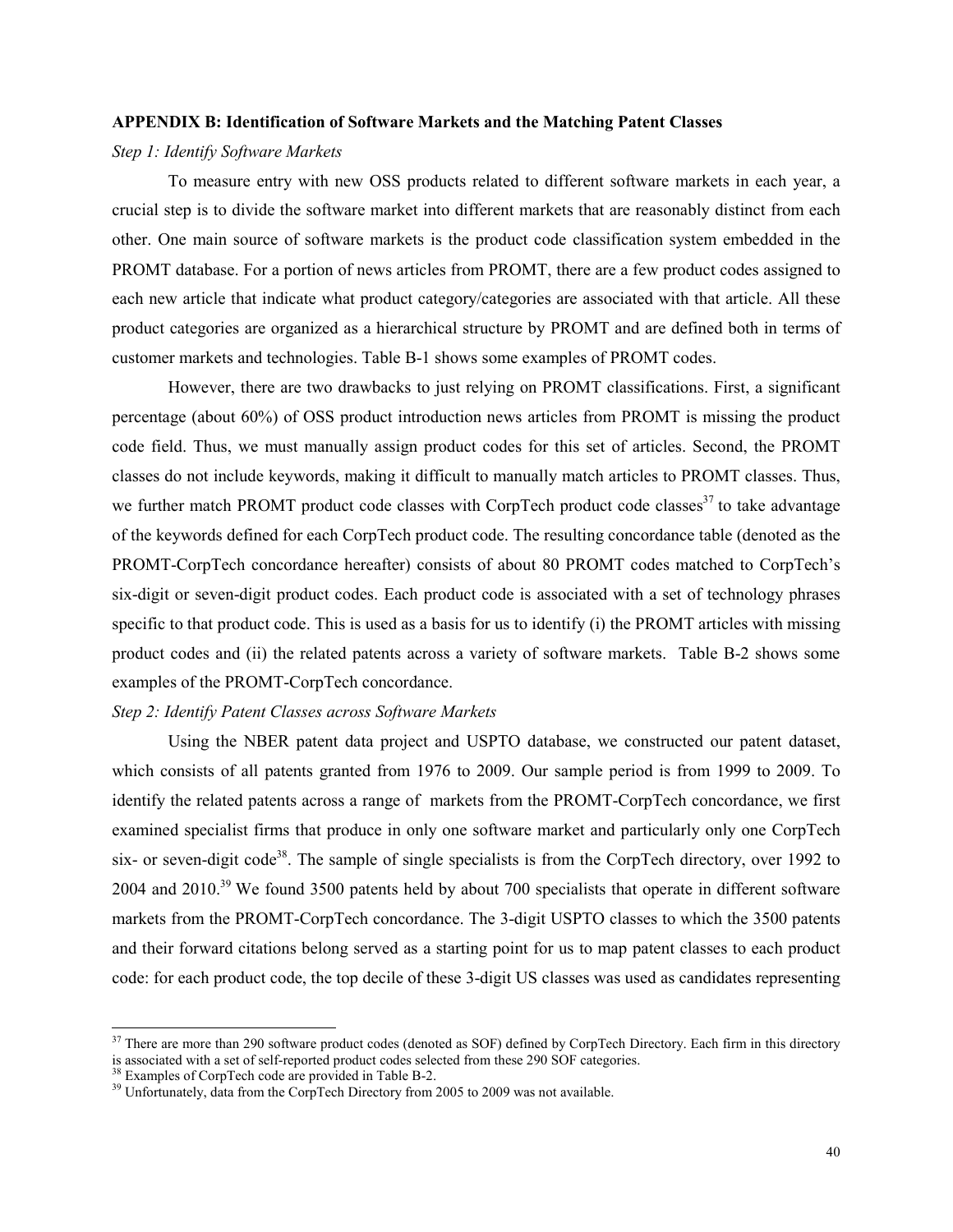the core technologies for that code. While the procedure we use is similar to the one used by Cockburn and MacGarvie (CM) (2011), we constructed our own classification for several reasons. First, our sample period is more recent than theirs, so the mapping between patent technologies and product markets may have changed over time. Second, CM examined 28 specific product codes that have incomplete overlap with the open source product markets that we study. Finally, we took the intersection of the patent classes from the patents in The Commons with the above mapping, which lead to 34 US patent classes and their corresponding product codes.

# *Step 3: Match Software Markets with Patent Class-subclass Combinations*

Because most of the 3-digit US patent classes contain quite heterogeneous technologies, we then further generated a more detailed mapping between software product codes and US patent subclass levels by searching for technology phrases associated with each product code in patent class and subclass description. After identifying possible patent class-subclass, we then decided the concordance between product codes and patent class-subclass manually. This process generated the final mapping between software markets and patent class-subclass combinations. We further consolidated all product codes into 33 software markets based on whether they are supported by the same technologies (similar patent classes), as we are most interested in whether the supply of certain technologies by The Commons helps start-ups move into new technology area. The final concordance that we used in the empirical analysis consists of 33 software markets matched to 422 patent class-subclass combinations. Table B-3 shows some examples of this final concordance between software markets and US patent class-subclass combinations. To boost our confidence, we compared our concordance with CM's concordance. Among the 28 product codes examined by CM, 18 of them closely relates to 13 software markets defined by us, though some of our software markets are broader. We compared the patent class-subclass combinations matched to the 18 product codes by CM with the patent class-subclass combinations matched to the 13 markets by us. As shown in Table B-4, we found a large degree of overlap between the two sets of mapping. Figures B-1 and B-2 present a more concrete view on the above three steps.

# **Keywords used to identify OSS entry**

We used the following set of keywords to search in PROMT news articles for introduction of software products that are licensed as open source. A software product is tagged as open source if it contains any of these keywords. We first implement automatic search and then manually check the results to ensure it is licensed as open source. Our choice of open source license terms is based on the distribution of open source licenses used by OSS projects at SourceForge.net, which is the largest repository of OSS. Over 230,000 projects and over 3 million users and developers were registered before the end of year 2009 (SourceForge 2009).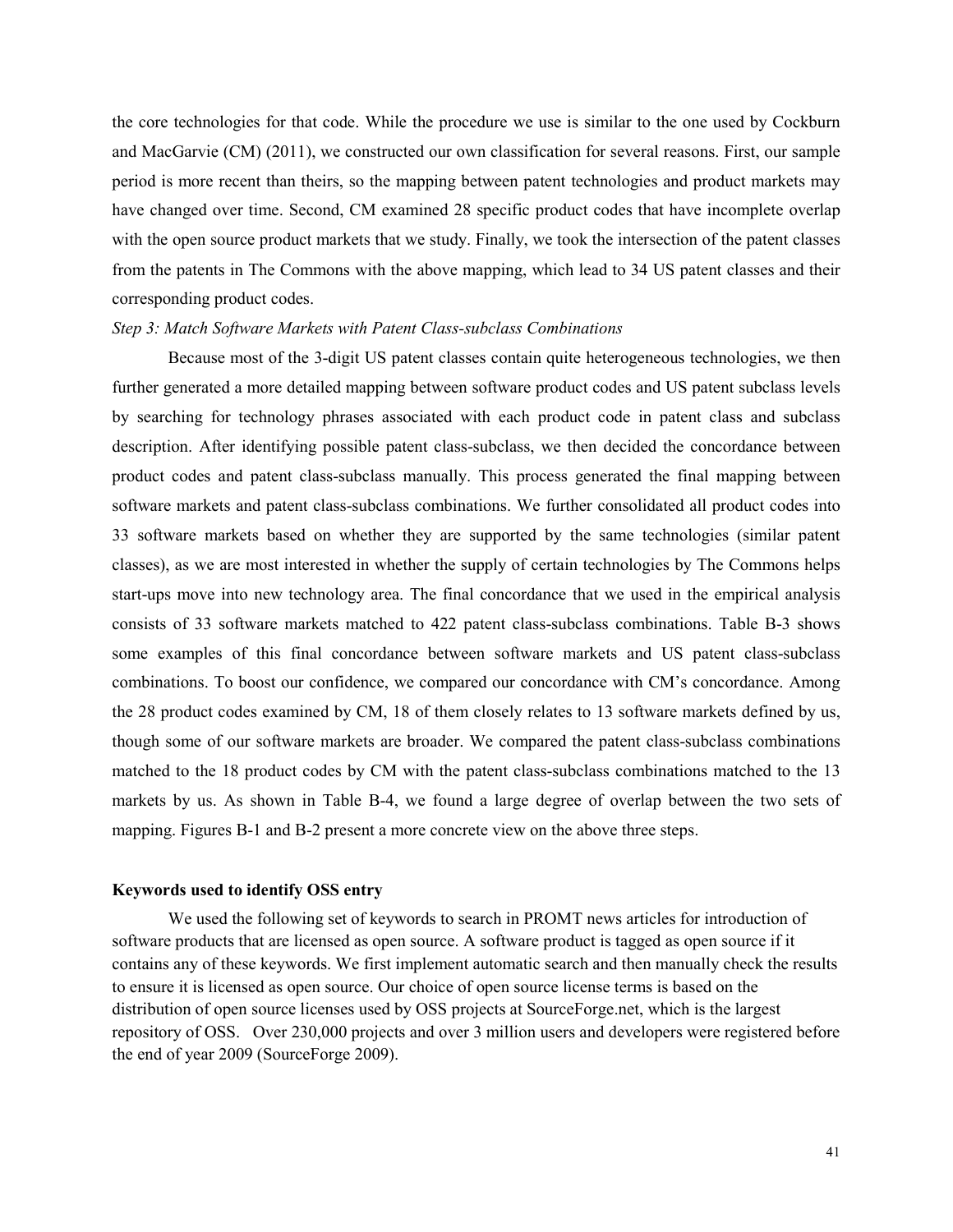| Keywords related to<br>generic terms of OSS: | open source, open-sourced, OSS, FLOSS, source code, GPL-compatible, non-<br>copyleft, copyleft, free software license, open source license, open-source<br>license, public domain         |
|----------------------------------------------|-------------------------------------------------------------------------------------------------------------------------------------------------------------------------------------------|
| Keywords related to<br>open source licenses: | GPL, General Public License, GNU, Lesser General Public License, LGPL,<br>BSD, FreeBSD, Apache License, Apache Software License, Artistic License,<br>MIT License, Mozilla Public License |

# **Table B-1: Examples of PROMT Codes**

| 7372502 | Operating systems                 |
|---------|-----------------------------------|
| 7372503 | Operating system enhancements     |
| 7372504 | Graphical user interface software |
| 7372505 | Portable document software        |
| 7372510 | Software development tools        |
| 7372511 | <b>CASE</b> software              |
| 7372512 | Programming utilities             |
| 7372513 | Application development software  |
| 7372514 | Debugging $&$ testing software    |
| 7372520 | Peripheral support software       |
| 7372521 | Device driver software            |
| 7372522 | Data acquisition software         |
| 7372523 | Printer support software          |
| 7372530 | Disk/file management software     |

# **Table B-2: Examples of the PROMT-CorpTech Concordance**

| CorpTech Code    | <b>PROMT</b> Product Code                |
|------------------|------------------------------------------|
| SOF-CS-F         | 7372650 Fax software                     |
| SOF-DM-M         | 7372421 DBMS                             |
| SOF-HL-M         | 7372466 Medical practice software        |
| SOF-ME-S         | 7372544 Sound/audio software             |
| SOF-OA-MB        | 7372662 BBS software                     |
| SOF-OA-MC        | 7372674 Videoconferencing software       |
| SOF-OA-ME        | 7372605 Electronic mail software         |
| SOF-OA-MG        | 7372630 Workgroup software               |
| SOF-OA-P         | 7372441 DTP software                     |
| SOF-TS-EC        | 7372433 Civil engineering software       |
| <b>SOF-TS-EE</b> | 7372434 Electrical engineering software  |
| SOF-TS-ER        | 7372423 Geographic information systems   |
| SOF-UT-H         | 7372521 Device driver software           |
| SOF-UT-O         | 7372561 Data center management software  |
| SOF-UT-Q         | 7372513 Application development software |
| SOF-UT-X         | 7372691 Data encryption software         |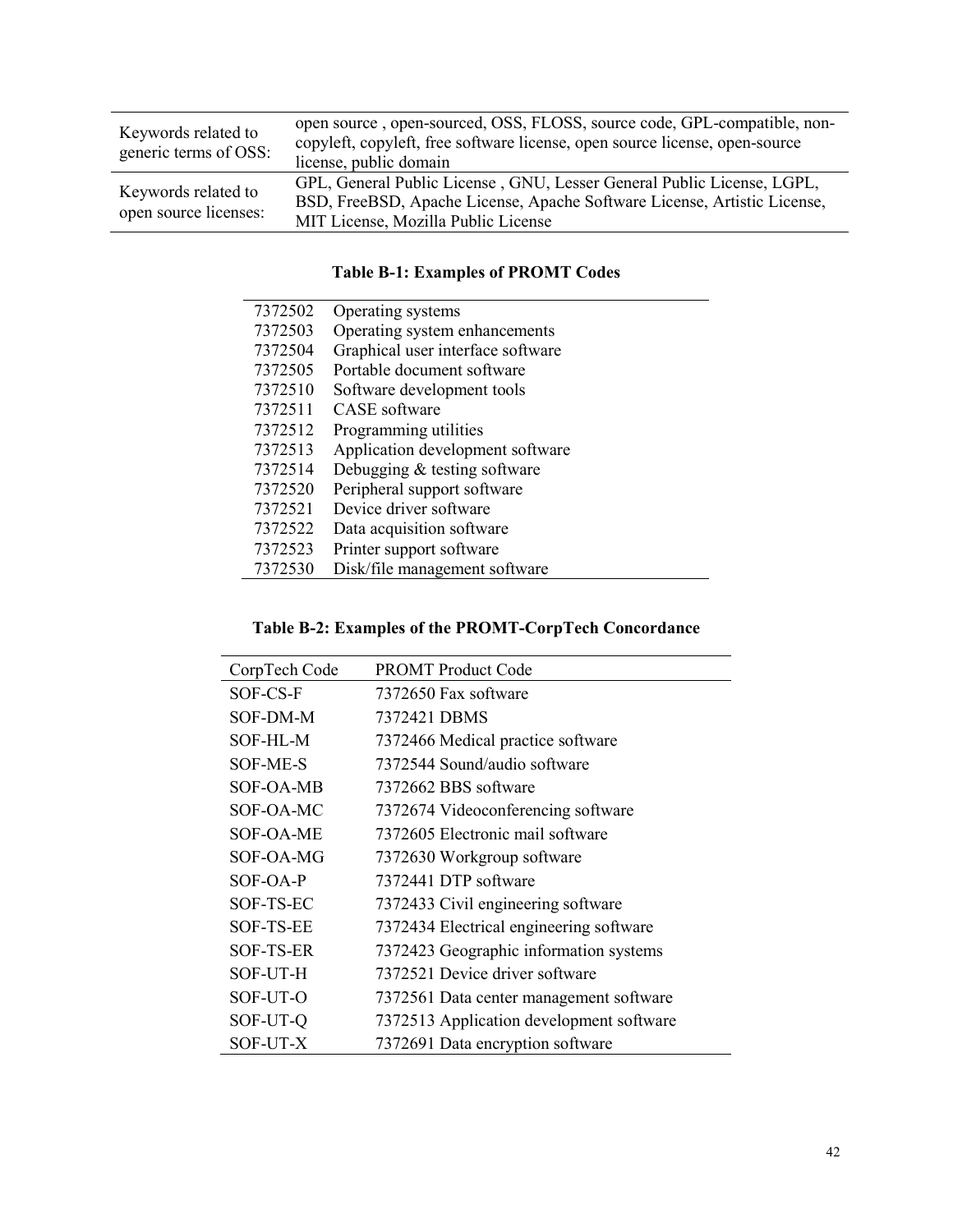| Software Market                  | US class | Subclass Level 0                           | Subclass Level 1                                   |
|----------------------------------|----------|--------------------------------------------|----------------------------------------------------|
| Artificial Intelligence Software | 706      | Fuzzy Logic Hardware                       | <b>Fuzzy Neural Network</b>                        |
| Artificial Intelligence Software | 706      | Knowledge Processing System                | <b>Creation Or Modification</b>                    |
| Artificial Intelligence Software | 706      | Knowledge Processing System                | Knowledge Representation And Reasoning Technique   |
| Artificial Intelligence Software | 706      | Neural Network                             | Learning Method                                    |
| Artificial Intelligence Software | 706      | Neural Network                             | Learning Task                                      |
| Artificial Intelligence Software | 706      | Neural Network                             | <b>Neural Simulation Environment</b>               |
| Artificial Intelligence Software | 706      | Neural Network                             | Structure                                          |
| Artificial Intelligence Software | 706      | <b>Plural Processing Systems</b>           |                                                    |
| Data Encryption Software         | 380      | Communication System Using Cryptography    | Having Compression                                 |
| Data Encryption Software         | 380      | Communication System Using Cryptography    | Time Market Interchange                            |
| Data Encryption Software         | 380      | Facsimile Cryptography                     | Including Generation Of An Associated Coded Record |
| Data Encryption Software         | 380      | Key Management                             | Having Particular Key Generator                    |
| Data Encryption Software         | 380      | Key Management                             | Key Distribution                                   |
| Data Encryption Software         | 380      | Particular Algorithmic Function Encoding   | NBS/DES Algorithm                                  |
| Data Encryption Software         | 380      | Particular Algorithmic Function Encoding   | Public Key                                         |
| Data Encryption Software         | 380      | Video Cryptography                         | Copy Protection Or Prevention                      |
| Data Encryption Software         | 726      | <b>Access Control Or Authentication</b>    | Network                                            |
| Data Encryption Software         | 726      | <b>Access Control Or Authentication</b>    | Stand-Alone                                        |
|                                  |          | Monitoring Or Scanning Of Software Or Data |                                                    |
| Data Encryption Software         | 726      | <b>Including Attack Prevention</b>         | <b>Intrusion Detection</b>                         |
| Data Encryption Software         | 726      | Protection Of Hardware                     | Theft Prevention                                   |

**Table B-3: Examples of the Concordance between Software Markets and US Patent Class-subclass Combinations** 

 Note: 1) US patent class 706 is described as "Data processing: artificial intelligence"; US patent class 380 is described as "Cryptography"; US patent class 726 is described as "Information security". 2) All subclasses within each US patent class are structured hierarchically. "Subclass level 0" means the subclass is on the highest level and "Subclass level 1" means the subclass is on the second highest level. Our mapping is based on subclass level 1.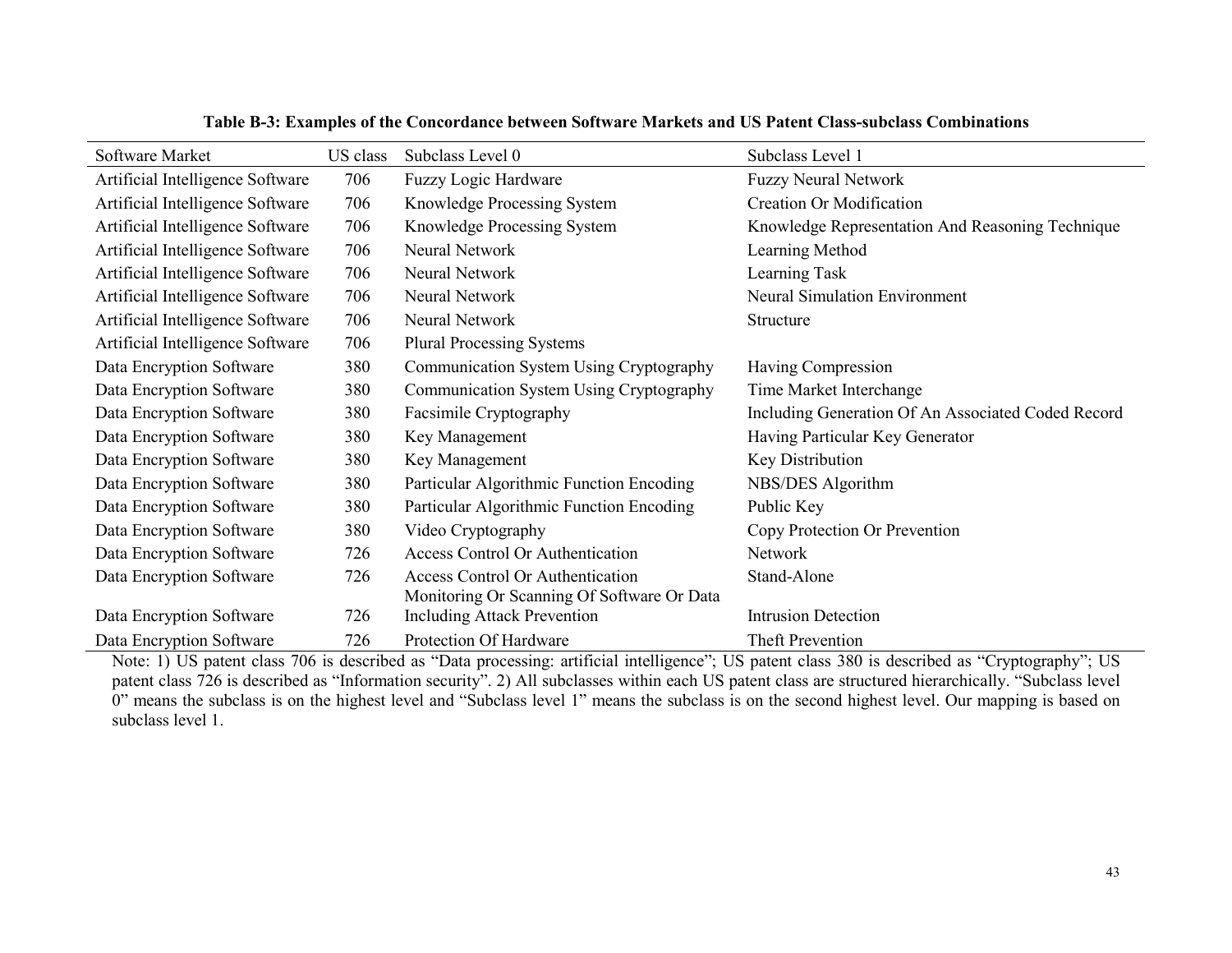|                  |                  | <b>Concordance by Cockburn and MacGarvie (2011)</b>                            |                         |                       | Our concordance                                |                 |                                  |  |
|------------------|------------------|--------------------------------------------------------------------------------|-------------------------|-----------------------|------------------------------------------------|-----------------|----------------------------------|--|
| $\#$             | Software code    | Code description                                                               | Patent<br>Class         | Patent subclass       | Software market                                | Patent<br>class | Patent subclass                  |  |
|                  | SOF-DM-MH        | Software to present data to users in a tree-like structure                     | 707                     | $1-10;100-104.1$      |                                                |                 |                                  |  |
| $\overline{2}$   | <b>SOF-DM-MR</b> | Software to present data to users in the form of tables of<br>rows and columns | 707                     | $1-10;100-104.1$      | Database software                              | 707             | $1-10:100-$<br>102;104.1;200-206 |  |
| $\mathfrak{Z}$   | $SOF-DM-Q$       | Database query language software                                               | $\overline{707}$        | $1-10;100-104.1$      |                                                |                 |                                  |  |
| $\overline{4}$   | SOF-OA-ME        | Electronic message systems software                                            | 709<br>$\overline{705}$ | 206:<br>008;009       | Electronic mail software                       | 709             | 206:                             |  |
| $\sqrt{5}$       | SOF-TS-ER        |                                                                                | 701                     | 2XXX                  | Geographic information                         | 701             | 117-223;300                      |  |
|                  |                  | Geographic information systems software                                        |                         | 005                   | systems                                        |                 |                                  |  |
| 6                | SOF-UT-H         | Software to control the operation of peripheral devices                        | 710                     | $1-74$ ;              | Peripheral device drivers                      | 710             | $8-19$                           |  |
| $\overline{7}$   | SOF-AC-B         | Invoicing and billing software                                                 | 705                     | 001-045               | Accounting, financial and                      | 705             | 16-45;51-59;64-80                |  |
| $\overline{8}$   | SOF-AC-T         | Tax preparation and reporting software                                         | 705                     | 019;031               | business practice software                     |                 |                                  |  |
| $\boldsymbol{9}$ | SOF-AI-A         | Voice technology software                                                      | 704                     | $\leq$ -278           | Voice communications<br>software               | 704             | 200-256;256.1-<br>256.8;257-278  |  |
| 10               | SOF-ALL          | Natural language software                                                      | 704                     | 8:9                   | Foreign language<br>translation software       | 704             | $1-10$ ;                         |  |
| 11               | SOF-AI-N         | Software that simulates the neural pathways of the brain                       | 706                     | 15-44                 | Artificial intelligence                        | 706             | $2;10;12;14-62$                  |  |
| $\overline{12}$  | SOF-SV-AR        | Artificial intelligence R&D                                                    | 706                     | 15-62                 | software                                       |                 |                                  |  |
| 13               | SOF-DM-F         | File management software                                                       | 707                     | $1-10;200-206$        | Disk/file management<br>software               | 711             | 100-173                          |  |
| 14               | SOF-MA-Q         | Software to control product quality                                            | 700                     | 108-115               | Manufacturing and<br>business process software | 700             | 28-55;95-244;266-274             |  |
|                  |                  |                                                                                | 345                     | 418-427               |                                                |                 | 418-428;440-443;467-             |  |
| 15               | SOF-OA-GD        | Three dimensional representation software                                      | 700                     | 98;118;119;120        | Graphics software                              | 345             | 475:502-<br>506;519;520;536-689  |  |
| 16               | $SOF-OA-P$       | Desktop publishing software                                                    | 715                     | 500-542               |                                                |                 |                                  |  |
| 17               | SOF-OA-W         |                                                                                |                         | 5XX                   | Personal productivity                          | 715             | 5XX                              |  |
|                  |                  | Word processor/text editor software                                            | 707                     | $\overline{200}$ -206 |                                                |                 |                                  |  |
| 18               | SOF-WD-I         | Inventory management software                                                  | 705                     | 28;10                 | Manufacturing and<br>business process software | 700             | 28-55;95-244;266-274             |  |

# **Table B-4: Validation of market-patent concordance with Cockburn and MacGarvie (2011)**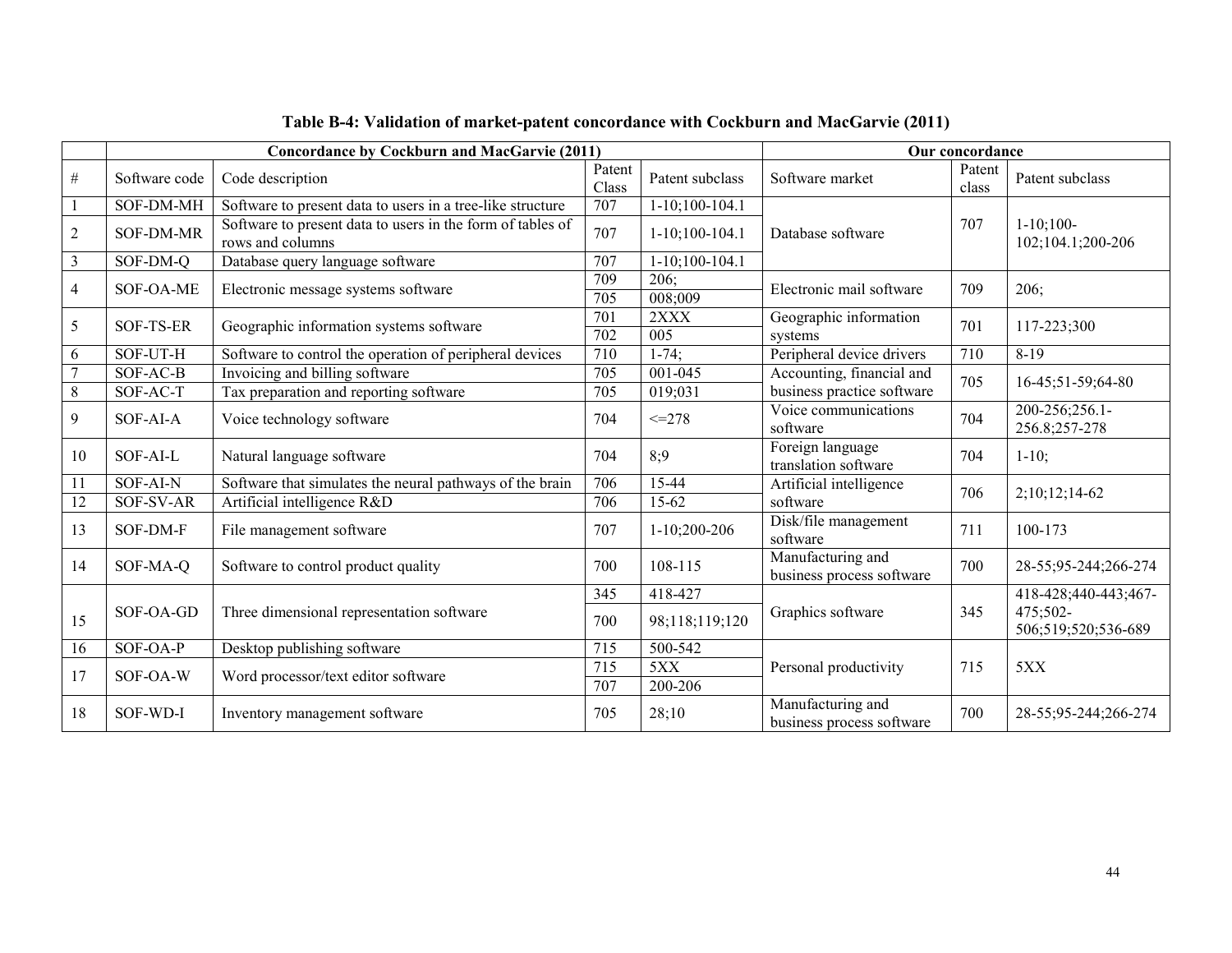# **Figure B-1: Identification of Software Markets**

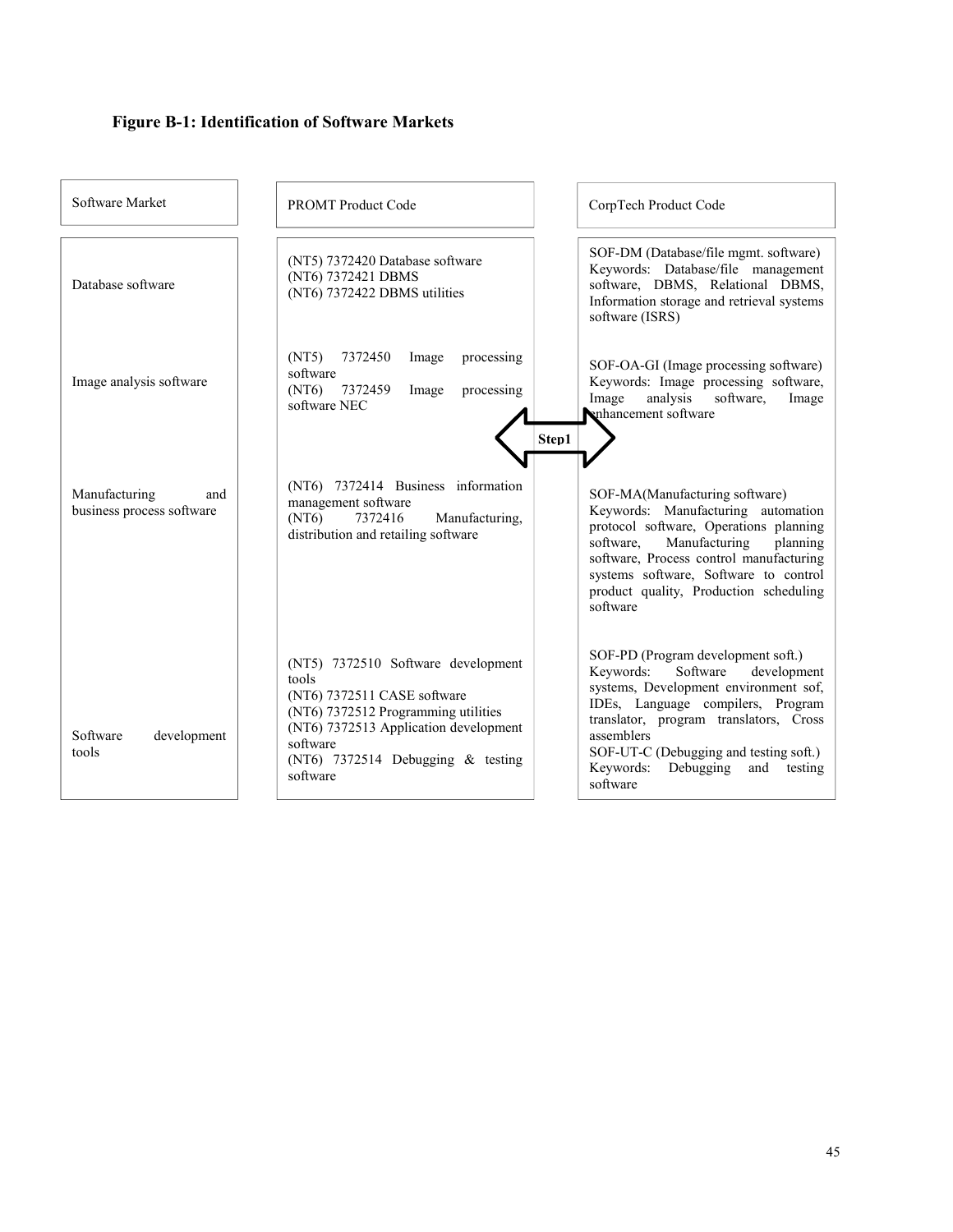# **Figure B-2: Mapping Software Markets to Patent Subclasses**

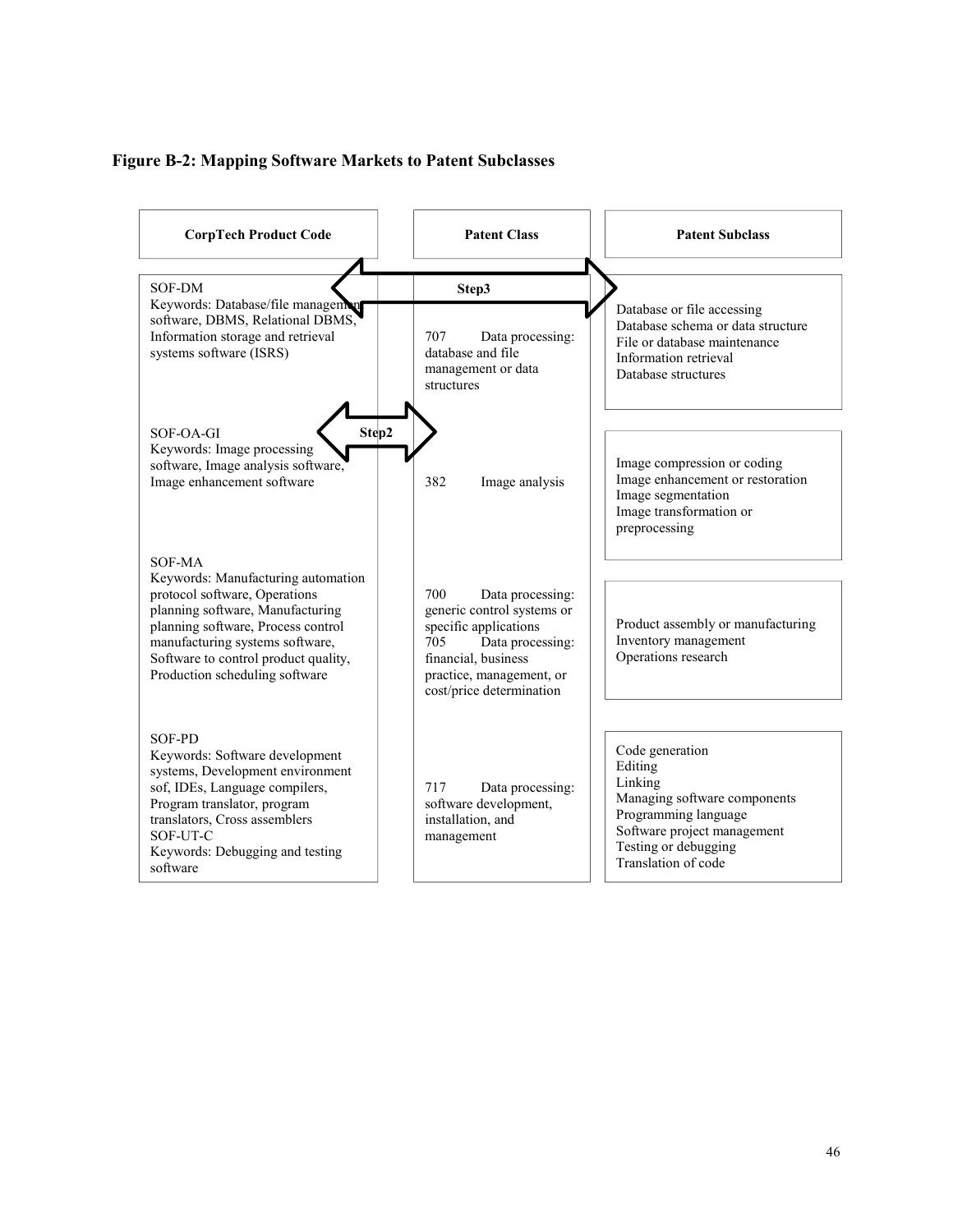# **APPENDIX C: Supporting Empirical Results**



**Figure C-1: Fraction of IBM's patents contributed to The Commons by market** 

Note: As shown by this figure, the fraction of IBM patents that are contributed to The Commons are quite similar across markets with the only exception to be medical practice software market. Although it shows IBM contributed 17% of its patents in this market to The Commons, because we were only able to identify IBM's six patents related to this market by year 2004, IBM in fact only contributed one patent about medical practice software to The Commons.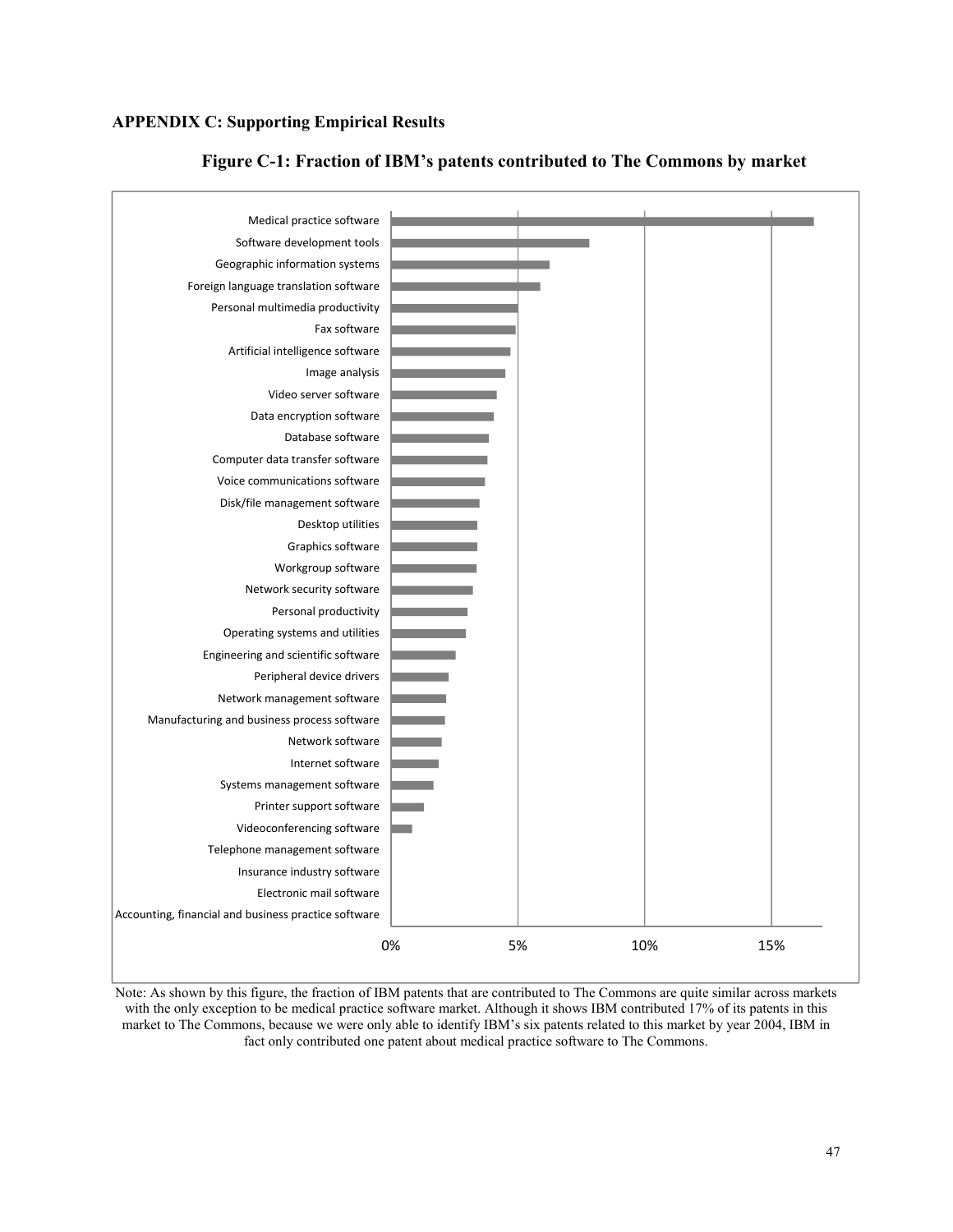| Dependent variable: OSS<br>entry                                          |                   | Specification testing<br>direct impact of The<br>Commons only |                    | Add interaction with<br>cumulativeness of<br>innovation | Add interaction with<br>concentration of patent<br>ownership |                     | Add interaction with<br>cumulativeness of<br>innovation and with<br>concentration of patent<br>ownership |                     |  |
|---------------------------------------------------------------------------|-------------------|---------------------------------------------------------------|--------------------|---------------------------------------------------------|--------------------------------------------------------------|---------------------|----------------------------------------------------------------------------------------------------------|---------------------|--|
|                                                                           | (1)               | (2)                                                           | (3)                | (4)                                                     | (5)                                                          | (6)                 | (7)                                                                                                      | (8)                 |  |
| The Commons                                                               | $.112*$<br>(.071) | $.132*$<br>(.082)                                             | .075<br>(.080)     | .095<br>(.091)                                          | $-.091$<br>(.082)                                            | $-0.074$<br>(.068)  | $-121$<br>(.091)                                                                                         | $-106$<br>(.080)    |  |
| The Commons *                                                             |                   |                                                               | $.112*$            | $.111*$                                                 |                                                              |                     | $.106*$                                                                                                  | $.107*$             |  |
| Cumulativeness<br>The Commons <sup>*</sup>                                |                   |                                                               | (.061)             | (.066)                                                  | $.724*$                                                      | $.730*$             | (.062)<br>$.708*$                                                                                        | (.064)<br>$.719*$   |  |
| Concentration                                                             |                   |                                                               |                    |                                                         | (.405)                                                       | (.384)              | (.396)                                                                                                   | (.375)              |  |
| Cumulativeness                                                            | .381<br>(.672)    | .583<br>(.780)                                                | $1.235*$<br>(.727) | 1.400*<br>(.787)                                        | .673<br>(.621)                                               | .810<br>(.729)      | $1.475**$<br>(.726)                                                                                      | $1.591**$<br>(.791) |  |
| Concentration                                                             | .366              | .243                                                          | .888               | .742                                                    | 1.730                                                        | 1.596               | 2.195                                                                                                    | 2.053               |  |
|                                                                           | (3.722)           | (3.567)                                                       | (3.570)            | (3.486)                                                 | (3.593)                                                      | (3.524)             | (3.445)                                                                                                  | (3.441)             |  |
| Sales growth                                                              | $-479*$<br>(.316) | $-.500$<br>(.332)                                             | $-515*$<br>(.317)  | $-529*$<br>(.331)                                       | $-552*$<br>(.354)                                            | $-.567*$<br>(.365)  | $-.584*$<br>(.352)                                                                                       | $-594*$<br>(.362)   |  |
|                                                                           | $-.337$           | $-.193$                                                       | .214               | .310                                                    | $-.171$                                                      | $-0.098$            | .346                                                                                                     | .384                |  |
| Total patents                                                             | (.731)            | (.829)                                                        | (.777)             | (.839)                                                  | (.757)                                                       | (.798)              | (.752)                                                                                                   | (.775)              |  |
| Patent quality                                                            | $-738$<br>(1.179) | $-.784$<br>(1.201)                                            | $-.718$<br>(1.210) | $-.802$<br>(1.237)                                      | $-.848$<br>(1.166)                                           | $-0.939$<br>(1.180) | $-0.827$<br>(1.198)                                                                                      | $-0.953$<br>(1.217) |  |
| OIN patents                                                               |                   | $-0.026$<br>(.037)                                            |                    | $-.020$<br>(.036)                                       |                                                              | $-0.033$<br>(.035)  |                                                                                                          | $-.027$<br>(.034)   |  |
| SSO patents                                                               |                   | $-0.037$<br>(.074)                                            |                    | $-0.037$<br>(.071)                                      |                                                              | $-0.023$<br>(.058)  |                                                                                                          | $-0.024$<br>(.056)  |  |
| OSS demand                                                                |                   | .003<br>(.015)                                                |                    | .009<br>(.016)                                          |                                                              | .012<br>(.023)      |                                                                                                          | .018<br>(.022)      |  |
| Year dummies                                                              | Yes               | Yes                                                           | Yes                | Yes                                                     | Yes                                                          | Yes                 | Yes                                                                                                      | Yes                 |  |
| Market fixed effects                                                      | Yes               | Yes                                                           | Yes                | Yes                                                     | Yes                                                          | Yes                 | Yes                                                                                                      | Yes                 |  |
| Observations                                                              | 363               | 363                                                           | 363                | 363                                                     | 363                                                          | 363                 | 363                                                                                                      | 363                 |  |
| R-squared                                                                 | 0.58              | 0.59                                                          | 0.59               | 0.59                                                    | 0.59                                                         | 0.60                | 0.60                                                                                                     | 0.60                |  |
| Marginal Effects                                                          |                   |                                                               |                    |                                                         |                                                              |                     |                                                                                                          |                     |  |
| The Commons (average)                                                     | $.112*$           | $132*$                                                        | $.166**$           | $.185**$                                                | $.073*$                                                      | $.091*$             | $.125***$                                                                                                | $.143***$           |  |
| The Commons                                                               | (.071)            | (.082)                                                        | (.078)<br>.100     | (.091)<br>.119                                          | (.049)                                                       | (.053)              | (.047)<br>.062                                                                                           | (.055)<br>.079      |  |
| $(cumulativeness = 10\%)$                                                 |                   |                                                               | (.077)             | (.087)                                                  |                                                              |                     | (.054)                                                                                                   | (.058)              |  |
| The Commons                                                               |                   |                                                               | $.253**$           | $.271**$                                                |                                                              |                     | $.207***$                                                                                                | $.226***$           |  |
| (cumulativeness=90%)                                                      |                   |                                                               | (.101)             | (.116)                                                  |                                                              |                     | (.073)                                                                                                   | (.083)              |  |
| Test of the difference<br>between high and low<br>cumulativeness, p-value |                   |                                                               | .067               | .091                                                    |                                                              |                     | .087                                                                                                     | .094                |  |
| The Commons                                                               |                   |                                                               |                    |                                                         | .003                                                         | .021                | .057                                                                                                     | $.073*$             |  |
| (concentration = $10\%$ )                                                 |                   |                                                               |                    |                                                         | (.046)                                                       | (.041)              | (.048)                                                                                                   | (.047)              |  |
| The Commons                                                               |                   |                                                               |                    |                                                         | $.151*$                                                      | $.170**$            | $.201***$                                                                                                | $.220***$           |  |
| (concentration $=90\%$ )<br>Test of the difference                        |                   |                                                               |                    |                                                         | (.079)                                                       | (.085)              | (.075)                                                                                                   | (.083)              |  |
| between high and low<br>concentration, p-value                            |                   |                                                               |                    |                                                         | .074                                                         | .057                | .073                                                                                                     | .055                |  |

**Table C-1: Baseline results, linear fixed-effects regression**

Notes: 1) Robust standard errors, clustered by market, are in parentheses. 2) \* significant at 10%, \*\* significant at 5%, \*\*\* significant at 1%. 3) R-squared includes fixed effects in R-squared computation.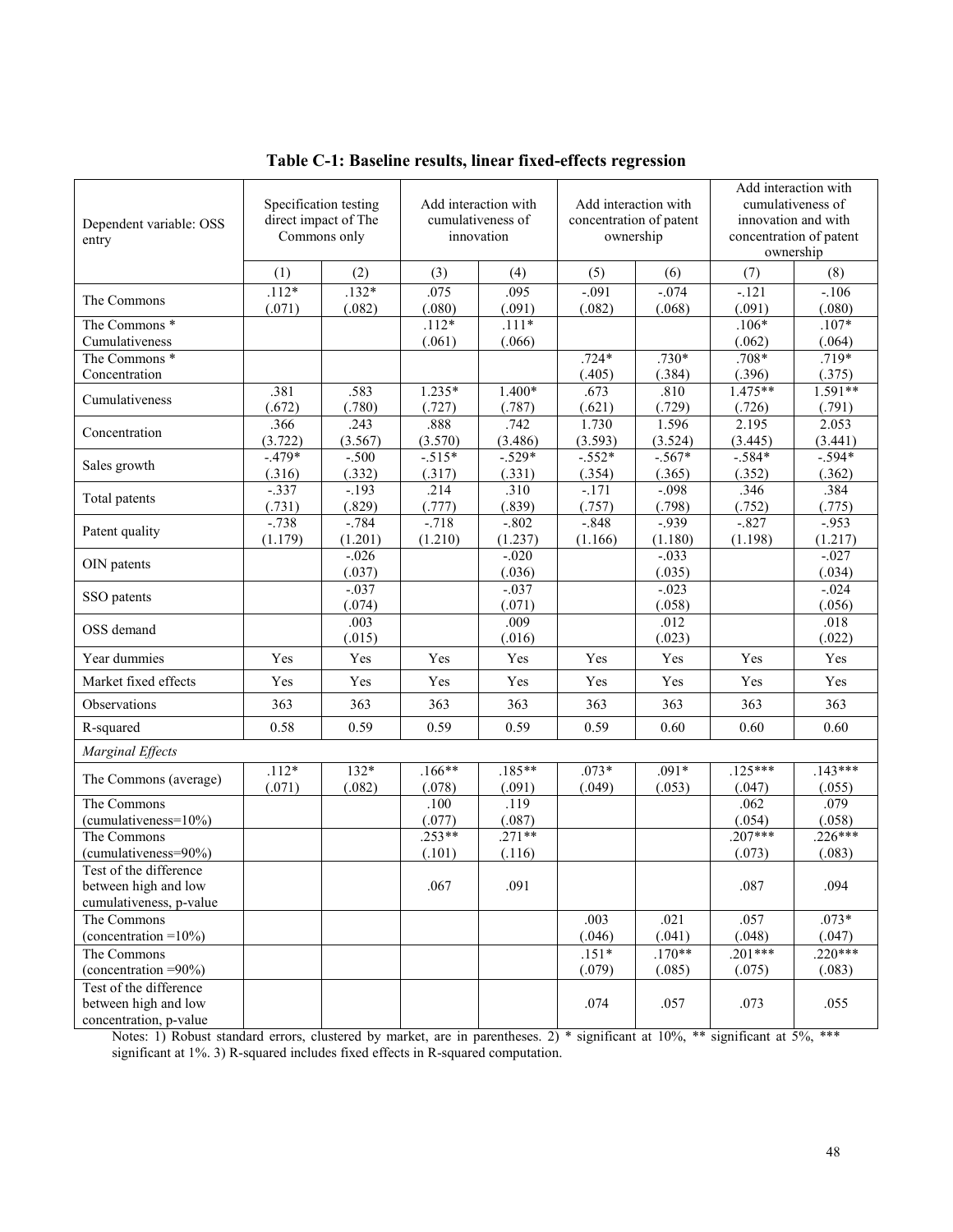| Dependent variable: OSS<br>entry                                                                     | Specification testing<br>direct impact of The<br>Commons only |                     |                        | Add interaction with<br>cumulativeness of<br>innovation | Add interaction with<br>concentration of patent<br>ownership |                      | Add interaction with<br>cumulativeness of<br>innovation and with<br>concentration of patent<br>ownership |                       |  |
|------------------------------------------------------------------------------------------------------|---------------------------------------------------------------|---------------------|------------------------|---------------------------------------------------------|--------------------------------------------------------------|----------------------|----------------------------------------------------------------------------------------------------------|-----------------------|--|
|                                                                                                      | (1)                                                           | (2)                 | (3)                    | (4)                                                     | (5)                                                          | (6)                  | (7)                                                                                                      | (8)                   |  |
| The Commons                                                                                          | .040<br>(.139)                                                | .086<br>(.152)      | $-132$<br>(.142)       | $-0.080$<br>(.150)                                      | $-411$<br>(.265)                                             | $-564*$<br>(.297)    | $-.250$<br>(.243)                                                                                        | $-.282$<br>(.316)     |  |
| The Commons <sup>*</sup><br>Cumulativeness                                                           |                                                               |                     | $.686***$<br>(.162)    | $.725***$<br>(.170)                                     |                                                              |                      | $.645***$<br>(.179)                                                                                      | $.646***$<br>(.208)   |  |
| The Commons *<br>Concentration                                                                       |                                                               |                     |                        |                                                         | $1.255**$<br>(.600)                                          | 1.824***<br>(.709)   | .349<br>(.579)                                                                                           | .612<br>(.873)        |  |
| Cumulativeness                                                                                       | $1.613*$<br>(.939)                                            | 1.646<br>(1.254)    | 3.886***<br>(.832)     | $4.357***$<br>(.983)                                    | $2.085**$<br>(.804)                                          | $2.053**$<br>(1.004) | $3.890***$<br>(.841)                                                                                     | 4.184***<br>(1.146)   |  |
| Concentration                                                                                        | $-5.203$<br>(5.298)                                           | $-3.850$<br>(6.315) | $-10.581**$<br>(4.877) | $-9.905*$<br>(6.375)                                    | $-10.325*$<br>(6.728)                                        | $-7.960$<br>(6.866)  | $-11.664**$<br>(5.411)                                                                                   | $-10.644*$<br>(6.325) |  |
| Sales growth                                                                                         | $-439$<br>(.342)                                              | $-.446$<br>(.368)   | $-642*$<br>(.407)      | $-.690*$<br>(.458)                                      | $-.500$<br>(.359)                                            | $-.551$<br>(.401)    | $-.648*$<br>(.408)                                                                                       | $-.700$<br>(.464)     |  |
| Total patents                                                                                        | .663<br>(2.030)                                               | $-0.775$<br>(2.287) | 2.113<br>(2.107)       | 2.756<br>(2.270)                                        | .790<br>(1.928)                                              | .870<br>(2.073)      | 2.076<br>(2.100)                                                                                         | 2.574<br>(2.290)      |  |
| Patent quality                                                                                       | .109<br>(3.232)                                               | $-.095$<br>(3.241)  | .288<br>(3.165)        | .333<br>(3.130)                                         | .541<br>(3.195)                                              | .596<br>(3.045)      | .398<br>(3.120)                                                                                          | .524<br>(3.040)       |  |
| OIN patents                                                                                          |                                                               | $-0.259$<br>(.203)  |                        | $-339**$<br>(.168)                                      |                                                              | $-327*$<br>(.189)    |                                                                                                          | $-353**$<br>(.169)    |  |
| SSO patents                                                                                          |                                                               | .038<br>(.197)      |                        | $-.009$<br>(.143)                                       |                                                              | .214<br>(.207)       |                                                                                                          | .054<br>(.200)        |  |
| OSS demand                                                                                           |                                                               | .053<br>(.096)      |                        | .020<br>(.093)                                          |                                                              | .064<br>(.093)       |                                                                                                          | .028<br>(.093)        |  |
| Year dummies                                                                                         | Yes                                                           | Yes                 | Yes                    | Yes                                                     | Yes                                                          | Yes                  | Yes                                                                                                      | Yes                   |  |
| Market fixed effects                                                                                 | Yes                                                           | Yes                 | Yes                    | Yes                                                     | Yes                                                          | Yes                  | Yes                                                                                                      | Yes                   |  |
| Observations                                                                                         | 286                                                           | 286                 | 286                    | 286                                                     | 286                                                          | 286                  | 286                                                                                                      | 286                   |  |
| Log pseudolikelihood                                                                                 | $-228.451$                                                    | $-227.505$          | $-223.332$             | $-223.024$                                              | $-227.076$                                                   | $-225.177$           | $-223.246$                                                                                               | $-223.835$            |  |
| Marginal Effects                                                                                     |                                                               |                     |                        |                                                         |                                                              |                      |                                                                                                          |                       |  |
| The Commons (average)                                                                                | .040<br>(.139)                                                | .086<br>(.152)      | $.377***$<br>(.144)    | $.457***$<br>(.149)                                     | $-133$<br>(.163)                                             | $-158$<br>(.177)     | $.306*$<br>(.185)                                                                                        | $.333*$<br>(.226)     |  |
| The Commons<br>(cumulativeness=10%)                                                                  |                                                               |                     | $-0.002$<br>(.132)     | .056<br>(.139)                                          |                                                              |                      | $-.051$<br>(.153)                                                                                        | $-.024$<br>(.174)     |  |
| The Commons<br>(cumulativeness=90%)                                                                  |                                                               |                     | $.879***$<br>(.223)    | .988***<br>(.229)                                       |                                                              |                      | $.778***$<br>(.280)                                                                                      | $.805**$<br>(.346)    |  |
| Test of the difference<br>between high and low<br>cumulativeness, p-value                            |                                                               |                     | .001                   | .001                                                    |                                                              |                      | .001                                                                                                     | .001                  |  |
| The Commons<br>(concentration $=10\%$ )                                                              |                                                               |                     |                        |                                                         | $-.245$<br>(.199)                                            | $-.322$<br>(.220)    | .275<br>(.223)                                                                                           | .278<br>(.291)        |  |
| The Commons                                                                                          |                                                               |                     |                        |                                                         | $-.005$                                                      | .029                 | $.342**$                                                                                                 | $.395**$              |  |
| (concentration $=90\%$ )<br>Test of the difference<br>between high and low<br>concentration, p-value |                                                               |                     |                        |                                                         | (.136)<br>.036                                               | (.147)<br>.009       | (.152)<br>.547                                                                                           | (.166)<br>.483        |  |
|                                                                                                      |                                                               |                     |                        |                                                         |                                                              |                      |                                                                                                          |                       |  |

# **Table C-2: Robustness test using raw number of patents, conditional fixed-effect Poisson regression**

Notes: 1) Robust standard errors, clustered by market, are in parentheses. 2) \* significant at 10%, \*\* significant at 5%, \*\*\* significant at 1%. 3) The number of observations is lower than 363 because of the use of conditional fixed effects Poisson models, which drops markets without OSS entry over the entire sample period.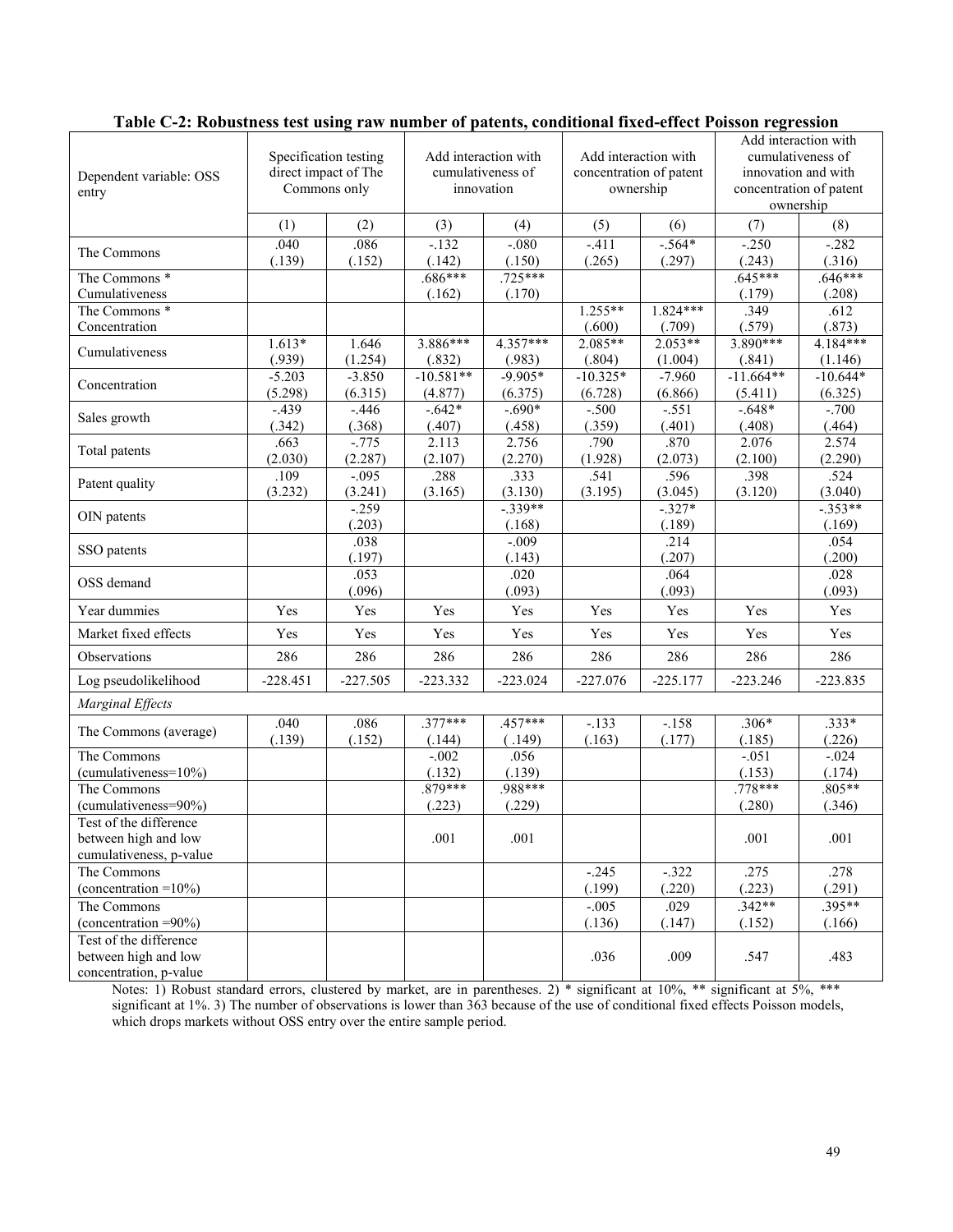| Dependent variable: OSS<br>entry                                          | Specification testing<br>direct impact of The<br>Commons only |                    |                    | Add interaction with<br>cumulativeness of<br>innovation | Add interaction with<br>concentration of patent<br>ownership |                    | Add interaction with<br>cumulativeness of<br>innovation and with<br>concentration of patent<br>ownership |                     |  |
|---------------------------------------------------------------------------|---------------------------------------------------------------|--------------------|--------------------|---------------------------------------------------------|--------------------------------------------------------------|--------------------|----------------------------------------------------------------------------------------------------------|---------------------|--|
|                                                                           | (1)                                                           | (2)                | (3)                | (4)                                                     | (5)                                                          | (6)                | (7)                                                                                                      | (8)                 |  |
| The Commons                                                               | .136<br>(.126)                                                | .176<br>(.140)     | .005<br>(.131)     | .045<br>(.139)                                          | $-322*$<br>(.166)                                            | $-315*$<br>(.163)  | $-.373*$<br>(.178)                                                                                       | $-.351*$<br>(.171)  |  |
| The Commons *<br>Cumulativeness                                           |                                                               |                    | $.388**$<br>(.177) | $.401*$<br>(.200)                                       |                                                              |                    | $.319*$<br>(.176)                                                                                        | $.319*$<br>(.188)   |  |
| The Commons <sup>*</sup>                                                  |                                                               |                    |                    |                                                         | $1.633**$                                                    | $1.758**$          | $1.427*$                                                                                                 | $1.515*$            |  |
| Concentration                                                             |                                                               |                    |                    |                                                         | (.786)                                                       | (.811)             | (.760)                                                                                                   | (.771)              |  |
| Cumulativeness                                                            | .406<br>(.656)                                                | .698<br>(.834)     | 1.957**<br>(.784)  | $2.426**$<br>(1.054)                                    | .965*<br>(.551)                                              | 1.103<br>(.724)    | $2.173**$<br>(.808)                                                                                      | 2.419**<br>(.985)   |  |
| Concentration                                                             | .897<br>(3.760)                                               | .502<br>(3.681)    | 2.255<br>(3.606)   | 1.863<br>(3.583)                                        | 1.738<br>(3.210)                                             | 1.350<br>(3.320)   | 2.751<br>(3.010)                                                                                         | 2.313<br>(3.172)    |  |
|                                                                           | $-493*$                                                       | $-544*$            | $-563*$            | $-0.622*$                                               | $-564*$                                                      | $-0.612*$          | $-0.612*$                                                                                                | $-0.664*$           |  |
| Sales growth                                                              | (.322)                                                        | (.347)             | (.334)             | (.361)                                                  | (.356)                                                       | (.377)             | (.357)                                                                                                   | (.379)              |  |
| Total patents                                                             | $-.132$                                                       | .212               | 1.312              | 1.832                                                   | .353                                                         | .473               | 1.482                                                                                                    | 1.723               |  |
|                                                                           | (.976)                                                        | (1.248)            | (1.296)            | (1.595)                                                 | (1.021)                                                      | (1.185)            | (1.251)                                                                                                  | (1.442)             |  |
| Patent quality                                                            | $-434$<br>(1.506)                                             | $-.347$<br>(1.557) | .157<br>(1.630)    | .301<br>(1.696)                                         | $-217$<br>(1.548)                                            | $-296$<br>(1.534)  | .243<br>(1.617)                                                                                          | .212<br>(1.637)     |  |
| OIN patents                                                               |                                                               | $-.204*$<br>(.111) |                    | $-210**$<br>(.099)                                      |                                                              | $-229**$<br>(.104) |                                                                                                          | $-.230**$<br>(.099) |  |
| SSO patents                                                               |                                                               | $-.017$<br>(.189)  |                    | $-.066$<br>(.178)                                       |                                                              | .054<br>(.139)     |                                                                                                          | .005<br>(.134)      |  |
| OSS demand                                                                |                                                               | $-.002$<br>(.017)  |                    | $-.003$<br>(.017)                                       |                                                              | .011<br>(.021)     |                                                                                                          | .009<br>(.021)      |  |
| Year dummies                                                              | Yes                                                           | Yes                | Yes                | Yes                                                     | Yes                                                          | Yes                | Yes                                                                                                      | Yes                 |  |
| Market fixed effects                                                      | Yes                                                           | Yes                | Yes                | Yes                                                     | Yes                                                          | Yes                | Yes                                                                                                      | Yes                 |  |
| Observations                                                              | 363                                                           | 363                | 363                | 363                                                     | 363                                                          | 363                | 363                                                                                                      | 363                 |  |
| R-squared                                                                 | 0.52                                                          | 0.52               | 0.53               | 0.53                                                    | 0.53                                                         | 0.53               | 0.54                                                                                                     | 0.54                |  |
| Marginal Effects                                                          |                                                               |                    |                    |                                                         |                                                              |                    |                                                                                                          |                     |  |
| The Commons (average)                                                     | .136<br>(.126)                                                | .176<br>(.140)     | $.318**$<br>(.145) | $.369**$<br>(.171)                                      | .048<br>(.095)                                               | .083<br>(.103)     | $.208**$<br>(.087)                                                                                       | $.250**$<br>(.103)  |  |
| The Commons                                                               |                                                               |                    | .089               | .132                                                    |                                                              |                    | .020                                                                                                     | .062                |  |
| $(cumulativeness = 10\%)$                                                 |                                                               |                    | (.119)             | (.130)                                                  |                                                              |                    | (.096)                                                                                                   | (.102)              |  |
| The Commons                                                               |                                                               |                    | $.620**$           | $.682**$                                                |                                                              |                    | $.456**$                                                                                                 | $.498**$            |  |
| (cumulativeness=90%)                                                      |                                                               |                    | (.252)             | (.298)                                                  |                                                              |                    | (.197)                                                                                                   | (.222)              |  |
| Test of the difference<br>between high and low<br>cumulativeness, p-value |                                                               |                    | .028               | .045                                                    |                                                              |                    | .070                                                                                                     | .090                |  |
| The Commons                                                               |                                                               |                    |                    |                                                         | $-.110$                                                      | $-.086$            | .071                                                                                                     | .104                |  |
| (concentration $=10\%$ )                                                  |                                                               |                    |                    |                                                         | (.096)                                                       | (.096)             | (.095)                                                                                                   | (.098)              |  |
| The Commons                                                               |                                                               |                    |                    |                                                         | .224                                                         | $.273*$            | $.362***$                                                                                                | $.413***$           |  |
| (concentration $=90\%$ )                                                  |                                                               |                    |                    |                                                         | (.150)                                                       | (.164)             | (.137)                                                                                                   | (.159)              |  |
| Test of the difference<br>between high and low<br>concentration, p-value  |                                                               |                    |                    |                                                         | .037                                                         | .030               | .060                                                                                                     | .049                |  |

# **Table C-3: Robustness test using raw number of patents, linear fixed-effects regression**

Notes: 1) Robust standard errors, clustered by market, are in parentheses. 2) \* significant at 10%, \*\* significant at 5%, \*\*\* significant at 1%. 3) R-squared includes fixed effects in R-squared computation.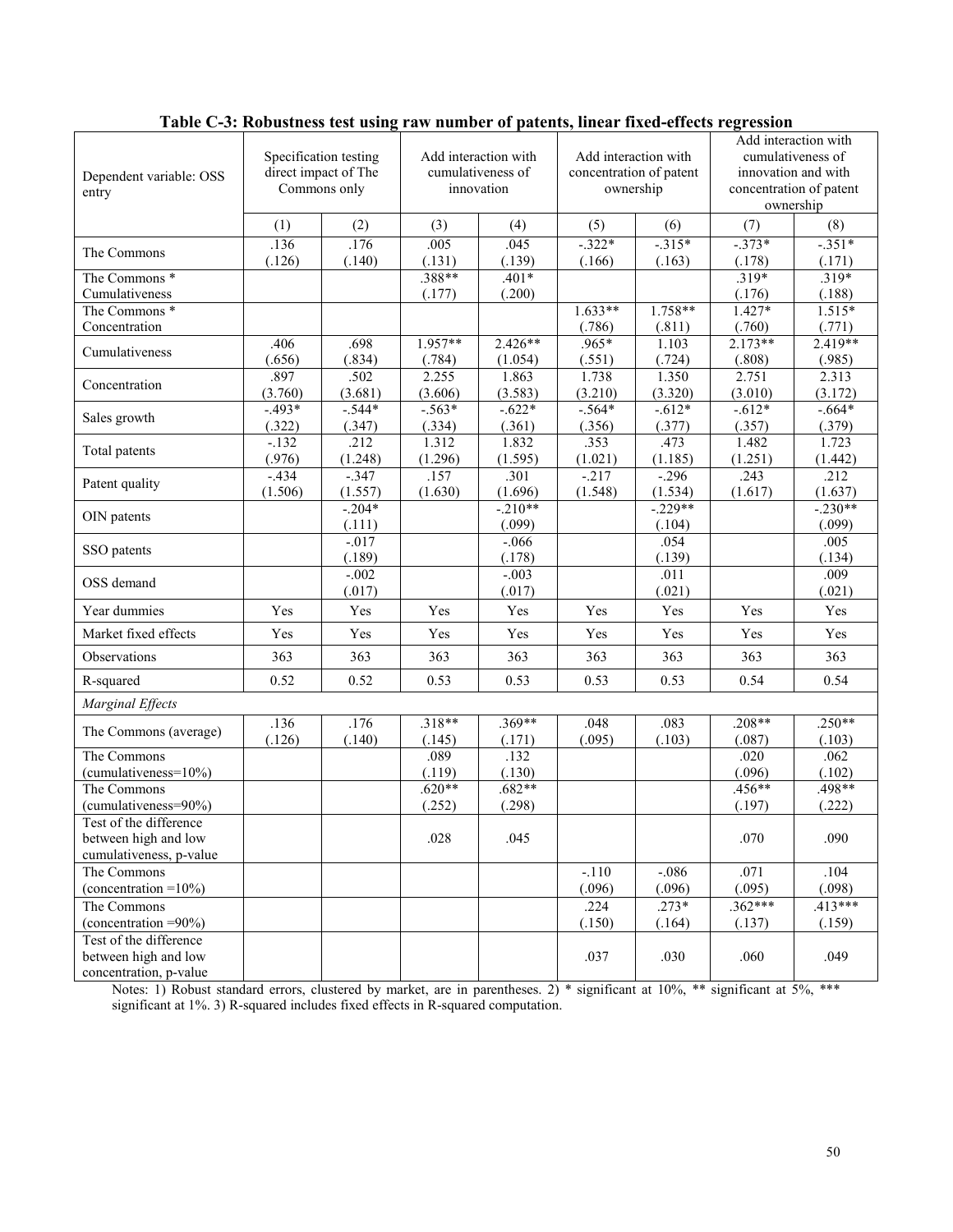# **Table C-4: Robustness test using sample with different ending year, conditional fixed-effect Poisson regression**

| Dependent variable: OSS                   |                |                   | Sample ends at year 2008 |                | Sample ends at year 2007 |                |                    |                |
|-------------------------------------------|----------------|-------------------|--------------------------|----------------|--------------------------|----------------|--------------------|----------------|
| entry                                     | (1)            | (2)               | (3)                      | (4)            | (5)                      | (6)            | (7)                | (8)            |
| The Commons                               | .123           | .025              | $-162$                   | $-126$         | .152                     | .094           | $-127$             | $-0.013$       |
|                                           | (.091)         | (.133)            | (.137)                   | (.173)         | (.111)                   | (.155)         | (.155)             | (.214)         |
| The Commons *                             |                | $.351***$         |                          | $.318***$      |                          | $.348***$      |                    | $.321***$      |
| Cumulativeness                            |                | (.096)            |                          | (.101)<br>.411 |                          | (.099)         |                    | (.109)         |
| The Commons <sup>*</sup><br>Concentration |                |                   | $.770**$<br>(.381)       | (.405)         |                          |                | $.716**$<br>(.361) | .258<br>(.409) |
|                                           | 1.004          | $3.523***$        | 1.008                    | $3.296***$     | 1.030                    | $3.436***$     | 1.028              | $3.277***$     |
| Cumulativeness                            | (1.244)        | (1.100)           | (1.113)                  | (1.141)        | (1.194)                  | (1.182)        | (1.100)            | (1.193)        |
|                                           | $-11.016$      | $-16.289**$       | $-14.951*$               | $-17.811**$    | $-9.434$                 | $-15.160**$    | $-13.143*$         | $-15.989**$    |
| Concentration                             | (8.088)        | (8.099)           | (8.432)                  | (7.876)        | (7.568)                  | (7.726)        | (8.012)            | (7.373)        |
|                                           | $-418$         | $-0.590$          | $-.506$                  | $-0.620$       | $-.533$                  | $-0.680$       | $-0.616*$          | $-698*$        |
| Sales growth                              | (.398)         | (.451)            | (.418)                   | (.461)         | (.354)                   | (.407)         | (.359)             | (.411)         |
| Total patents                             | $-584$         | 1.111             | $-1.070$                 | .716           | $-204$                   | 1.336          | $-560$             | 1.127          |
|                                           | (1.559)        | (1.470)           | (1.585)                  | (1.511)        | (1.531)                  | (1.502)        | (1.526)            | (1.527)        |
| Patent quality                            | $-0.851$       | $-.645$           | $-0.820$                 | $-.631$        | .136                     | .316           | .392               | .397           |
|                                           | (2.524)        | (2.437)           | (2.526)                  | (2.433)        | (2.785)                  | (2.437)        | (2.785)            | (2.666)        |
| OIN patents                               | $-0.032$       | $-.038$           | $-.040$                  | $-041$         | $-0.012$                 | $-0.025$       | $-0.016$           | $-.025$        |
|                                           | (.071)         | (.065)            | (.069)                   | (.066)         | (.080)                   | (.074)         | (.080)             | (.075)         |
| SSO patents                               | $-.020$        | $-.027$<br>(.068) | .024                     | $-0.003$       | .013                     | .009           | .052               | .022<br>(.082) |
|                                           | (.081)<br>.082 | .073              | (.086)<br>.084           | (.082)<br>.074 | (.084)<br>.090           | (.069)<br>.079 | (.087)<br>.094     | .081           |
| OSS demand                                | (.093)         | (.080)            | (.098)                   | (.084)         | (.091)                   | (.082)         | (.095)             | (.084)         |
| Year dummies                              | Yes            | Yes               | Yes                      | Yes            | Yes                      | Yes            | Yes                | Yes            |
| Market fixed effects                      | Yes            | Yes               | Yes                      | Yes            | Yes                      | Yes            | Yes                | Yes            |
| Observations                              | 260            | 260               | 260                      | 260            | 225                      | 225            | 225                | 225            |
| Log pseudolikelihood                      | $-212.433$     | $-208.056$        | $-211.016$               | $-207.709$     | $-188.505$               | $-184.602$     | $-187.404$         | $-184.490$     |
| Marginal Effects                          |                |                   |                          |                |                          |                |                    |                |
|                                           | .123           | $.294**$          | .013                     | $.211*$        | .152                     | $.363**$       | .037               | $.294*$        |
| The Commons (average)                     | (.091)         | (.132)            | (.079)                   | (.125)         | (.111)                   | (.163)         | (.102)             | (.177)         |
| The Commons                               |                | .095              |                          | .031           |                          | .166           |                    | .112           |
| $(cumulativeness = 10\%)$                 |                | (.128)            |                          | (.116)         |                          | (.154)         |                    | (.156)         |
| The Commons                               |                | $.556***$         |                          | 449***         |                          | $.634***$      |                    | $.544**$       |
| (cumulativeness=90%)                      |                | (.167)            |                          | (.169)         |                          | (.167)         |                    | (.231)         |
| Test of the difference                    |                |                   |                          |                |                          |                |                    |                |
| between high and low                      |                | .001              |                          | .001           |                          | .001           |                    | .003           |
| cumulativeness, p-value                   |                |                   |                          | .175           |                          |                |                    | .271           |
| The Commons<br>(concentration = $10\%$ )  |                |                   | $-.054$<br>(.096)        | (.147)         |                          |                | $-.027$<br>(.118)  | (.202)         |
| The Commons                               |                |                   | .091                     | $.253**$       |                          |                | .109               | $.320**$       |
| (concentration $=90\%$ )                  |                |                   | (.074)                   | (.108)         |                          |                | (.094)             | (.154)         |
| Test of the difference                    |                |                   |                          |                |                          |                |                    |                |
| between high and low                      |                |                   | .043                     | .310           |                          |                | .047               | .527           |
| concentration, p-value                    |                |                   |                          |                |                          |                |                    |                |

Notes: 1) Robust standard errors, clustered by market, are in parentheses. 2) \* significant at 10%, \*\* significant at 5%, \*\*\* significant at 1%.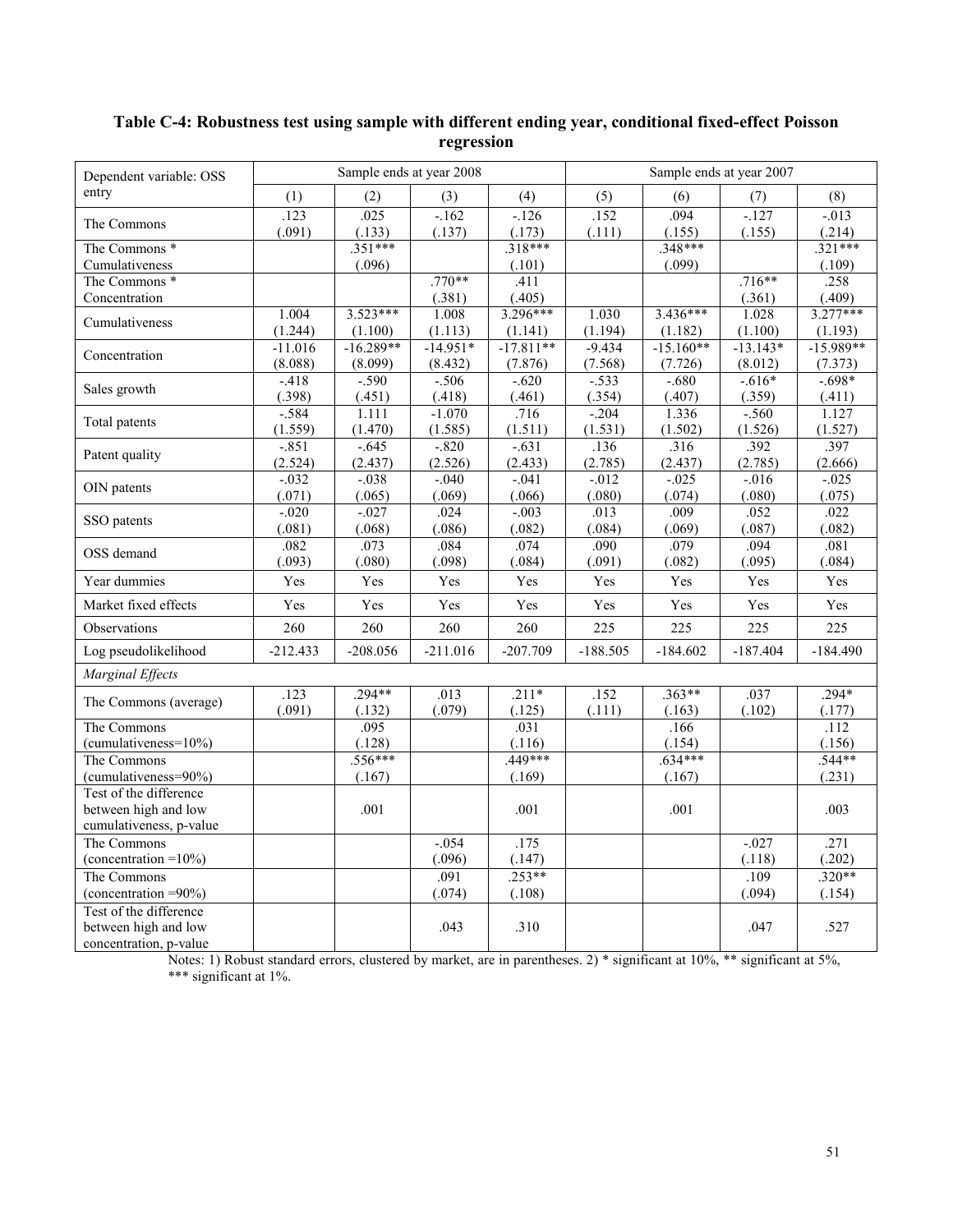|                                                   | т огээлн техтеээглн |            |            |            |            |            |
|---------------------------------------------------|---------------------|------------|------------|------------|------------|------------|
| Dependent variable: OSS entry                     | (1)                 | (2)        | (3)        | (4)        | (5)        | (6)        |
| The Commons                                       | $-.113$             | $-.088$    | .199       | .122       | $-.069$    | $-.048$    |
|                                                   | (.140)              | (.170)     | (.128)     | (.159)     | (.148)     | (.174)     |
| The Commons * Cumulativeness                      |                     | $.305***$  |            | $.302***$  |            | 294***     |
|                                                   |                     | (.101)     |            | (.097)     |            | (.097)     |
| The Commons * Concentration                       | $.665*$             | .344       |            |            | $.946**$   | .601       |
|                                                   | (.361)              | (.375)     |            |            | (.447)     | (.442)     |
| The Commons * Top 4 incumbent market share        |                     |            | $-121$     | $-147$     | $-.214$    | $-188$     |
|                                                   |                     |            | (.150)     | (.140)     | (.147)     | (.143)     |
| Cumulativeness                                    | 1.078               | $3.195***$ | 1.079      | $3.153***$ | $1.192***$ | $3.209***$ |
|                                                   | (1.032)             | (1.015)    | (1.218)    | (.878)     | (1.044)    | (1.022)    |
| Concentration                                     | $-10.542$           | $-13.167*$ |            |            | $-9.879$   | $-12.543*$ |
|                                                   | (7.553)             | (6.951)    |            |            | (7.256)    | (6.726)    |
| Sales growth                                      | $-.598$             | $-.716*$   | $-.405$    | $-.579$    | $-.311$    | $-.441$    |
|                                                   | (.423)              | (.408)     | (.508)     | (.497)     | (.465)     | (.467)     |
| Total patents                                     | $-1.066$            | .624       | $-133$     | 1.570      | .973       | .633       |
|                                                   | (1.578)             | (1.516)    | (1.538)    | (1.341)    | (1.578)    | (1.466)    |
| Patent quality                                    | $-1.731$            | $-1.438$   | $-1.546$   | $-1.190$   | $-1.965$   | $-1.672$   |
|                                                   | (2.422)             | (2.342)    | (2.347)    | (2.245)    | (2.418)    | (2.310)    |
| Top 4 incumbents market share                     | 1.294               | 1.280      | 1.483      | 1.574      | 1.649      | 1.549      |
|                                                   | (1.277)             | (1.129)    | (1.283)    | (1.112)    | (1.225)    | (1.139)    |
| OIN patents                                       | $-080$              | $-0.076$   | $-0.069$   | $-.072$    | $-.079$    | $-0.075$   |
|                                                   | (.069)              | (.066)     | (.071)     | (.066)     | (.069)     | (.065)     |
| SSO patents                                       | .027                | .004       | .003       | .009       | .033       | .010       |
|                                                   | (.083)              | (.078)     | (.064)     | (.050)     | (.084)     | (.078)     |
| OSS demand                                        | .062                | .060       | .063       | .055       | .063       | .058       |
|                                                   | (.099)              | (.086)     | (.091)     | (.078)     | (.095)     | (.082)     |
| Year dummies                                      | Yes                 | Yes        | Yes        | Yes        | Yes        | Yes        |
| Market fixed effects                              | Yes                 | Yes        | Yes        | Yes        | Yes        | Yes        |
| Observations                                      | 286                 | 286        | 286        | 286        | 286        | 286        |
| Log pseudolikelihood                              | $-226.032$          | $-222.856$ | $-227.163$ | $-223.643$ | $-224.945$ | $-222.031$ |
|                                                   | .034                | $.215*$    | $.151*$    | $.287**$   | .054       | $.227*$    |
| The Commons (average)                             | (.086)              | (.123)     | (.092)     | (.130)     | (.085)     | (.121)     |
|                                                   |                     | .046       |            | .120       |            | .064       |
| The Commons (cumulativeness=10%)                  |                     | (.118)     |            | (.125)     |            | (.115)     |
|                                                   |                     | $.438***$  |            | $.508***$  |            | $.442***$  |
| The Commons (cumulativeness=90%)                  |                     | (.162)     |            | (.165)     |            | (.159)     |
| Test of the difference between high and low       |                     |            |            |            |            |            |
| cumulativeness, p-value                           |                     | .003       |            | .002       |            | .003       |
|                                                   | $-.025$             | .184       |            |            | $-.030$    | .173       |
| The Commons (concentration = $10\%$ )             | (.103)              | (.143)     |            |            | (.107)     | (.141)     |
|                                                   | 102                 | $.250**$   |            |            | 150*       | $.288**$   |
| The Commons (concentration =90%)                  | (.079)              | (.108)     |            |            | (.079)     | (.112)     |
| Test of the difference between high and low       |                     |            |            |            |            |            |
| concentration, p-value                            | .066                | .358       |            |            | .034       | .174       |
| The Commons (Top 4 incumbent market share         |                     |            | $.181*$    | $.324**$   | .107       | $.274**$   |
| $=10\%$                                           |                     |            | (.112)     | (.151)     | (.094)     | (.132)     |
| The Commons (Top 4 incumbent market share         |                     |            | .118       | $.248**$   | $-.003$    | .177       |
| $=90\%$                                           |                     |            | (.084)     | (.115)     | (.092)     | (.120)     |
| Test of the difference between high and low top 4 |                     |            |            |            |            |            |
| incumbents market share, p-value                  |                     |            | .421       | .295       | .148       | .189       |
|                                                   |                     |            |            |            |            |            |

# **Table C-5: Robustness test adding "Top 4 incumbents market share", conditional fixed-effect Poisson regression**

1) Robust standard errors, clustered by market, are in parentheses. 2) \* significant at 10%, \*\* significant at 5%, \*\*\* significant at 1%.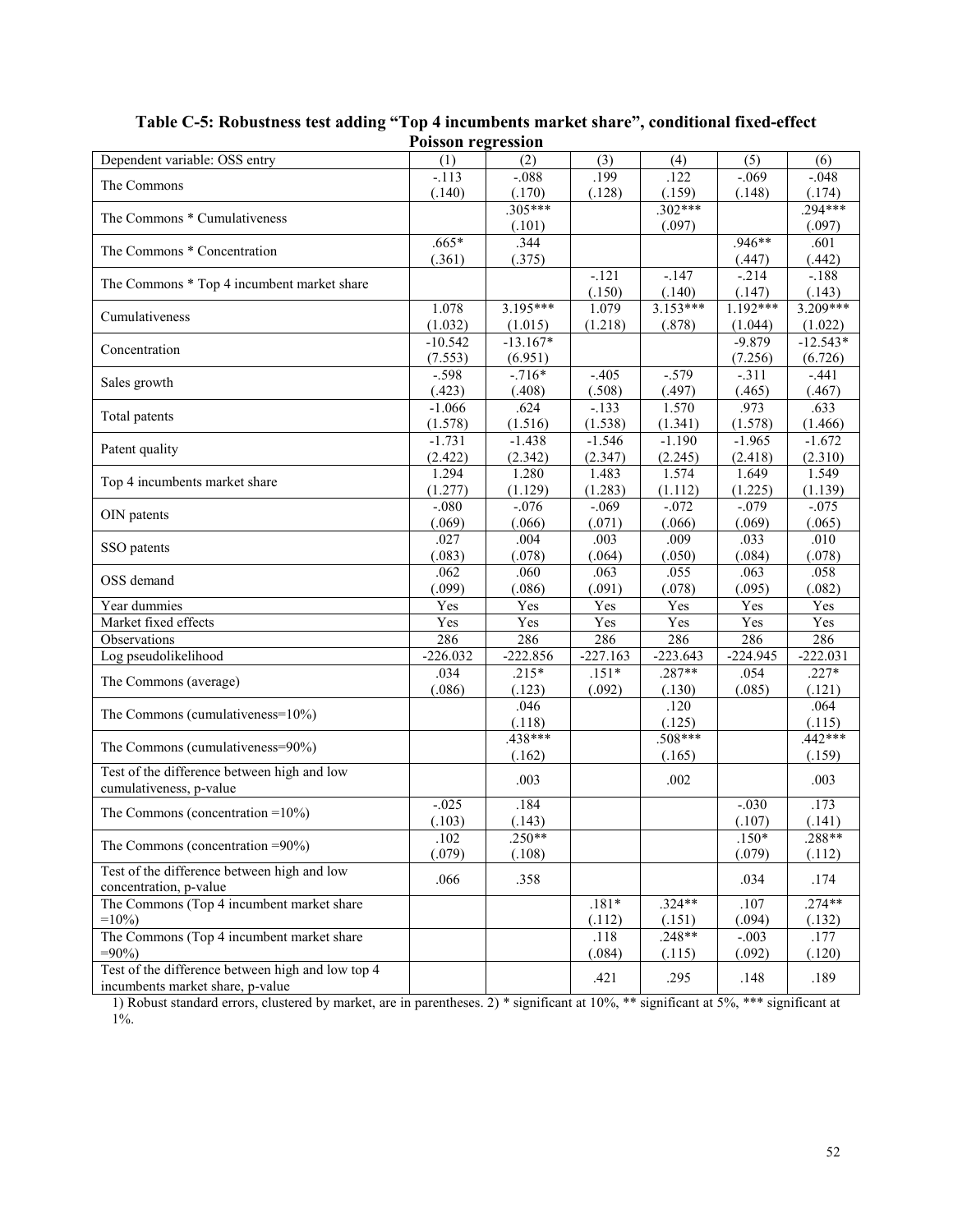| Dependent variable: OSS entry                                                        | (1)                 | (2)                 | (3)               | (4)                | (5)                | (6)                |
|--------------------------------------------------------------------------------------|---------------------|---------------------|-------------------|--------------------|--------------------|--------------------|
| The Commons                                                                          | $-.075$<br>(.066)   | $-.106$<br>(.078)   | .112<br>(.097)    | .072<br>(.112)     | $-.055$<br>(.079)  | $-.086$<br>(.090)  |
| The Commons * Cumulativeness                                                         |                     | $.103*$             |                   | $.106*$            |                    | .098               |
| The Commons * Concentration                                                          | $.700*$             | (.065)<br>$.693*$   |                   | (.065)             | $.887**$           | (.065)<br>$.863**$ |
|                                                                                      | (.383)              | (.375)              |                   |                    | (.399)             | (.399)             |
| The Commons * Top 4 incumbent market share                                           |                     |                     | .012<br>(.178)    | .022<br>(.176)     | $-.128$<br>(.166)  | $-116$<br>(.167)   |
| Cumulativeness                                                                       | .828                | $1.581**$           | .625              | $1.402*$           | .921               | $1.625**$          |
| Concentration                                                                        | (.733)<br>1.678     | (.778)<br>2.108     | (.774)            | (.772)             | (.711)<br>2.567    | (.779)<br>2.893    |
|                                                                                      | (3.650)             | (3.533)             |                   |                    | (3.448)            | (3.380)            |
| Sales growth                                                                         | $-0.619*$<br>(.373) | $-0.637*$<br>(.373) | $-.589$<br>(.473) | $-0.618$<br>(.472) | $-482$<br>(.466)   | $-512$<br>(.467)   |
| Total patents                                                                        | $-.024$             | .431                | $-.115$           | .317               | .025               | .451               |
|                                                                                      | (.843)<br>$-0.874$  | (.808)              | (.689)<br>$-714$  | (.682)<br>$-757$   | (.822)<br>$-1.098$ | (.800)<br>$-1.099$ |
| Patent quality                                                                       | (1.183)             | $-0.898$<br>(1.221) | (1.188)           | (1.224)            | (1.292)            | (1.326)            |
| Top 4 incumbents market share                                                        | .981<br>(.922)      | .834<br>(.879)      | 1.366<br>(.846)   | 1.188<br>(.789)    | 1.108<br>(.839)    | .957<br>(.794)     |
|                                                                                      | $-.031$             | $-.026$             | $-.024$           | $-.019$            | $-.034$            | $-.029$            |
| OIN patents                                                                          | (.034)              | (.033)              | (.036)            | (.035)             | (.035)             | (.034)             |
|                                                                                      | $-.021$             | $-.021$             | $-.033$           | $-.034$            | $-.012$            | $-.014$            |
| SSO patents                                                                          | (.059)              | (.057)              | (.078)            | (.076)             | (.064)             | (.062)             |
| OSS demand                                                                           | .011<br>(.023)      | .017<br>(.023)      | .002<br>(.017)    | .009<br>(.018)     | .009<br>(.022)     | .014<br>(.022)     |
| Year dummies                                                                         | Yes                 | Yes                 | Yes               | Yes                | Yes                | Yes                |
| Market fixed effects                                                                 | Yes                 | Yes                 | Yes               | Yes                | Yes                | Yes                |
| Observations                                                                         | $\overline{363}$    | 363                 | 363               | $\overline{363}$   | $\overline{363}$   | $\overline{363}$   |
| R-square                                                                             | .527                | .529                | .521              | .523               | .529               | .529               |
|                                                                                      | $.084*$             | $.134**$            | $.116*$           | $.166**$           | .098*              | $.144**$           |
| The Commons (average)                                                                | (.053)              | (.056)              | (.073)            | (.083)             | (.054)             | (.062)             |
|                                                                                      |                     | .074                |                   | .104               |                    | .087               |
| The Commons (cumulativeness=10%)                                                     |                     | (.059)              |                   | (.082)             |                    | (.061)             |
| The Commons (cumulativeness=90%)                                                     |                     | $.215**$            |                   | $.249**$           |                    | $.221**$           |
|                                                                                      |                     | (.085)              |                   | (.108)             |                    | (.092)             |
| Test of the difference between high and low<br>cumulativeness, p-value               |                     | .109                |                   | .103               |                    | .135               |
| The Commons (concentration $=10\%$ )                                                 | .017<br>(.041)      | .068<br>(.048)      |                   |                    | .012<br>(.047)     | .061<br>(.054)     |
|                                                                                      | $.159*$             | $.209**$            |                   |                    | $.193**$           | .237               |
| The Commons (concentration $=90\%$ )                                                 | (.086)              | (.085)              |                   |                    | (.084)             | (.090)             |
| Test of the difference between high and low<br>concentration, p-value                | .067                | .064                |                   |                    | .026               | .031               |
| The Commons (Top 4 incumbent market share = $10\%$ )                                 |                     |                     | .114<br>(.081)    | $.161*$<br>(.092)  | $.126*$<br>(.068)  | $.170**$<br>(.077) |
| The Commons (Top 4 incumbent market share $=90\%$ )                                  |                     |                     | .120              | $.172*$            | .061               | $.111*$            |
|                                                                                      |                     |                     | (.091)            | (.097)             | (.068)             | (.070)             |
| Test of the difference between high and low top 4<br>incumbent market share, p-value |                     |                     | .947              | .903               | .440               | .486               |

| Table C-6: Robustness test adding "Top 4 incumbents market share", linear fixed-effects regression |  |  |  |  |  |  |
|----------------------------------------------------------------------------------------------------|--|--|--|--|--|--|
|----------------------------------------------------------------------------------------------------|--|--|--|--|--|--|

1) Robust standard errors, clustered by market, are in parentheses. 2) \* significant at 10%, \*\* significant at 5%, \*\*\* significant at 1%.